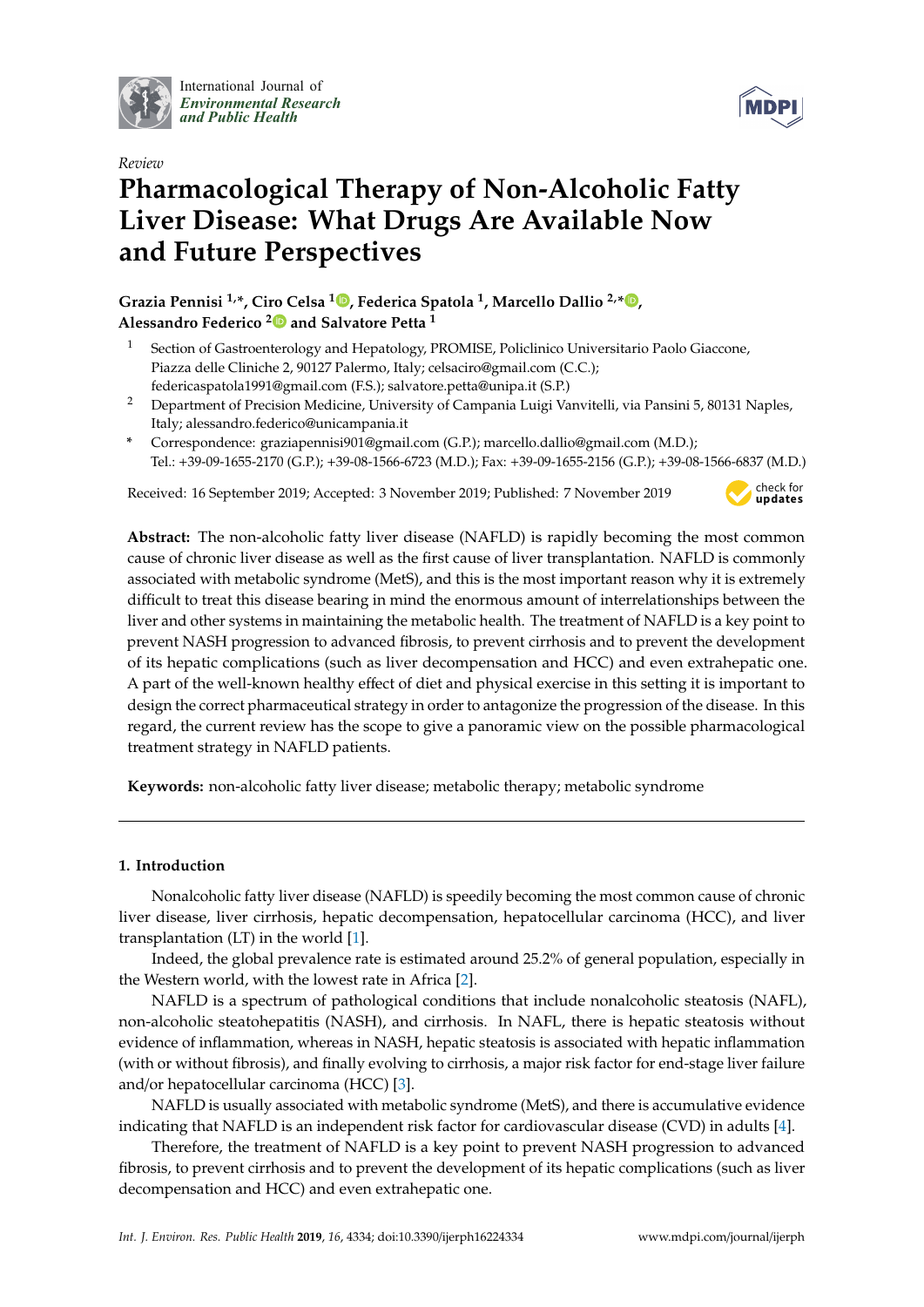A considerable amount evidence suggests a strong relationship between NASH and lifestyle modifications, including weight loss, physical exercise, and dietary changes. Weight loss and increased physical activity are associated with sustained improvement in liver enzymes, histology, serum insulin levels, and quality of life in patients with NAFLD. The highest rates of NASH reduction, NASH resolution, and fibrosis regression occurred in patients with weight  $loss \geq 10\%$  [\[5\]](#page-18-4). Furthermore, these interventions help in managing and minimizing the risk of associated comorbidities, such as CVD. comorbidities, such as CVD.

To date, a lot of drugs have been investigated in phase 2 and 3; however, there are no approved To date, a lot of drugs have been investigated in phase 2 and 3; however, there are no approved medications for NASH. Several targets have been studied for the pharmacologic therapy of NASH, medications for NASH. Several targets have been studied for the pharmacologic therapy of NASH, which include anti-inflammatory, anti-fibrotic and anti-apoptotic factors as well as metabolic regulators which include anti-inflammatory, anti-fibrotic and anti-apoptotic factors as well as metabolic and anti-oxidant path[way](#page-1-0)s (Figure 1). A possible explanation of the great difficulty in the development of useful drugs against NAFLD is probably related to the disagreement in the definition and assessment of the studies endpoints due to the not completely known mechanisms surrounding the disease as well as the lack of consistent diagnostic and stadiative methods, except the liver biopsy.

Moreover, there are some differences regarding the predisposition, the natural history, the response Moreover, there are some differences regarding the predisposition, the natural history, the to therapy due to the ethnicity of analyzed population, that make the interpretation of the study results a difficult challenge.

<span id="page-1-0"></span>

**Figure 1.** Targets of NASH therapy. DNL: de novo lipogenesis. TZD: thiazolidinediones. OCA: obethicolic acid. PPAR: peroxisome proliferator-activated receptors. FXR: farnesoid X receptors. GLP-1: glucagon-like peptide 1. SGLT-2: sodium-glucose transport protein 2. THR: thyroid hormone receptor. FGF-21: fibroblast growth factor 21.

#### **2. Pharmacological Treatment: Different Drugs for Different Therapeutic Targets 2. Pharmacological Treatment: Di**ff**erent Drugs for Di**ff**erent Therapeutic Targets**

management of NAFLD. The following section are based on the guidelines for the guidelines for the guidelines for the guidelines for the guidelines for the guidelines for the guidelines for the guidelines for the guidelines management of NAFLD. All the knowledge contained in the following section are based on the guidelines for the

#### *2.1. Insulin Sensitizers and Antioxidants*

*2.1. Insulin Sensitizers and Antioxidants* hepatic steatosis [3]. Lipid accumulation is due to increased flux of free fatty acids from the adipose tissue driven by insulin resistance, that represents the major risk factor for this condition [6], over-stimulation of de novo lipogenesis depends on hyperinsulinemia, and a relative impairment in mitochondrial beta-oxidation [7]. Thiazolidinediones (TZD), such as rosiglitazone and pioglitazone, through A large number of studies has already shown how insulin resistance is a trigger which induces different pathways, modulate adipose tissue distribution, decreasing visceral fat, including hepatic fat. TZD regulate insulin sensitivity by the activation of peroxisome proliferator-activated receptor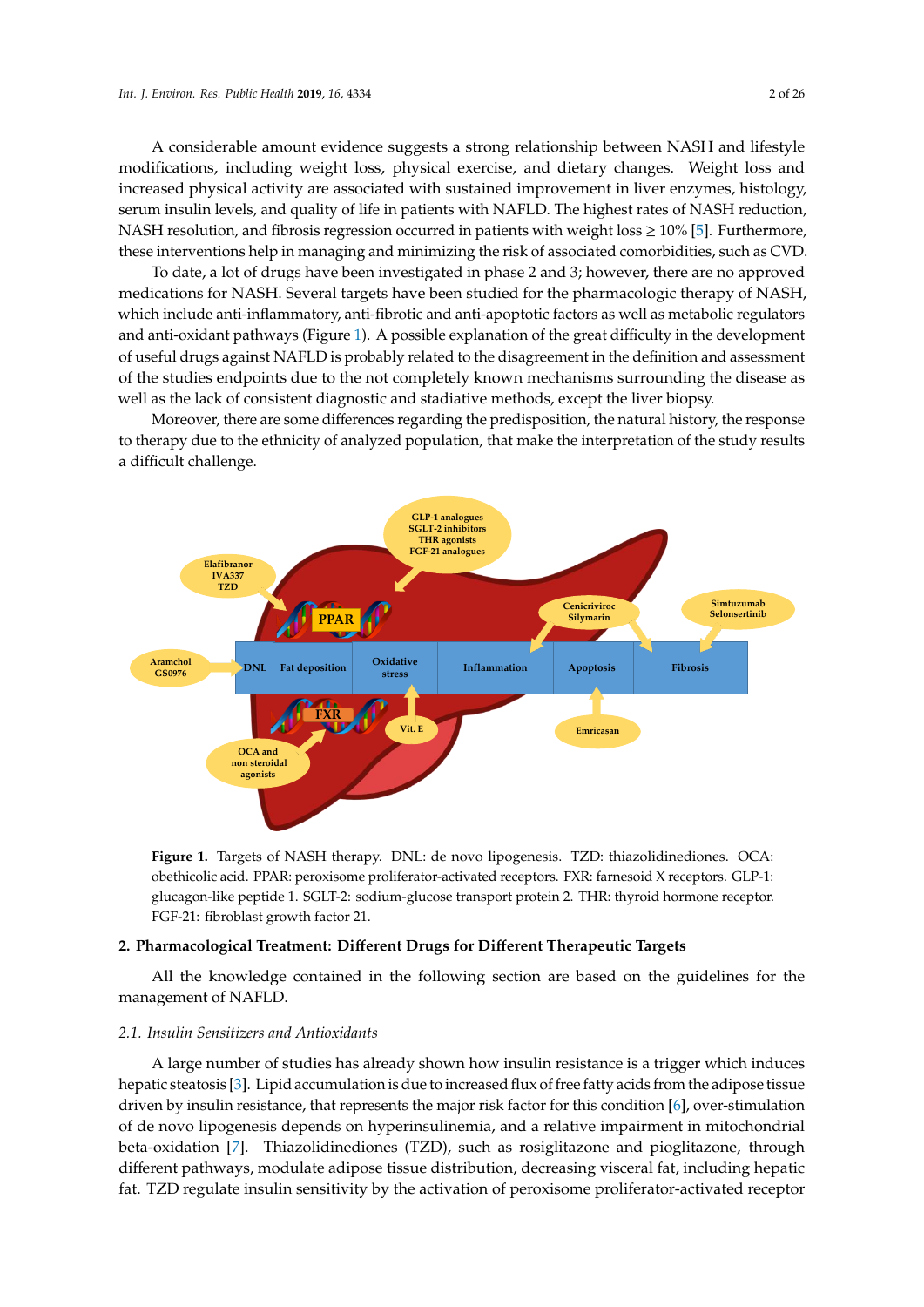(PPAR)- $\gamma$ , that modulates the transcription of genes involved in lipid metabolism [\[8\]](#page-18-7). Consistent data suggest their efficacy to improve histological and clinical features of NASH. Rosiglitazone and pioglitazone determinate a significant histologically improvement in lobular inflammation and steatosis, but no significant improvement was showed in terms of liver fibrosis, with the exception of recent study of 2016 by Cusi et al. [\[9\]](#page-18-8). In this trial pioglitazone (compared to placebo) was administered with a dosage of 45 mg/daily in patients with prediabetes or type 2 diabetes mellitus (T2DM) for 18 months. Pioglitazone group (58%) achieved primary outcome (NAS impovement  $\geq 2$  points without worsening of fibrosis) than patients in the placebo group (17%) (*p* < 0.001) [\[9\]](#page-18-8). NASH resolution occurred in 51% of pioglitazone-treated patients versus 19% of those receiving placebo (*p* < 0.001) with the overall NAS improving in 66% versus 21%, respectively (*p* < 0.001). The fibrosis score also improved significantly with pioglitazone ( $p = 0.039$ ) and its progression over 18 months occurred in only 12% of pioglitazone-treated patients compared with 28% placebo ( $p = 0.039$ ) [\[9\]](#page-18-8). Moreover, this is to date, the only trial where TZD was given for more than one year, so duration of treatment may play a role on histological findings in NASH. Bone fractures in women, weight gain, and, rarely, congestive heart failure are concerning potential long-term side effects. Therefore, TZD could be used in T2DM and non-T2DM patients with biopsy-proven NASH [\[8\]](#page-18-7).

### *2.2. Vitamin E*

Oxidative stress is involved in the progression to NASH and advanced fibrosis in NAFLD patients and previous data have reported a strong relationship between the degree of oxidative stress and severity of NAFLD [\[10\]](#page-18-9). Vitamin E has been investigated in the treatment of NASH because of its anti-oxidant effect that can protect cellular structure integrity against injury from lipid peroxidation and oxygen-free radicals. However, epidemiological studies showed that low plasma levels of vitamin E (<26.8 nmol/mL) are not only associated with presence of NASH [\[11\]](#page-18-10) but also with increased all-cause mortality in NAFLD patients [\[12\]](#page-18-11). Vilar-Gomez et al. have shown that vitamin E use was associated with improved clinical outcomes in patients with histological proven NASH and bridging fibrosis or cirrhosis. This retrospective analysis included 90 patients with NASH and bridging fibrosis or cirrhosis that took 800 IU/day of vitamin E for  $\geq$  2 years and they was compared by propensity score with 90 controls. After a 5-year median follow-up, Vitamin E users have higher transplant-free survival (78% vs.  $49\%, p < 0.01$  and lower rates of hepatic decompensation (37% vs.  $62\%, p = 0.04$ ) than controls. Vitamin E treatment decreased the risk of death or transplant (HR: 0.30, 95% CI: 0.12–0.74, *p* < 0.01) and hepatic decompensation (HR: 0.52, 95% CI: 0.28–0.96, *p* = 0.036). Despite of benefits on hepatic decompensation and survival, vitamin E was not associated with a reduced risk of hepatocellular carcinoma. These advantages were reported in both diabetics as well as non-diabetics patients [\[13\]](#page-18-12). In the PIVENS study, vitamin E administered at a dose of 800 IU/D for 96 weeks was compared with pioglitazone 30 mg/D and placebo. Vitamin E treatment, as compared with placebo, was associated with a significantly higher rate of improvement in NASH (43% vs. 19%, *p* = 0.001), but not significant if pioglitazone as compared with placebo (34% and 19%, *p* = 0.04). Vitamin E and pioglitazone were associated with reductions in hepatic steatosis ( $p = 0.005$  and  $p < 0.001$ , respectively) and lobular inflammation ( $p = 0.02$  and  $p = 0.004$ , respectively) but not with improvement in fibrosis scores ( $p = 0.24$ ) and  $p = 0.12$  respectively) [\[14\]](#page-18-13). Different concerns exist over the long-term use of vitamin E, especially at doses > 400 IU/d, regarding increases in all-cause mortality, prostate cancer, and hemorrhagic stroke [\[15–](#page-18-14)[17\]](#page-19-0). Based on current evidence and despite the potential long-term risks, vitamin E could be used in non-T2DM patients with biopsy-proven NASH [\[13\]](#page-18-12).

#### *2.3. Silymarin*

Silymarin is derived from the milk thistle plant *Silybum marianum* and has been considered for a long time as an herbal remedy for liver diseases. It consists in a mixture of 6 major flavonolignans (silybins A and B, isosilybins A and B, silychristin, and silydianin), and other minor polyphenolic compounds [\[18\]](#page-19-1). The antioxidant, anti-inflammatory, and antifibrotic properties of silymarin was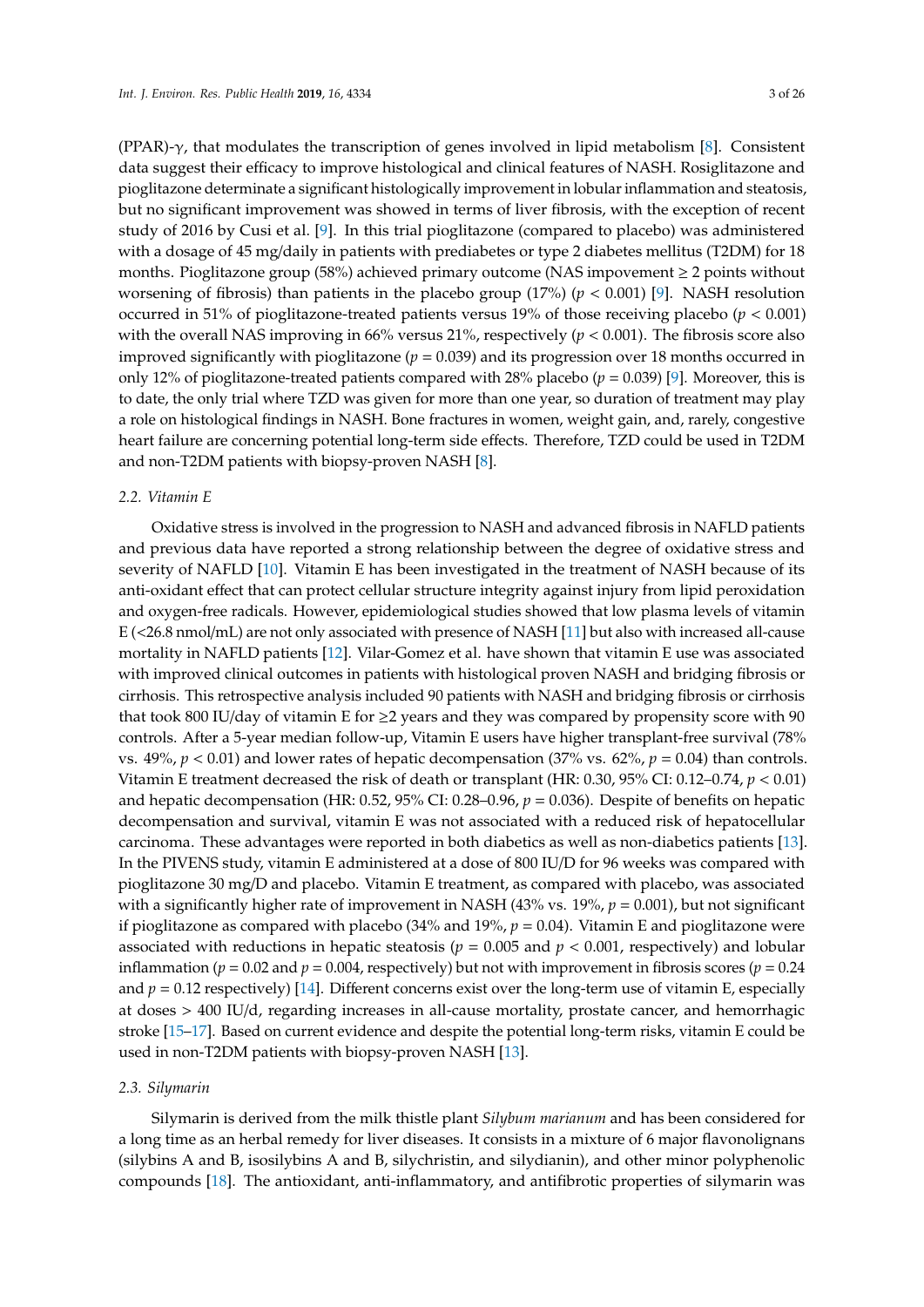demonstrating by several in vitro and animal studies [\[19–](#page-19-2)[22\]](#page-19-3) Its functions include: protection against radical-induced damage of cell membrane, simulation of polymerase and RNA transcription and regulation of some cell signaling pathways and biological axes like the insulin receptor substrate 1/phosphatidylinositide 3-kinase/Akt pathway and the nicotinamide adenine dinucleotide/sirtuin 1 axis, respectively [\[23](#page-19-4)[,24\]](#page-19-5).

In a randomized, double-blind, placebo-controlled trial of consecutive patients with histological-proven NASH, silymarin 700 mg was administered 3 times daily for 48 weeks. It showed a histological and non-invasive (based on liver stiffness measurements) improvement of fibrosis despite placebo group (22.4% and 6% respectively, *p* = 023). NAFLD fibrosis score (NAS) was also reduced of 30% (*p* < 0.001) compared with baseline in silymarin treated group but these changes were not observed in the placebo group [\[25\]](#page-19-6). However, further studies are needed before to suggest silymarin use for NASH.

## **3. Drugs in Development**

Numerous drugs have been tested for the treatment of NAFLD. Due to the not completely clear pathogenesis of NAFLD, the development is complex and involves different molecules with a variety of targets. Clinically meaningful benefit is the main aim of these drugs with a histologically proven improvement requirement: NASH resolution without worsening of fibrosis or improvement in at least one stage of fibrosis without worsening of NASH [\[26\]](#page-19-7). Below, we will discuss on the most relevant classes of drugs currently under investigation (phase 2 and 3).

## *3.1. Farnesoid X receptor (FXR) Agonists*

FXR is a nuclear receptor identified in 1995 and activated by farnesol pyro-phosphate [\[27\]](#page-19-8) and exists as two human variants,  $FXR\alpha$  (NR1H4) and  $FXR\beta$  (NR1H5). Since bile acids (BAs) are the principal FXR ligands [\[28\]](#page-19-9), it is abundantly expressed in the organs involved in their metabolism and transport, such as liver, intestine, and kidney, but also in adipose tissue and adrenal gland. Upon ligand activation, FXR binds to the transcriptional responsive elements as either monomers or heterodimers with retinoid X receptor (RXR) [\[29\]](#page-19-10). Its main function is to set BAs enterohepatic circulation. After feeding, intestinal FXR is activated by BAs, induces BA-binding protein in enterocytes, and induces BA and lipids absorption. Additionally, intestinal FXR activation increases the expression of fibroblast growth factor (FGF)15/19 and, by via portal circulation, binds to the FGF liver receptor CYP7A1, the rate-limiting enzyme of BAs synthesis. When hepatocyte FXR is activated by BAs, it inhibits CYP7A1 expression through up-regulation small heterodimer partner (SHP, NR0B2) and increases the expression of ABCB11 (bile salt export pump, BSEP), the main BAs transporter from hepatocytes to bile canaliculi [\[30\]](#page-19-11).

Many studies conducted in mice and humans reported that hepatic FXR activation reduced fatty liver [\[31\]](#page-19-12). Whereas few genes involved in lipid metabolism are directly regulated by FXR activation, the anti-steatotic effect of FXR may be indirect, probably through improvement of insulin resistance and lipoprotein transport.

The role of intestinal FXR in hepatic steatosis is not clear. Activation of FXR induced FGF15/19 expression in the intestine and leads to a negative feedback of BAs synthesis in the liver by inhibition of CYP7A1 gene expression. Pharmacological administration of FGF15/19 increased the metabolic rate and reversed high fat-induced diabetes, decreasing adiposity [\[32\]](#page-19-13). Therefore, a specific modulation of FXR signaling, liver and intestine-specific FXR agonist, intestine-specific FXR antagonist, can be a potential treatment of metabolic disorders, including non-alcoholic fatty liver disease [\[33\]](#page-19-14).

Obeticholic acid (OCA), also known as INT-747, is 6α-ethyl derivative of chenodeoxycholic acid (CDCA) and represents the first-in-class selective steroid FXR agonist. It is approximately 100-fold potent than CDCA for FXR activation [\[34\]](#page-19-15).

Since it reduces liver fat and fibrosis in animal models of fatty liver disease, in 2011 a clinical trial was designed to assess the efficacy of obeticholic acid in non-alcoholic steatohepatitis. The farnesoid X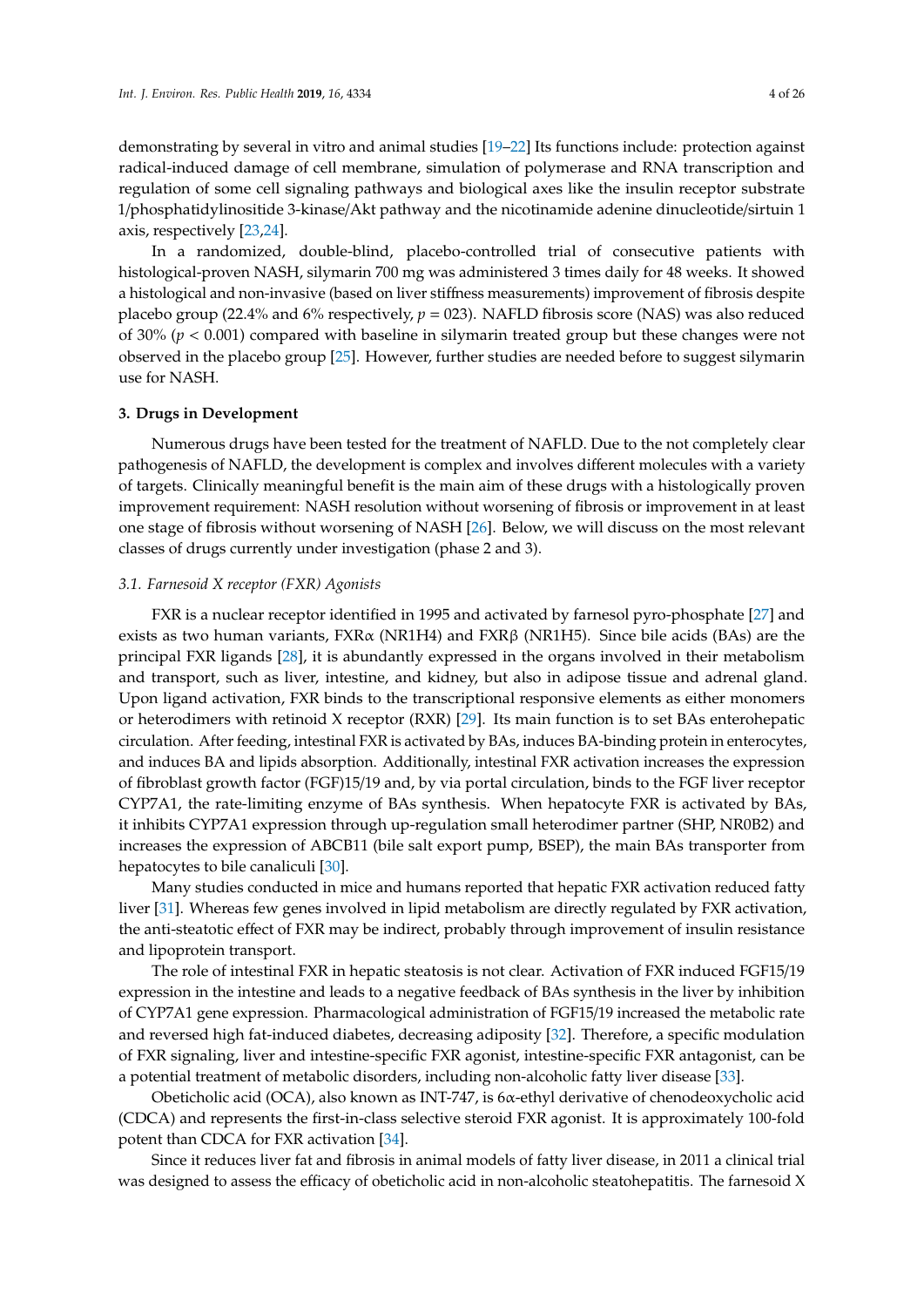receptor ligand obeticholic acid in NASH treatment [\[35\]](#page-19-16) phase 2b trial was a multicenter, randomized trial, double-blind, of 72 weeks of obeticholic acid versus placebo (PBO) in 283 patients with biopsy-proven non-alcoholic steatohepatitis. It was found that, 45% patients in the OCA group had improved liver histology (2-point or greater improvement in NAFLD activity score without worsening of fibrosis) compared with 21% of patients in the PBO group (*p* = 0.0002). Secondary histological outcomes included changes in the individual scores for hepatocellular ballooning ( $p = 0.03$ ), steatosis (*p* = 0.001), lobular inflammation (*p* = 0.006), portal inflammation (*p* = 0.9), and improvement of fibrosis ( $p = 0.004$ ) in OCA and PBO arm respectively. Despite these improvements in histological features of NASH, the proportion of patients with resolution of non-alcoholic steatohepatitis did not differ in patients who received OCA compared with PBO ( $p = 0.08$ ). Clinical adverse events were generally mild to moderate in severity and were similar in the two groups. An exception was pruritus, reported in 23% of OCA-treated patients and 6% of PBO-treated patients (*p* < 0.0001) [\[36\]](#page-19-17).

The results of 18 months interim analysis of phase 3 REGENERATE trial were shown during the last International Liver Congress 2019. The population included 931 patients (PBO (*n* = 311), OCA 10 mg (*n* = 312) or OCA 25 mg (*n* = 308)), with hystological NAFLD and fibrosis F2–F3. The improvement of fibrosis with no worsening of NASH was met by 11.9% PBO, 17.6% OCA 10 mg (*p* = 0.0446), and 23.1% OCA 25 mg ( $p = 0.0002$ ) patients. The improvement of NASH without worsening of fibrosis was not statistically significant. Itch was the most common adverse event and forced the discontinuation especially in OCA 25 mg arm. Increases in LDL were also observed by week 4 [\[37\]](#page-20-0).

NGM282 (known as M70) is a non-tumorigenic, engineered variant of fibroblast growth factor (FGF)-19 that binds FGF receptors 1c and 4 to reduce lipotoxicity due to lipid accumulation. Rodent FGF15 and the human analog FGF19, expressed in enterocytes and secreted into portal circulation, have a FXR-dependent transcription. Their functions are to regulate bile acid synthesis and carbohydrate metabolism. FGF15/19 represses transcription of cholesterol 7α-hydroxylase, inhibiting bile acid synthesis in the liver and stimulating the gallbladder to fill with bile. FGF15/19 stimulates FGFR4/β-klotho receptor complex in the liver to promote hepatic glycogen and protein synthesis and suppresses hepatic gluconeogenesis. However, FGF15/19 is implicated in liver tumorigenesis through liver proliferation [\[38\]](#page-20-1). NGM282 is a modified analog of FGF19 designed to be a nontumorigenic variant but maintaining metabolic functions of native FGF19 [\[39\]](#page-20-2). It was studied in a randomized, double-blind, placebo-controlled phase 2 trial (NCT02443116) in 82 patients with histological-proven NASH with ≥8% absolute liver fat content by MRI proton density fat fraction (MRI-PDFF). It was administrated subcutaneous, once-daily, for 12 weeks. It induced marked relative reduction from baseline in steatosis with a 57% and 45% (*p* < 0.0001) at the 6- and 3-mg doses, respectively. Improvements in ALT (*p* < 0.0001), AST (*p* < 0.0001) were also observed, but not in glycemic control. Injection site reactions were reported in 54% and 41% of subjects in the 6- and 3-mg dose groups relative to 7% in the PBO group. Others adverse events are: diarrhea were also higher in treated subjects (36% and 41% at the 6- and 3-mg dose levels, respectively) relative to PBO (22%), nausea, abdominal pain, and distension [\[40\]](#page-20-3). In an exploratory, non–placebo-controlled, 12-week study, 67% (1 mg) and 74% (3 mg) of subjects showed an improvement in steatosis, 33% (1 mg), and 42% (3 mg) showed improvement in inflammation, 42% (1 mg) and 53% (3 mg) showed improvement in ballooning, and 25% (1 mg) and 42% (3 mg) showed improvement in fibrosis, as assessed by liver histology [\[41\]](#page-20-4).

Cilofexor, also known GS-9674, is a non-steroidal FXR agonist. First data were reported from a phase II study with 140 NASH patients, treated with cilofexor at 100 or 30 mg or placebo orally, once daily for 24 weeks. A significant decrease in hepatic steatosis of at least 30% assessed by MRI-PDFF was observed in 38.9% of patients treated with cilofexor 100 mg (*p* = 0.011), 14% treated with cilofexor 30 mg (*p* = 0.87), and 12.5% treated with placebo. Further significant observations in the cilofexor-treated patients were improvements in serum gamma-glutamyltransferase (GGT) and serum 7α-hydroxy-4-cholesten-3-one (C4). Cilofexor not induces changes in lipid profile (such as OCA) and was generally well tolerated, except for moderate to severe pruritus occurred in 14% of patients in the cilofexor 100 mg arm and in 4% in the cilofexor 30 mg and PBO arms [\[42\]](#page-20-5). A Phase II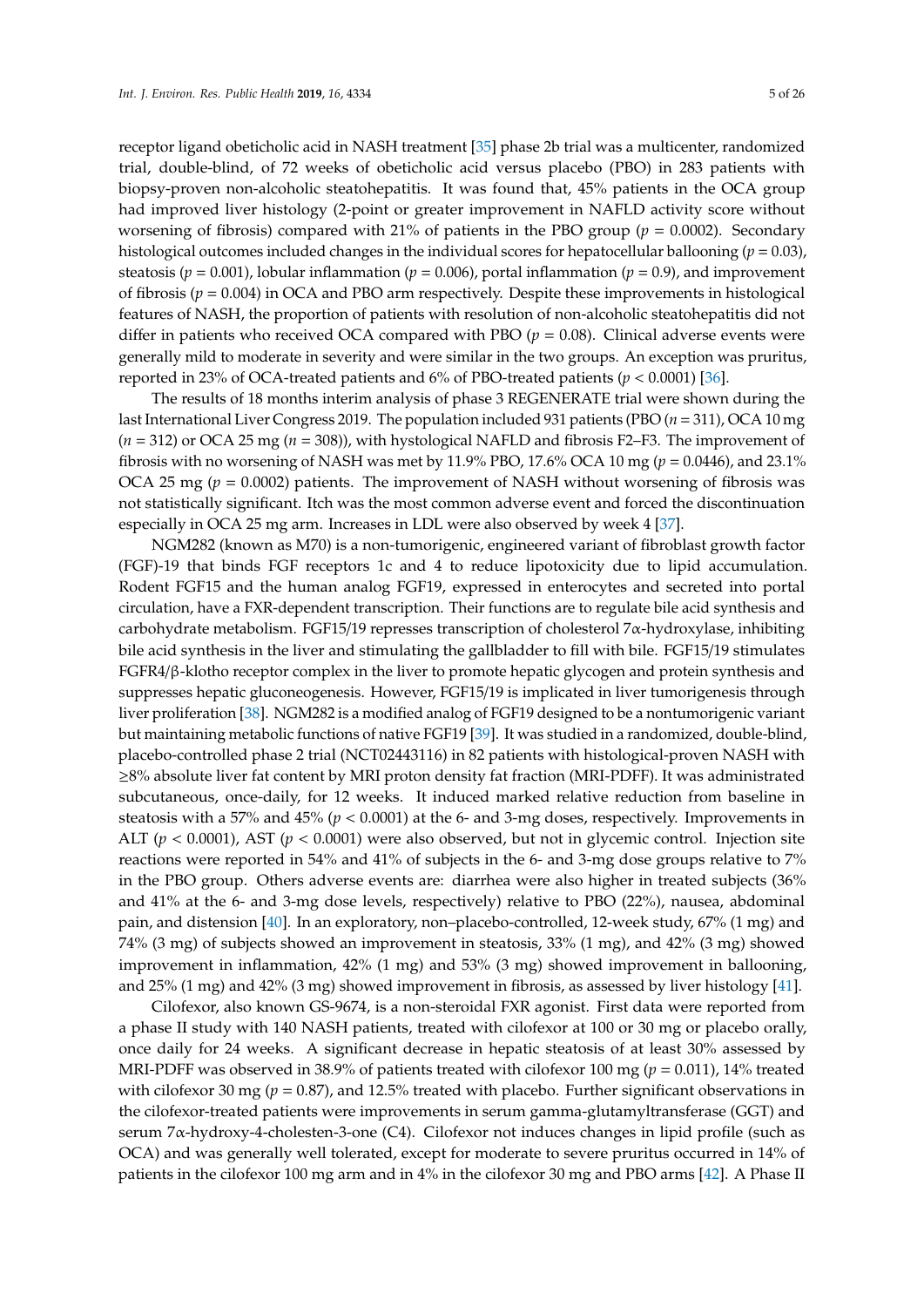study [\[43\]](#page-20-6) is investigating treatment with cilofexor alone or in combination with Firsocostat (GS-0976), an acetyl-CoA carboxylase (ACC) inhibitor, and Selonsertib, an apoptosis signal-regulating kinase 1 (ASK-1) inhibitor, in patients with advanced fibrosis due to NASH. This randomized, double-blind 52-week trial will evaluate improvement in fibrosis without worsening of NASH, adverse events, and plasma laboratory changes. First data from a proof-of-concept study using cilofexor were presented at the International Liver Congress 2018 [\[44\]](#page-20-7).

Tropifexor is a non-steroideal FXR agonist and its safety, tolerability and efficacy were studied in a phase 2 clinical trial (FLIGHT-FXR). At 12 weeks, a significant decrease in hepatic steatosis of at least 5% assessed by MRI-PDFF was observed in 33.3% of patients treated with Tropifexor 90 µg, 27.8% treated with Tropifexor 60 µg, and 14.6% treated with PBO. Furthermore, a dose–response decrease in GGT levels was observed as well as increases in FGF19. Adverse events, especially pruritus and increase in LDLc and HDLc, were reported in 90  $\mu$ g Tropifexor arm [\[45\]](#page-20-8).

Tropifexor is also under investigation in a randomized, double-blind combination trial (TANDEM) with Cenicriviroc, an C-C chemokine receptor-type (CCR) 2/5 inhibitor. This combination therapy should hit all pathways involved in NASH pathogenesis (metabolic, anti-inflammatory, and anti-fibrotic). The 48-week trial will assess improvement in liver histology and occurrence of adverse events in approximately 200 patients with NASH and liver fibrosis [\[46\]](#page-20-9).

However, the available evidence from clinical trials with nonsteroidal FXR agonists suggests that these class of drugs may hold the potential to develop forth better FXR-targeting molecules with improved pharmacological actions and reduced adverse effects especially in terms of cholesterol metabolism and itch.

## *3.2. Peroxisome proliferator-activated receptors (PPAR) Agonists*

PPAR are ligand activated transcription factors and they represent a subfamily of the NR1C nuclear receptors, including three isotypes: PPARα (NR1C1), PPARδ (also called PPARβ or NR1C2), and PPARγ (NR1C3). Each isotype has different tissue distribution patterns and functions, playing a key role in glucose and lipid metabolisms and inflammation [\[47\]](#page-20-10). PPARγ and its downstream effector enzymes (i.e., acetyl-CoA carboxylase (ACC) and fatty acid synthase (FAS)) regulate gene expression in liver, vascular endothelium, adipose, and muscle tissues and they were studied first [\[48\]](#page-20-11). The effects of pharmacological activation of PPARγ through the administration of pioglitazone (see above) are mediated by the differentiation of pre-adipocytes in adipocytes, that leads to the anatomic redistribution of triglycerides from ectopic sites (liver and muscle) to adipose tissue [\[49\]](#page-20-12). It has been showed that PPARγ activation increases fatty acids  $β$ -oxidation and adiponectin levels in NASH patients, reducing the hepatic supply of fatty acids from adipose tissue [\[50](#page-20-13)[–52\]](#page-20-14). It is able to dynamically respond to feeding or starvation modulating the transcription of genes involved in metabolism homeostasis [\[53](#page-20-15)[,54\]](#page-20-16). Furthermore, PPARα downregulates signaling pathways involved in inflammation and acute phase response in rodent models [\[55\]](#page-21-0). Fibrates act as PPARα agonists and they has been evaluated for NAFLD treatment: it has been showed a positive effect on transaminase and GGT, but no significant changes were observed in histologically assessed steatosis, inflammation, and fibrosis [\[56–](#page-21-1)[58\]](#page-21-2). It has been hypothesized that the weak effect of PPARα agonists in human could be related to the lower expression of PPARα in human liver compared to mouse or to an inverse correlation between progressive stages of liver fibrosis and hepatic PPARα [\[54](#page-20-16)[,59\]](#page-21-3). PPARδ activation improves insulin sensitivity reducing hepatic glucose output and increasing HDL levels and it acts on Kupffer cells and macrophages inducing anti-inflammatory effects [\[60,](#page-21-4)[61\]](#page-21-5). Some of these positive metabolic effects were also observed in humans, using GW501516, a PPAR $\delta$  agonist that was compared with a PPAR $\alpha$  GW590735 in a pilot RCT: GW501516 significantly reduced triglicerydes, apolipoprotein B, LDL cholesterol, insulin, and liver fat content [\[62\]](#page-21-6).

Elafibranor (GFT505) is an agonist of both PPAR $\alpha$  and PPAR $\delta$ , that was initially evaluated in animal models, showing protective effects on steatosis, inflammation and fibrosis. The effects of Elafibranor on liver seem to be mediated not only by PPAR-α-dependent, but also by PPAR-α-independent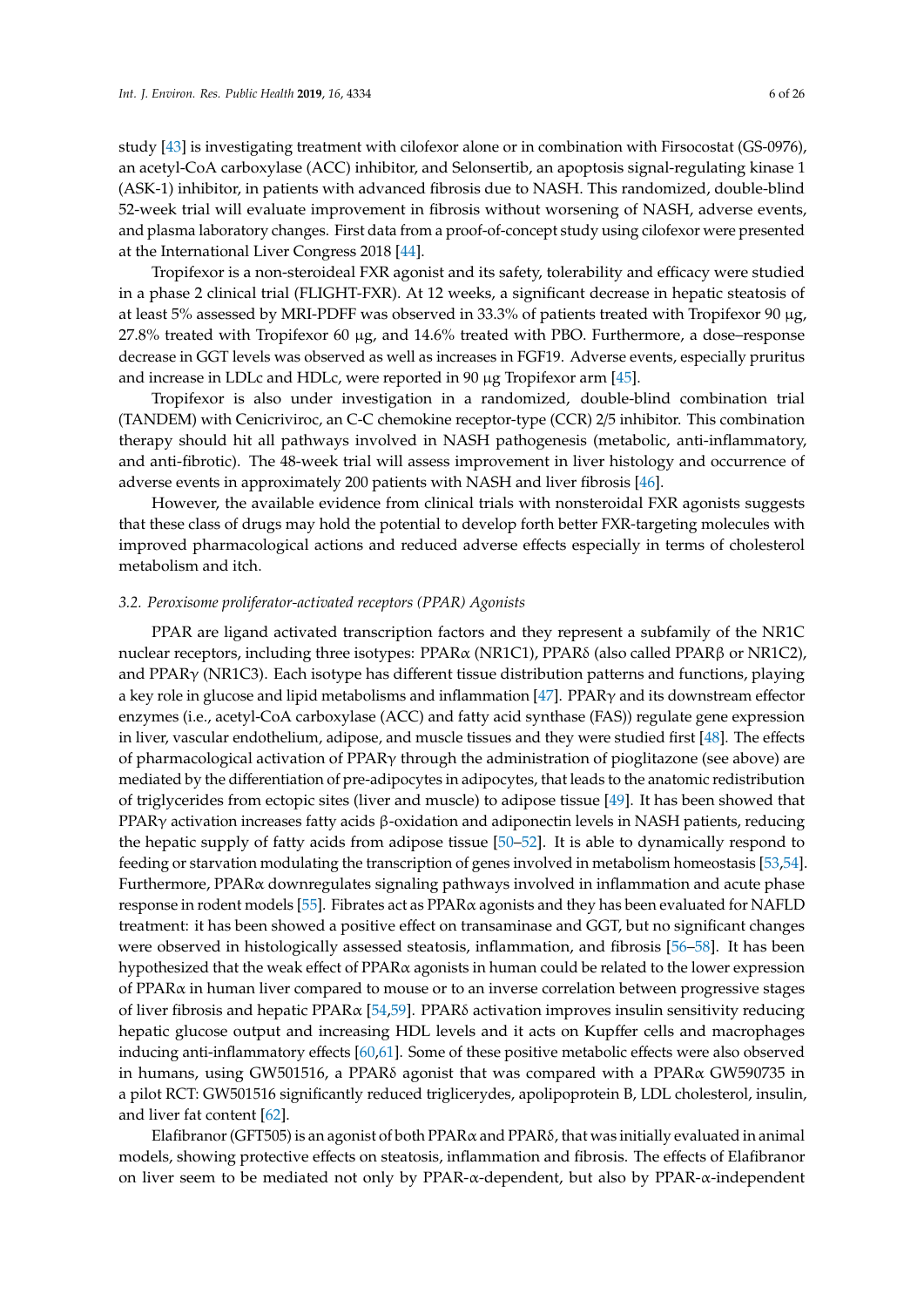mechanisms [\[63\]](#page-21-7). Benefits in terms of improvement of insulin-resistance and lipid panels were also observed in humans with dyslipidemia, prediabetes and over diabetes in phase II trials [\[64,](#page-21-8)[65\]](#page-21-9). Elafibranor was assessed in a multicenter international RCT (GOLDEN-505), including patients with histologic diagnosis of NASH without cirrhosis [\[66\]](#page-21-10). Two dosages (80 mg or 120 mg once a day) were compared against placebo over 52 weeks. In the intention to treat analysis, 92 patients received placebo and 93 and 89 patients received Elafibranor 80 and 120 mg, respectively. Two primary outcomes were considered: the first, namely a score of 0 of at least 1 between steatosis, ballooning, and inflammation (reversal of NASH) without worsening of fibrosis (progression of patients with fibrosis stage ≤ 2 to F3-F4 or from F3 to F4) was established at the beginning of the trial, whereas the second, more stringent, was adopted after the study was completed [\[67\]](#page-21-11). no differences were observed between patients treated with Elafibranor and placebo (OR 1.53, 95% CI 0.70−3.34, *p* = 0.280); conversely, using the modified definition, the response rate was significantly higher in those who received Elafibranor 120 mg in comparison with placebo (OR 2.31, 95% CI 1.02−5.24, *p* = 0.045), with a lower placebo effect. A post-hoc analysis restricted to 234 patients with NAS score  $\geq 4$  at baseline showed that treatment with Elafibranor 120 mg ( $n = 75$ ) was significantly associated with higher response rate in comparison with placebo ( $n = 76$ ), using both definitions of response, although it should be considered that no stratification according this covariate was performed at randomization. An international phase 3 trial (RESOLVE-IT, NCT02704403) is ongoing: the recruitment of patients needed to assess the impact of Elafibranor on primary histological outcome (resolution of NASH without worsening of fibrosis after 72 weeks of treatment) has been completed, but it will continue to evaluate also survival and liver-related outcomes.

IVA337 (Lanifibranor) is a pan-PPAR agonist that acts moderately and in a well-balanced way on the three PPAR isoforms. Interesting results have been observed in several preclinical models. Anti-fibrotic effects, especially the inhibition of platelet-derived growth factor (PDGF)-induced proliferation and stiffness-induced activation of hepatic stellate cells (HSCs) were showed in vitro. When administered to animal models, IVA337 showed positive effects in reduction of body weight, improvement of insulin resistance, prevention of steatohepatitis, decrease of steatosis, ballooning, inflammation, and reduction of profibrotic and proinflammatory gene expression. Interestingly, IVA337 demonstrated antifibrotic efficacy in the CCl4-induced liver fibrosis model in terms of prevention or reversion of fibrosis [\[68\]](#page-21-12). Therefore, it has been speculated that the combined activation of the three PPAR isoforms could be better than specific or dual agonists, through the interaction with different fibrosis pathways in NASH. For these reasons, IVA337 represents a promising candidate for NASH treatment.

#### *3.3. Inhibitors of De Novo Lipogenesis*

Pharmacological treatments have de novo lipogenesis and steatosis as main targets and include inhibitors of acetyl-coA carboxylase (ACC) and aramchol. ACC enzymes (ACC1 and ACC2) are involved in fatty acid synthesis and oxidation through the conversion of Acetyl-coA to Malonyl-CoA, that is the rate-determining step in de novo lipogenesis. The pharmacologic inhibition of ACC was assessed in diet-induced rodent models of NAFLD, showing a significant effect in decreasing hepatic malonyl-CoA levels, hepatic de novo lipogenesis and hepatic insulin resistance with an increase in hepatic ketogenesis [\[69\]](#page-21-13). However, inhibition of ACC has been associated with significantly increased plasma triglycerides levels, and this is probably mediated by the increase in hepatic production of very low-density lipoprotein production and by a decrease of the effects of lipoprotein lipase on the clearance of triglycerides. Interestingly, ACC inhibition could have anti-neoplastic effects: it has been showed that mutations of the AMP-activated protein kinase (AMPK) phosphorylation sites on ACC1 increase de novo lipogenesis and stimulate the proliferation of human HCC cells. The inhibition of ACC1 with ND-654, an agent that mimics the effects of ACC phosphorylation, showed a protective effect, not only on de novo lipogenesis, but also on the development of HCC in mice [\[70\]](#page-21-14).

In humans, inhibitors of ACC were firstly assessed in a randomized controlled crossover trial conducted in overweight and obese but otherwise healthy male subject, showing a good safety profile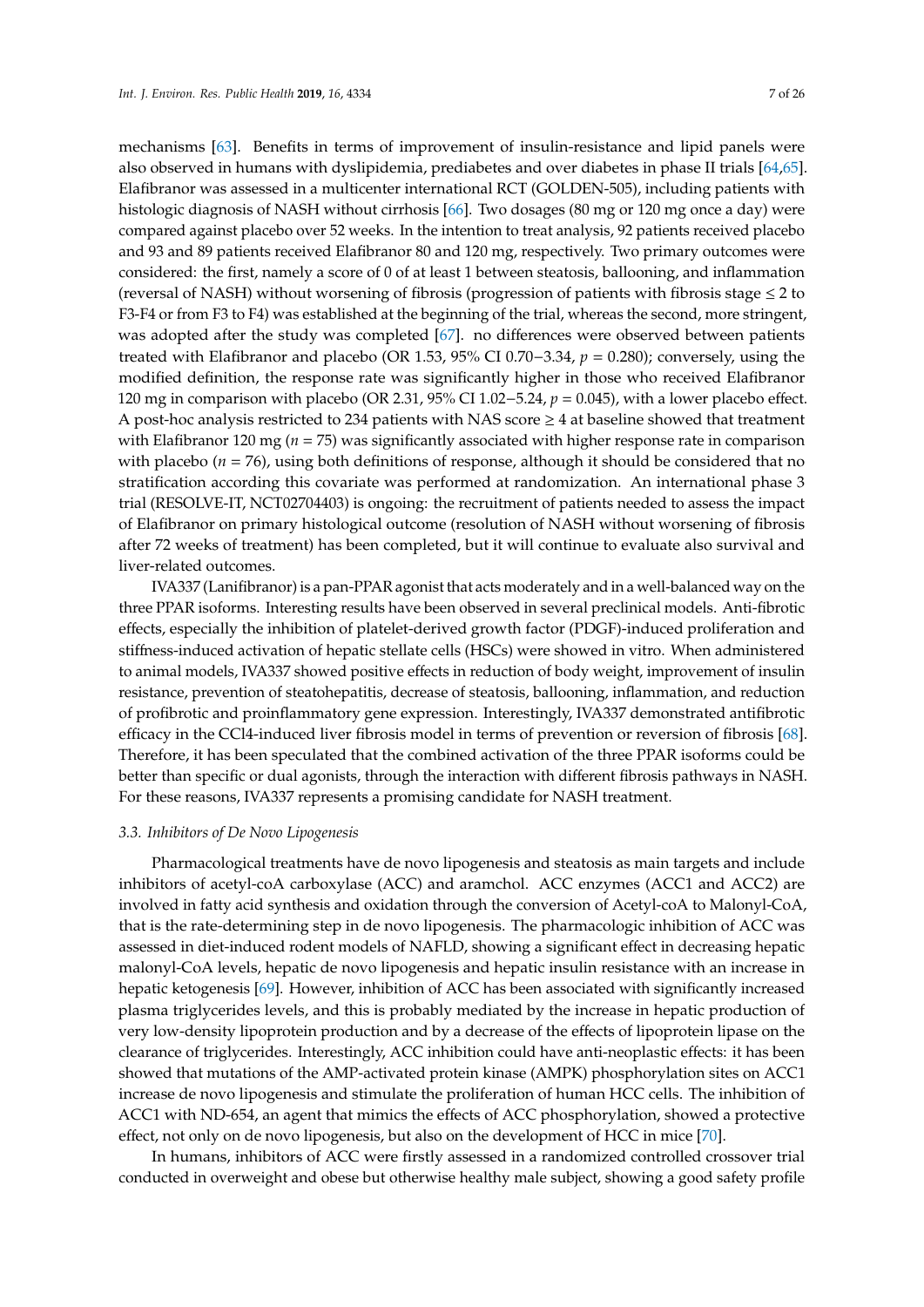and promising dose-dependent results in terms of reduction of de novo hepatic liver lipogenesis in response to fructose administration [\[71\]](#page-22-0).

After a small open-label pilot study in NASH (*n* = 10), GS-0976, an inhibitor of ACC, was assessed in a phase 2 RCT [\[72](#page-22-1)[,73\]](#page-22-2). Ninety-three patients with NASH (diagnosed with magnetic resonance elastography or with histology) were assigned to GS-0976 (46 patients to 20 mg dosage and 47 to 5 mg), while 26 patients received placebo for 12 weeks. In comparison with placebo, GS-0976 20 mg was significantly associated with a relative reduction of at least 30% from baseline in magnetic resonance imaging-estimated proton density fat fraction (MRI-PDFF) (48% vs. 15%,  $p = 0.004$ ). Additionally, median relative decreases in MRI-PDFF were more pronounced for GS-0976 20 mg in comparison with placebo. These outcomes resulted similar between placebo and GS-0976 5 mg. Furthermore, a dose-dependent reduction in tissue inhibitor of metalloproteinase-1 (TIMP-1) was noted in patients treated with higher dosage, although no significant changes were showed in MRI elastography-measured liver stiffness. It was found that 13% of patients taking GS-0976 showed elevation in serum triglycerides, but it often improved spontaneously or responded to standard therapy. Results from future trials of GS-0976, in monotherapy or in combination with other agents, are needed to confirm its promising effects on improvement of steatosis.

Aramchol, a conjugate of cholic and arachidic acid, belongs to the family of synthetic fatty-acid/bile-acid conjugates (FABACs). It acts inhibiting steatoyl-coenzime A desaturase (SCD), an enzyme involved in lipotoxicity and microinflammation through the conversion of saturated fatty acids into monounsaturated fatty acids. It was assessed both in cultured cells and in mice, showing an effect in decreasing liver fat content and plasma cholesterol levels, and in increasing cholesterol efflux from macrophages [\[74,](#page-22-3)[75\]](#page-22-4). Furthermore, it could also have antifibrotic effects that take place directly targeting HSCs in downregulation of collagen and alpha-smooth muscle actin [\[15](#page-18-14)[,76\]](#page-22-5). A multicenter phase 2 RCT was conducted in 60 Israelian patients with histologically proven NAFLD (NASH was present in only 10%) who were randomized to receive Aramchol (100 or 300 mg) or placebo. Patients treated with Aramachol 300 mg showed a significant reduction in liver fat content, assessed by MR spectroscopy (MRS), after 3 months of treatment. Conversely, the same was not observed in patients treated with Aramchol 100 mg. No significant improvements were observed in transaminase levels and adiponectin. More recently, results from an international multicenter phase IIb RCT were presented during the last AASLD Liver Meeting in 2018 [\[77\]](#page-22-6). A group of 247 patients with histologically proven NASH, NAS  $\geq$  4 without cirrhosis, and type 2 diabetes/prediabetes were randomized to receive Aramchol 400 mg (*n* = 101), Aramchol 600 mg (*n* = 98) and placebo (*n* = 48). Primary endpoint was the decrease from baseline in steatosis assessed by MRS; secondary endpoints were fibrosis score improvement without worsening of NASH and NASH resolution without worsening of fibrosis. Treatment with Aramchol 600 mg was associated with reduction of at least 5% in liver fat from baseline in 47% of patients (versus 24% in placebo, *p* = 0.0279, OR 2.77) (95% CI 1.12–6.89) and with NASH resolution alone in 19% of patients (versus 7.5% in placebo, *p* = 0.046). A marginally significant effect of Aramchol 600 mg was shown in terms of NASH resolution without worsening of fibrosis (16.7% versus 5% in placebo, *p* = 0.051 OR 4.74, 95% CI 0.99–22.7), while a significant effect on fibrosis improvement without worsening of NASH was not observed. Conversely both dosages of Aramchol induced a significant reduction in transaminase levels, especially after treatment with the higher dosage. Safety and tolerability profiles were good, in absence of signals for hepatotoxicity or increase in body weight and lipid parameters. However, these results need a confirmation from phase 3 RCTs.

## *3.4. Agonist of Thyroid Hormone Receptor*

Thyroid hormones play a key role in the regulation of homeostasis, lipid and glucidic metabolism, regulation of body weight and adipogenesis through the effects on thyroid hormone receptor β (THR β) that represents also the predominant THR isoform in the liver [\[78\]](#page-22-7). It has been showed that thyroid dysfunctions, particularly hypothyroidism, are associated with insulin resistance and dyslipidemia and with cardiovascular mortality. Furthermore, hypothyroidism has been recently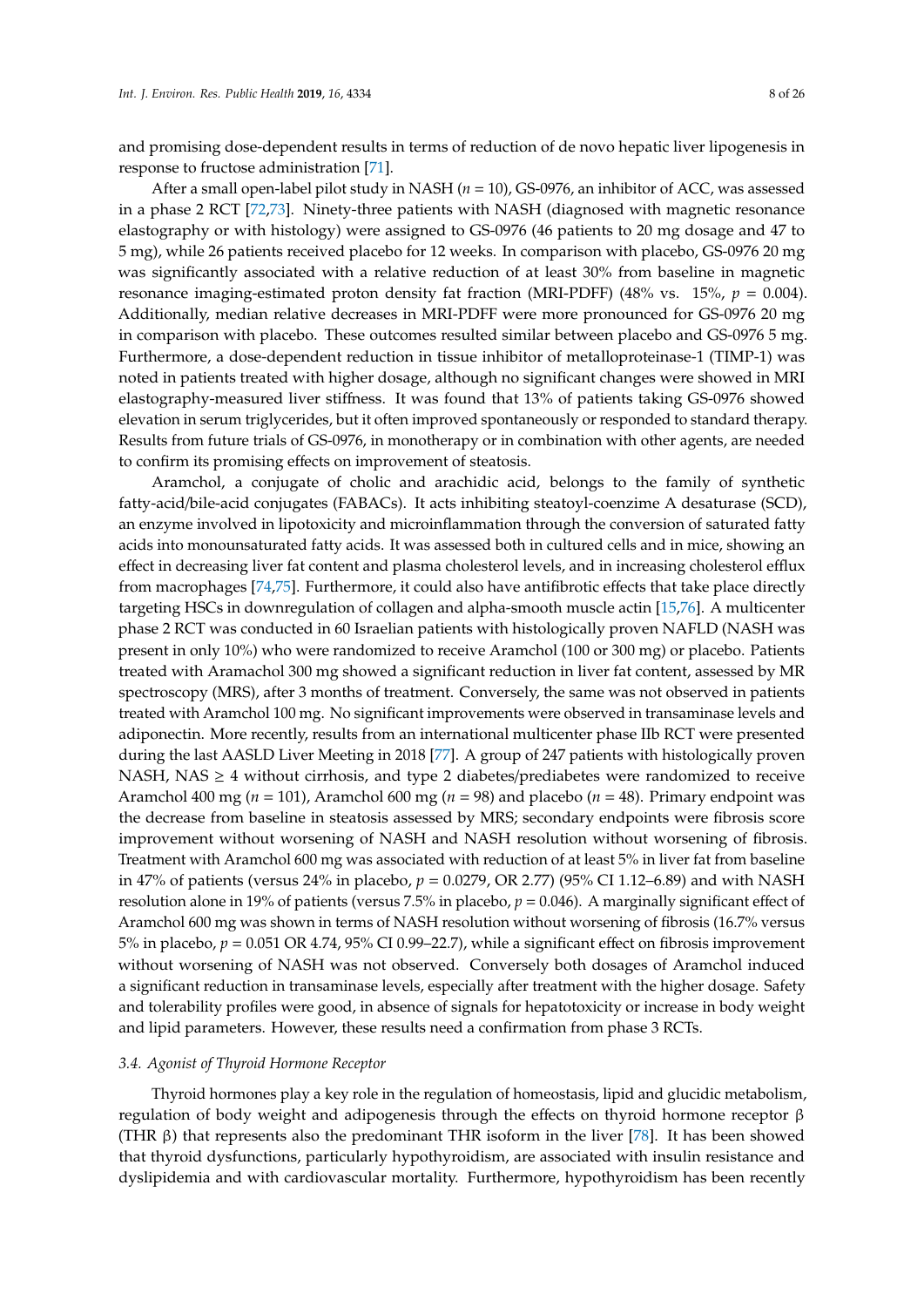shown as an independent risk factor for NAFLD [\[79](#page-22-8)[–84\]](#page-22-9). For these reasons, THR  $\beta$  agonists, particularly MGL-3196 and VK-2809, are still under investigation.

MGL-3196 (Resmetirom) is a highly selective THR  $β$  agonist that showed positive effects on reduction of LDL cholesterol and triglycerides in phase I studies. It was assessed in a multicenter double-blinded RCT versus placebo in patients with NAS score  $\geq 4$  and fibrosis stage F1-F3 [\[85\]](#page-22-10). Dosage of 80 mg once daily was assigned to 78 patients and 38 patients received placebo for 36 weeks. The primary endpoint at 12 weeks (relative reduction in MRI-PDFF) was met (−36% in treated arm versus −9% in placebo arm). Conversely, the histological endpoint at 36 weeks (2-points NAS reduction with  $\geq$ 1 point decrease in ballooning or inflammation) was not met (51% in treated arm vs. 32% in placebo arm,  $p = 0.09$ ). However, limiting the analysis to patients treated with MGL-3196 who obtained a reduction of at least 30% in MRI-PDFF, response rate was significantly higher (65%, *p* = 0.006) in comparison with placebo, suggesting a relationship between early reduction in liver fat at 12 weeks and NASH histological improvement at 36 weeks. Furthermore, MGL-3196 showed efficacy in achieving NASH resolution (27% vs. 6%,  $p = 0.02$ ) and in decreasing significantly ALT levels, fibrosis biomarkers and lipids, with an acceptable safety profile. A phase III trial has recently started and it is ongoing (NCT03900429).

VK-2809 is another THR β agonist evaluated in a 12-week phase II RCT, in whom 16 patients received VK-2809 10 mg once a day, 16 patients received 10 mg every other day and 15 patients were assigned to placebo [\[86\]](#page-22-11). Daily dose administration was associated with a median reduction of 60% (*p* < 0.01) at 12 weeks of liver fat content in comparison with placebo, although an increase in ALT levels was observed, especially during early treatment. However, after 12 weeks of treatment, ALT levels were similar between VK-2809 and placebo. Results from phase II trials that evaluated THR β agonists in NASH seems to be attractive, but further data from larger phase III trials with histological endpoints are needed. At the moment there is not any medication of this category approved for clinical use in this setting.

## *3.5. Antidiabetic Drugs*

Insulin resistance is one of the key mechanisms involved in NASH pathogenesis and relationship between NAFLD and type 2 diabetes is well-known. NAFLD at baseline represents an independent predictor of type 2 diabetes and the presence of type 2 diabetes independently predicts the occurrence of NAFLD [\[87,](#page-22-12)[88\]](#page-22-13). For these reasons, several antidiabetic pharmacological treatments have been studied in NAFLD patients with and without diabetes [\[8\]](#page-18-7). We have focused on the role of the glucagon-like peptide-1 (GLP-1) analogues and the sodium-glucose cotransporter 2 (SGLT-2) inhibitors. The rationale for the use of this category of drugs in this setting derived from the strong association between type 2 diabetes mellitus and NAFLD because of sharing of several pathogenetic mechanisms as well as the reciprocal influences in the worsening of pathological picture [\[89\]](#page-22-14).

GLP-1 is released from intestinal epithelial L-cells under stimulation of meals and it binds to its receptor, stimulating pancreatic beta cell insulin secretion, inhibiting the release of glucagon and regulating the homeostasis of glucose. GLP-1 analogues lower glucose blood levels, but they also have other pleiotropic central and peripheral extra-pancreatic effects. It has been shown that they are involved in the regulation of the sense of appetite and in delaying gastric emptying. Furthermore, they are able to induce weight loss, to improve cardiac function and to express also effects directly on liver [\[90\]](#page-23-0). However, the mechanisms by which GLP-1 analogues act directly on liver, determining a reduction in steatosis, inflammation, and fibrosis are not completely clear, therefore further evidence is needed [\[91\]](#page-23-1).

Liraglutide is a long-acting GLP-1 analogue licensed not only for type 2 diabetes, but also for the treatment of obesity. A 26-week administration of liraglutide has been shown to be associated with a significant improvement in liver enzymes and with a good safety profile in an individual patient data meta-analysis of six RCTs, concerning more than 4000 diabetic patients [\[92\]](#page-23-2). The Liraglutide efficacy and action in NASH (LEAN) trial, that is a multicenter phase II RCT, evaluated the impact of liraglutide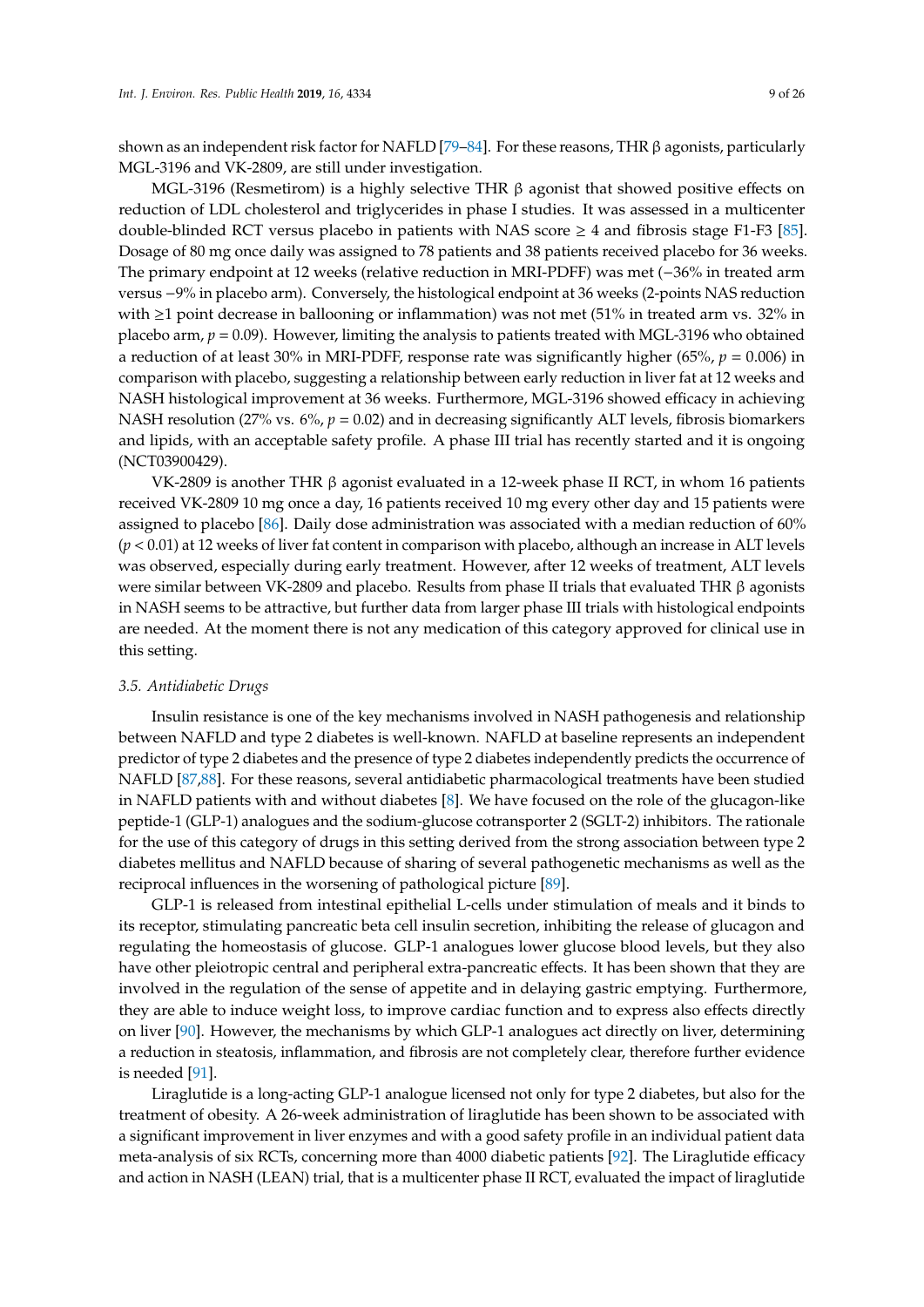on hepatic histology in 52 patients with biopsy-proved NASH [\[93\]](#page-23-3). Forty-eight weeks of subcutaneous liraglutide (1.8 mg/day) were compared versus placebo and primary endpoint was NASH resolution without impairment of fibrosis. Thirty-nine percent of patients treated with liraglutide compared to 9% placebo group patient ( $p = 0.019$ ) met the primary endpoint, whereas no significant differences were observed in progression of fibrosis between two groups. Two patients receiving liraglutide (in comparison to 8 patients assigned to placebo group) displayed worsening of fibrosis. Although treatment with liraglutide was associated with a significant improvement in steatosis and ballooning, no significant differences were observed in lobular inflammation and in NAFLD activity score. It has been speculated that the positive effect of liraglutide on hepatic histology may be due to synergistic and multifactorial effects between its direct action on liver and the weight loss. Liraglutide showed a good safety profiles, regardless of the severity of NASH and of the presence of cirrhosis. Interestingly, the metabolic effects of liraglutide was further elucidated in a sub-study of LEAN trial, showing that liraglutide was able to induce a reduction in free fatty acids concentration, peripheral lipolysis, de novo lipogenesis, hepatic neoglucogenesis, and pro-inflammatory cytokines, whereas it had a positive effect in the improvement of insulin resistance and in increasing adiponectin levels [\[94\]](#page-23-4). More recently, a pilot RCT compared the new approved 3 mg dose compared to weight-loss in obese Asian NAFLD patients, showing a benefit in body weight reduction and liver enzymes decrease in patients treated with liraglutide, but without significant differences in comparison with lifestyle intervention group [\[95\]](#page-23-5). However, it should be underlined that results on efficacy and safety of liraglutide have been obtained in small cohorts of patients with NASH and they need further confirmation in large-scale studies.

SGLT-2 is expressed by epithelial cells of the proximal contorted tubule and it has an important role in promoting glycosuria. SGLT-2 inhibitors reduce glucose reabsorption by kidney, determining a control of blood glucose levels that is independent from secretion and insulin sensitivity, unlike other antidiabetic drugs. Different animal models showed an association between SGLT-2 inhibitors use and improvement of steatosis and fibrosis [\[96,](#page-23-6)[97\]](#page-23-7). Interestingly, it has been shown that Tofogliflozin may reduce the risk of hepatocellular carcinoma in obese and diabetic mice models [\[98\]](#page-23-8). The impact of SLGT-2 inhibitors on histological outcomes in patients with NASH has not yet been evaluated and only ipraglifozin and empaglifozin have been assessed in RCTs including NAFLD patients. Ipraglifozin was compared with pioglitazone in a RCT conducted on 66 NAFLD patients and type 2 diabetes ones, showing no significant differences in aminotransferase levels, HbA1c and glucose levels [\[99\]](#page-23-9). However, it has been demonstrated that only the arm treated with ipraglifozin experienced a significant improvement in visceral fat and body weight. Similarly, compared to standard of care, treatment with empaglifozin was associated with a significant decrease in liver fat, assessed with MRI-PDFF, and with an improvement in ALT levels [\[100\]](#page-23-10). Anyway, it should be underlined that SLGT-2 inhibitors have been shown to be associated with side effects, such as urinary and genital infections, that are favored by glycosuria and a potential increase in the risk of breast and bladder cancer. For these reasons, their use in NASH needs further evidence, in terms of both efficacy and safety [\[101](#page-23-11)[,102\]](#page-23-12).

FGF21, belonging to the FGFs family, a group of signaling proteins involved in cell proliferation and in glucose regulation and lipid metabolism. In particular, FGF21 is mainly produced by the liver and it has a role in the regulation of the adaptive fasting response [\[103,](#page-23-13)[104\]](#page-23-14). Pathological conditions characterized by an increase in levels of free fatty acids lead to an upregulation of FGF21, mediated by PPARα, and FGF21 circulating levels are increased in obese animal models [\[105](#page-23-15)[,106\]](#page-23-16). It has been shown that pharmacological administration or FGF21 overexpression in obese rodent models is associated with significant metabolic effects on white adipose tissue in terms of reduction of glucose levels, free fatty acids and triglycerides, weight loss, and increased secretion of adiponectin [\[107](#page-23-17)[,108\]](#page-24-0). Chronic treatment with FGF21 also improves liver function, through the downregulation of genes involved in hepatic glycolysis, de novo fatty acid synthesis, and triglyceride synthesis, although it is not clear if FGF21 induced improvement in hepatic metabolism is related to a direct action of FGF21 on the liver or not [\[104,](#page-23-14)[109\]](#page-24-1). FGF21 acts also on pancreas, protecting β-cells from metabolic stress and lowering the glucagon secretion [\[110\]](#page-24-2).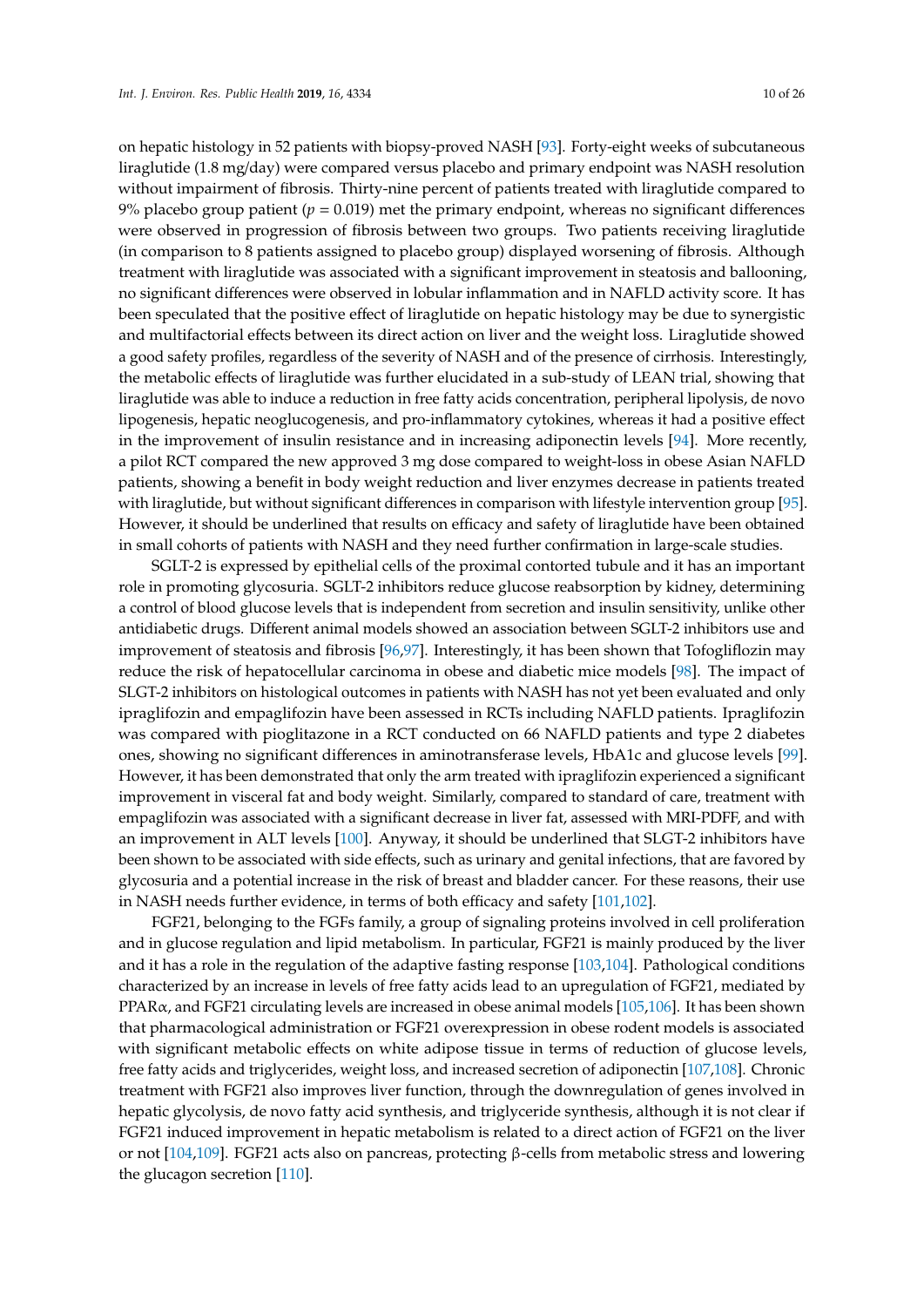Pegbelfermin (BMS-986036) is a pegylated recombinant analogue of FGF21 that was shown to be able to improve NAS and fibrosis in mice models and to improve insulin sensitivity and adiponectin levels in obese patients with or without type 2 diabetes [\[111](#page-24-3)[,112\]](#page-24-4). A recent multicenter phase IIa RCT assessed pegbelfermin in non-cirrhotic patients with biopsy-proven NASH, comparing subcutaneous injection of pegbelfermin 10 mg once a day (*n* = 25) with 20 mg dosage once a week (*n* = 24) and subcutaneous placebo ( $n = 26$ ), for 16 weeks [\[113\]](#page-24-5). Although no histological outcome was assessed, pegbelfermin showed to be safe and well tolerate and an absolute decrease of 6.8% in MRI-PDFF from baseline was observed in the arm treated with 10 mg once a day, that was significantly higher if compared to placebo (−1.3%. *p* = 0004), regardless of the presence of type 2 diabetes. Although mean reduction in liver stiffness (assessed with MR elastography) was higher in patients who received placebo, the prevalence of patients who obtained a reduction of at least 15% in liver stiffness was significantly higher in patients treated with pegbelfermin 10 mg in comparison with placebo (36% vs. 7%, respectively). Treatment with pegbelfermin resulted in a decrease in aminotransferase levels, increase in adiponectin levels and interestingly, it was associated with a significant reduction in PRO-C3 levels (a biomarker of fibrosis), compared to placebo. No significant reductions in body weight were observed in association with pegbelfermin treatment. Overall, these data suggest that treatment with subcutaneous pegbelfermin is safe and effective in patients with NASH, but studies with larger sample size, longer duration of treatment, and designed for assessment of histological outcomes are needed in the future.

#### *3.6. Emricasan*

Liver injury and apoptosis are some of the distinctive features that differentiate NASH from simple steatosis. They are related with accumulation of immune cells and cytokines production (i.e., tumor necrosis factor-α (TNF- α)), leading to chronic inflammation and fibrosis [\[114\]](#page-24-6). Activation of caspase is critically involved both in intrinsic and in extrinsic apoptotic pathways. Emricasan is an oral irreversible pan-caspase inhibitor, which showed an effect in improvement of aminotransferase levels in chronic hepatitis C and it was also assessed in NAFLD mice models, demonstrating to be able to improve liver inflammation and fibrosis, without effects on hepatic fat accumulation [\[115](#page-24-7)[,116\]](#page-24-8). The potential usefulness of Emricasan in NAFLD was assessed in a recent phase II trial including 38 non-cirrhotic patients with elevated aminotransferase levels, randomized to receive emricasan 25 mg twice daily or placebo for 28 days. Treatment with emricasan resulted associated with a significant reduction of ALT and cytokeratin-18 levels, a well-known marker of apoptosis, although no histological outcomes were assessed [\[117\]](#page-24-9). A phase IIb trial (ENCORE-NF) was conducted on 318 patients with biopsy-proven NASH evaluating a longer duration of emricasan treatment (72 weeks) with different dosages (5 mg and 50 mg twice a day) in comparison with placebo, and primary outcomes was improvement in fibrosis without NASH worsening. However, definitive results have not yet been published. Interestingly, the impact of emricasan on more advanced stages of liver disease is being evaluated and its effect on portal hypertension was recently assessed in patients with compensated cirrhosis and hepatic vein pressure gradient (HVPG)  $\geq$  5. An exploratory non-randomized study on 23 patients (56.5% with NASH) showed no significant change in HVPG after emricasan treatment, although a significant HVPG decrease was observed only in patients with severe portal hypertension [\[118\]](#page-24-10). Finally, preliminary data from a double-blind placebo controlled randomized trial of emricasan in patients with NASH cirrhosis and severe portal hypertension (HVPG  $\geq$  12) have been presented during last Internation Liver Congress 2019 [\[119\]](#page-24-11). A sample of 263 patients were randomized to receive 5, 25, 50 mg or placebo twice daily for 48 weeks and primary outcome was reduction of HVPG at 24 weeks. Primary endpoint was not met and only the subgroup of patients with baseline  $HVPG \geq 16$ showed a decrease in HVPG in association with emricasan treatment. However, significant decreases in aminotransferase levels, cytokeratine 18 and caspase 3/7 were observed, suggesting a potential protective effect on liver injury.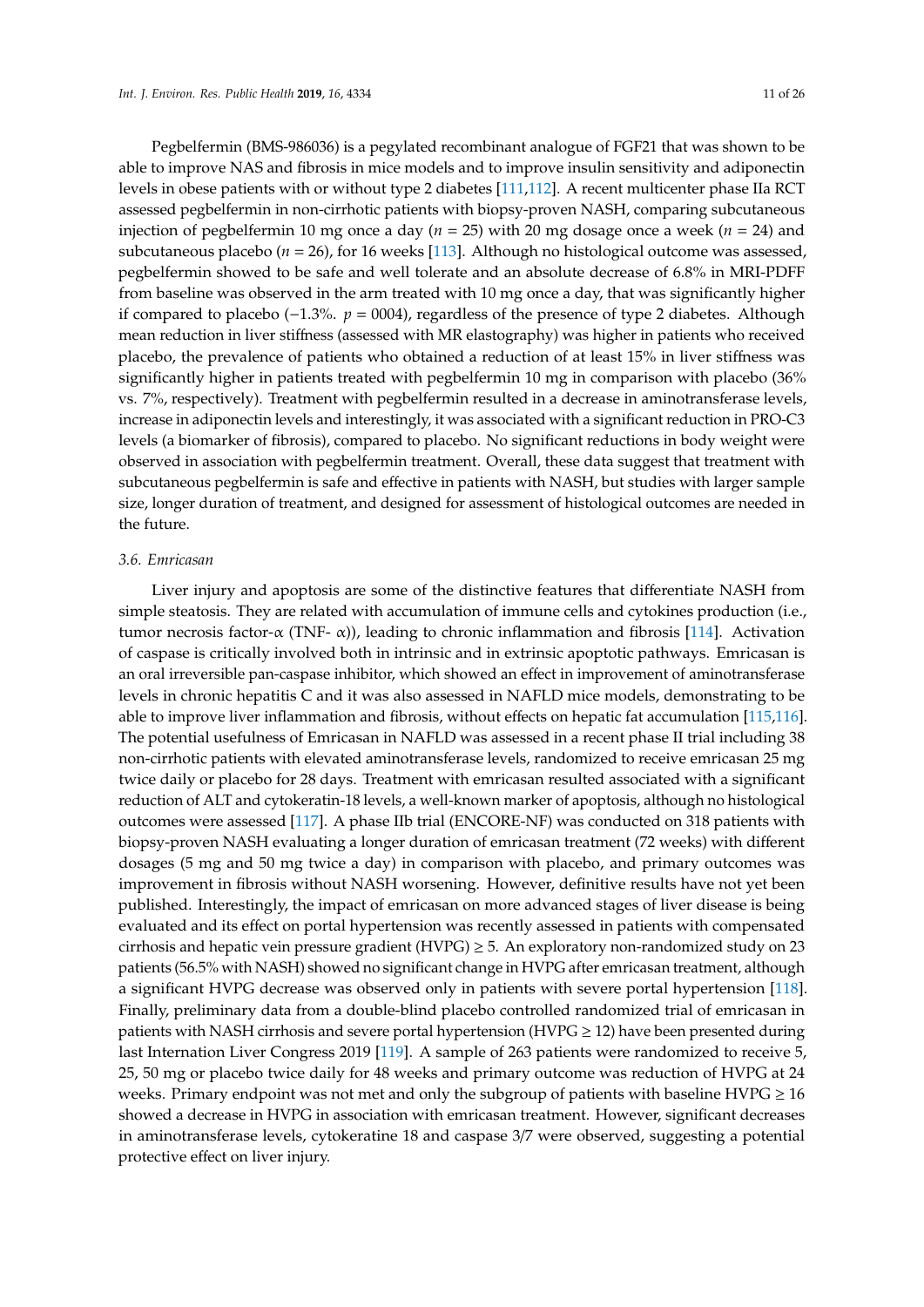## *3.7. Antifibrotic Drugs*

In NASH patients, hepatic fibrosis is the main characteristic predicting liver related and all cause (e.g., cardiovascular disease) mortality; the risk of liver-related mortality increases in fibrosis stage [\[103\]](#page-23-13). Hepatic macrophages would play an important role in the pathogenesis, development and progression of hepatic fibrosis [\[120,](#page-24-12)[121\]](#page-24-13). In cases of acute or chronic injury to the liver, Ly-6Chi monocytes differentiate into proinflammatory macrophages that interact with HSCs in order to promote fibrosis through the TGFβ production. The chemokine (C-C motif) ligand (CCL) 2/C-C chemokine receptor 2 (CCR2) pathway plays a relevant role in hepatic recruitment of Ly-6Chi monocytes. It has also been shown that phagocytosis of cellular debris encourages a phenotypic switch from Ly-6Chi macrophages to Ly-6C low macrophages that are the main source of MMPs and promotes fibrosis resolution [\[120](#page-24-12)[,121\]](#page-24-13). A recent study has shown that CCR2+ macrophages increased parallel to NASH severity and fibrosis stage, with a concomitant inflammatory polarization of these cluster of differentiation 68+, portal monocyte-derived macrophages (MoMF) [\[122\]](#page-24-14).

Accordingly, targeting these cells might represent a promising therapeutic strategy in the management of non-alcoholic fatty liver disease.

Cenicriviroc (CVC) is an oral dual antagonist of C-C motif chemokine receptor CCR types 2 and 5, which prevents macrophage trafficking and efficiently inhibits monocyte infiltration [\[123\]](#page-24-15). CCR2 antagonism by CVC is expected to reduce the recruitment, migration, and infiltration of proinflammatory monocytes and macrophages at the site of liver injury [\[124\]](#page-24-16). CVC-mediated antagonism of CCR5 is expected to additionally impair the migration, activation, and proliferation of collagen-producing activated hepatic stellate cells/myofibroblasts [\[125\]](#page-24-17). Several studies [\[126](#page-24-18)[–128\]](#page-25-0) support the anti-inflammatory and antifibrotic properties belonging to CVC in animal models of liver and kidney fibrosis [\[125,](#page-24-17)[129\]](#page-25-1). It also improve non-invasive markers of hepatic fibrosis, as observed in human immunodeficiency-infected subjects and has a favorable safety profile including patients with cirrhosis Child Pugh A-B [\[128,](#page-25-0)[130\]](#page-25-2). The efficacy and safety of CVC in patients with NASH and liver fibrosis (LF) were assessed in the CENTAUR (NCT02217475) study [\[124\]](#page-24-16). This is a phase 2b, double-blind, randomized, placebo-controlled, multinational study that enrolled 289 subjects with NASH, a non-alcoholic fatty liver disease activity score (NAS)  $\geq$  4 and LF (NASH Clinical Research Network stage 1–3). Subjects were randomized to receive CVC 150 mg per os once daily (Arm A) or placebo (Arm C). After 1 year, half of the subjects receiving placebo crossed over to CVC (Arm B), based on preplanned randomization, for a second year of treatment. After 1 year, the primary endpoint of NAS improvement in the intent-to-treat population was achieved in a similar proportion of subjects on CVC ( $N = 145$ ) and placebo ( $N = 144$ ; 16% vs. 19% respectively; odds ratio (OR), 0.82 (95% confidence interval,  $0.44-1.52$ ;  $p = 0.52$ ). Resolution of steatohepatitis and no worsening of fibrosis, a key secondary outcome, was also observed in similar rates in the 2 groups (8% vs. 6%, respectively; OR, 1.40 (95% CI, 0.54–3.63);  $p = 0.49$ ). The improvement in fibrosis by  $\geq 1$  stage and no worsening of steatohepatitis, another key secondary outcome, was observed in more patients on CVC if compared to placebo (20% vs. 10%, respectively; OR 2.20 (95% CI, 1.11–4.35); *p* = 0.02). When the two key secondary endopoints were analyzed together (composite secondary endpoint: 'complete resolution of SH and no worsening of fibrosis stage' and 'improvement in fibrosis stage by 1 stage and no worsening of SH') subjects receiving CVC had a greater chance to achieve the outcome in comparison to subjects who received placebo (18% vs. 10%; OR, 1.93 (95% CI, 1.04–3.61); *p* = 0.05). Patients with higher NAS, prominent hepatocellular ballooning, higher fibrosis stage, mild or no portal inflammation and with higher body mass index showed greater improvement with CVC treatment. CCL-2 and -4 increased in CVC treated patients, confirming CCR2 and CCR5 blockade by CVC. Safety and tolerability of CVC were comparable to placebo [\[131\]](#page-25-3). Finally, twice as many subjects on CVC compared to placebo achieved the clinically important key secondary outcome of improvement in fibrosis by 1 stage and no worsening of SH. The 2 year primary analysis of CENTAUR study show that CVC was well tolerated and provided antifibrotic activity in adults with NASH and LF, confirming the Year 1 primary endpoint: similar proportion on CVC or placebo achieved ≥1-stage fibrosis improvement and no worsening of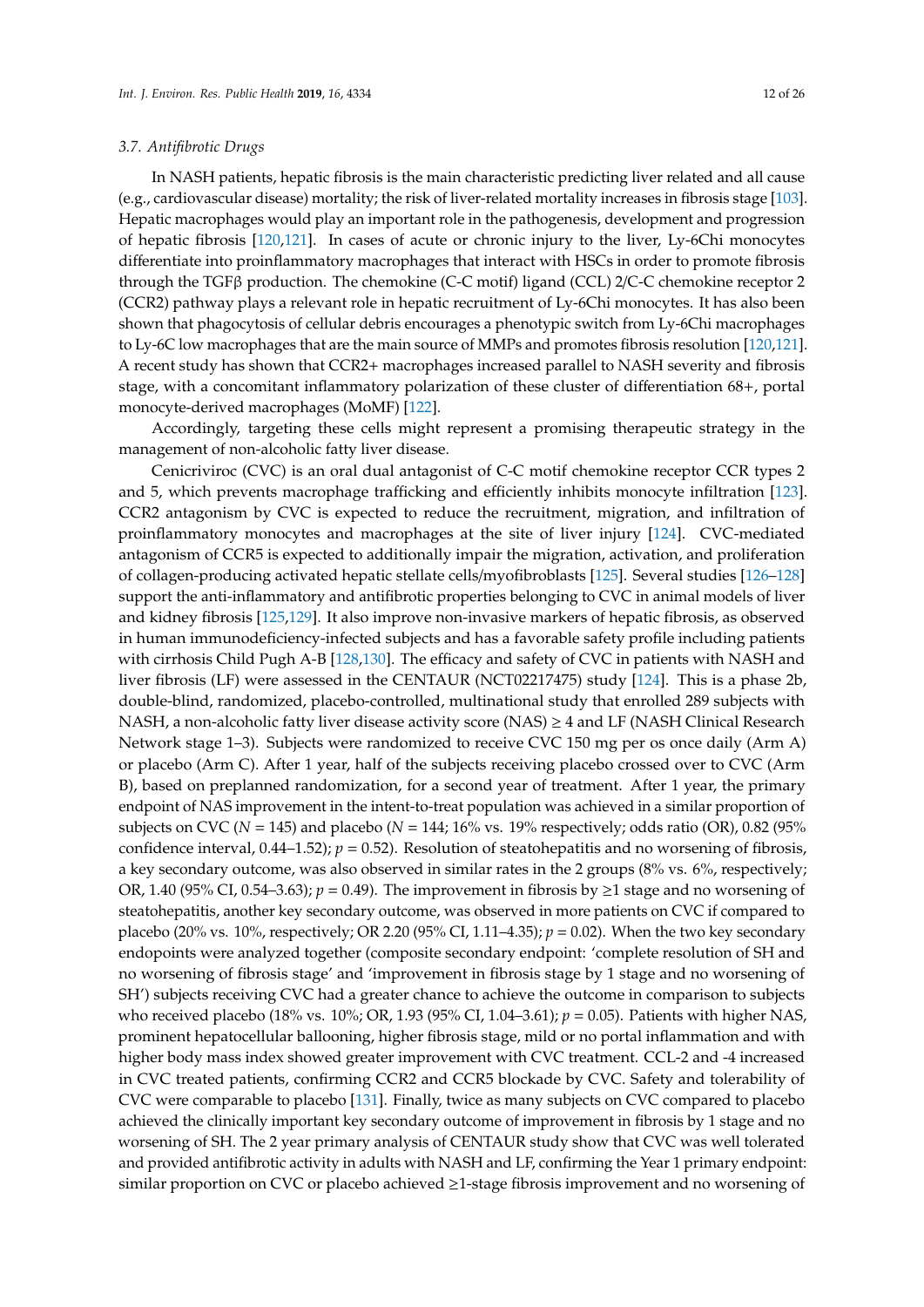NASH (15% (15/99) in Arm A vs. 17% (9/54) in Arm C); however, a higher proportion on CVC achieved  $\geq$ 2-stage fibrosis improvement and no worsening of NASH (11% (7/65) in Arm A vs. 3% (1/34) in Arm C) [\[132\]](#page-25-4). Currently AURORA study (NCT03028740), a phase III trial, is ongoing and it will evaluate the effects (efficacy and safety) of CVC in 2000 adult NASH subjects (F2–F3).

Selonsertib (formerly GS-4997) is a selective ASK1 inhibitor. early human studies revealed that selonsertib reduces inflammation and hepatocyte apoptosis [\[133\]](#page-25-5). The activation of apoptosis- and oxidative stress-ralated pathways are a hallmark of NASH and fibrosis progression [\[133\]](#page-25-5). Apoptosis signal-regulating kinase 1 (ASK1), a serine/threonine kinase, known as mitogenactivated protein kinase 5, leads to phosphorylation of c-Jun N-terminal kinase (JNK) and p38 mitogen-activated kinase (p38 MAPK) that, by hepatic stellate cell activation, mediate pathways leading to apoptosis, fibrosis, lipogenesis and the release of inflammatory cytokines [\[134\]](#page-25-6). In preclinical models of NASH, genetic deletion or pharmacological inhibition of ASK1 reduces p38 and JNK phosphorylation, resulting in reduced hepatic steatosis, inflammation, and fibrosis [\[135\]](#page-25-7). The efficacy and safety of selonsertib, with and without simtuzumab in NASH patients, was studied in a phase 2, open label, randomized controlled trial (NCT02466516) conducted throughout the USA and Canada [\[136\]](#page-25-8). The trial recruited participants with biopsy-proven NASH, with presence of stage F2–F3 fibrosis and NAS  $\geq$  5. 72 patients were randomly assigned in a 2:2:1:1:1 ratio to receive 24 weeks of treatment with 6 mg or 18 mg of selonsertib alone, 6 mg or 18 mg of selonsertib with 125 mg of simtuzumab, or 125 mg of simtuzumab alone. Because of the lack of effect of simtuzumab on histology or selonsertib pharmacokinetics, selonsertib groups with and without simtuzumab were pooled. Selonsertib is better than placebo in achieving the primary efficacy endpoint of fibrosis improvement of one stage or greater after 24 weeks of treatment. However, phase 3 studies of selonsertib in patients with NASH and bridging fibrosis -STELLAR-3 (NCT03053050)- and compensated cirrhosis -STELLAR-4 (NCT03053063)- definitively failed to demonstrate the efficacy of selonsertib for NASH treatment if compared to placebo.

Simtuzumab (formerly GS-6624) is a humanized monoclonal antibody with an immunoglobulin IgG4 isotype, which is directed against human lysyl oxidase-like molecule 2 (LOXL2). LOXL2 is an enzyme that promotes the cross-linking of collagen and elastin, therefore leading to remodeling of the extracellular matrix representing a key component in the core regulatory pathway of fibrogenesis [\[137\]](#page-25-9). Preclinical analysis from a murine model of advanced fibrosis suggested that simtuzumab shows an additive effect when combined with an ASK1 inhibitor [\[138](#page-25-10)[,139\]](#page-25-11). However, two phase 2b trials of patients with bridging fibrosis or compensated cirrhosis due to NASH, showed that simtuzumab was not effective in decreasing hepatic collagen content or hepatic venous pressure gradient.

## **4. Conclusions**

In the next few years the pandemic of NAFLD will lead to an increase of NASH patients and those with fibrosis at higher risk of developing liver-related complications. This picture highlights the need for an effective pharmacological therapy. A number of drugs targeting different pathogenetic pathways are under investigation, even if only few of them already confirmed their efficacy in phase III trials, some other definitively failed to prove their superiority respect to placebo, and some other are still under investigation (Table [1\)](#page-17-0). In conclusion, the challenge for the next future is a correct approach to NASH therapy that will take into account lifestyle correction—the backbone of NASH therapy, control of associated metabolic disorders, and, when available, a rational use of specific drug(s) with potentially different target according to the phenotype of the NASH patient.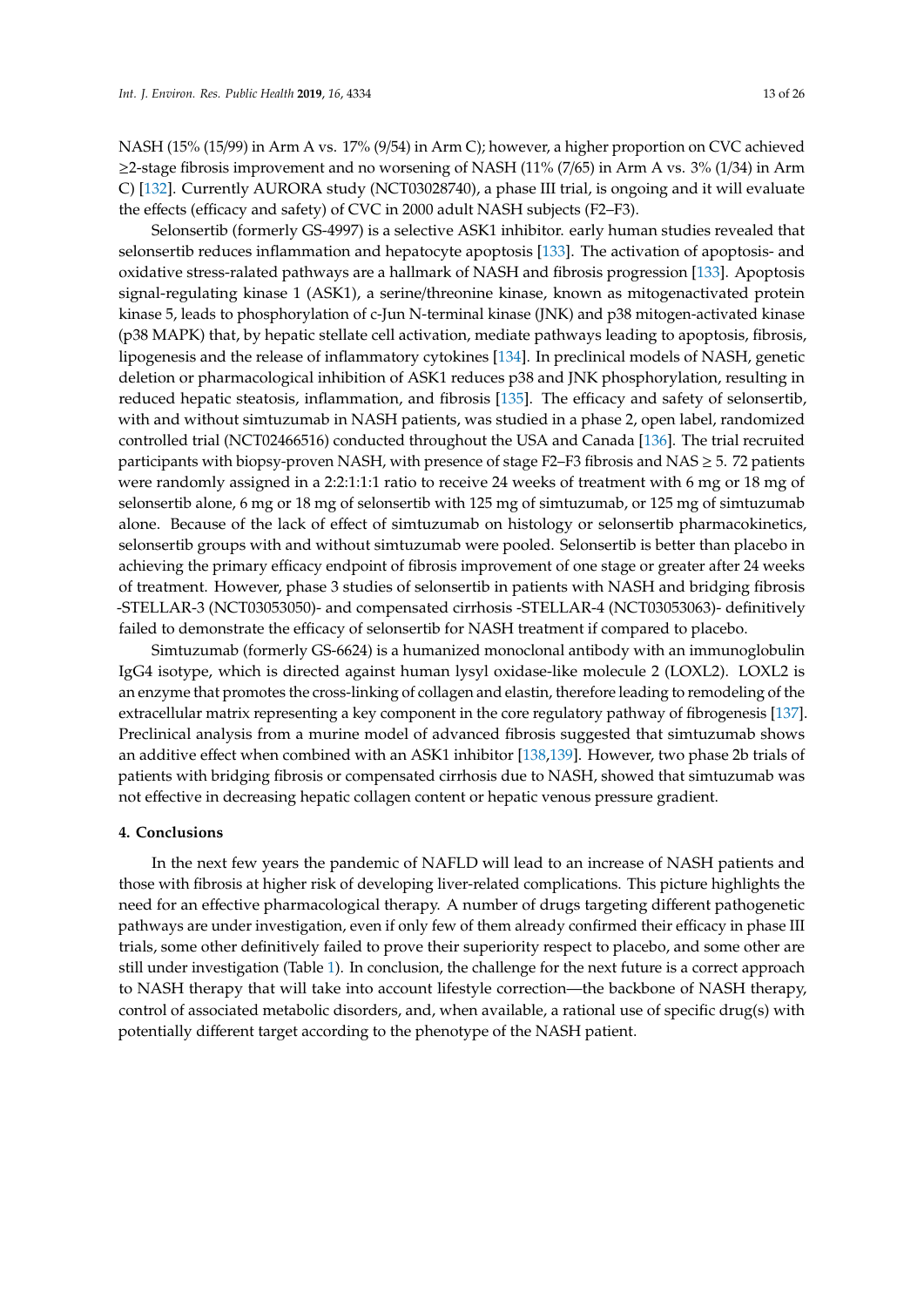| <b>Drugs</b>       | <b>Mechanisms of Action</b>                                                                                                                                                    | Scientific Evidence                                                                                                                                                                                                                                                                                                                                                                                                                                                                                                                                                                                                                                                                                                      |
|--------------------|--------------------------------------------------------------------------------------------------------------------------------------------------------------------------------|--------------------------------------------------------------------------------------------------------------------------------------------------------------------------------------------------------------------------------------------------------------------------------------------------------------------------------------------------------------------------------------------------------------------------------------------------------------------------------------------------------------------------------------------------------------------------------------------------------------------------------------------------------------------------------------------------------------------------|
| Thiazolidinediones | Modulate adipose tissue distribution, decreasing<br>visceral fat;<br>Regulate insulin sensitivity by the activation of<br>peroxisome proliferator-activated receptor- $\gamma$ | Pioglitazone group (58%) achieved primary outcome (NAS impovement $\geq$ 2 points<br>without worsening of fibrosis) than patients in the placebo group (17%) [9].                                                                                                                                                                                                                                                                                                                                                                                                                                                                                                                                                        |
| Vitamin E          | Anti-oxidant effect that can protect cellular<br>structure integrity against injury from lipid<br>peroxidation and oxygen-free radicals                                        | Vitamin E use was associated with improved clinical outcomes in patients with<br>histological proven NASH and bridging fibrosis or cirrhosis [13].<br>Vitamin E treatment, as compared with placebo, was associated with a significantly<br>higher rate of improvement in NASH (43% vs. 19%, $p = 0.001$ ), but not significant if<br>pioglitazone as compared with placebo (34% and 19%, $p = 0.04$ ) [14].<br>Vitamin E and pioglitazone were associated with reductions in hepatic steatosis<br>( $p = 0.005$ and $p < 0.001$ , respectively) and lobular inflammation ( $p = 0.02$ and<br>$p = 0.004$ , respectively) but not with improvement in fibrosis scores ( $p = 0.24$ and<br>$p = 0.12$ respectively) [14]. |
| Silymarin          | Antioxidant, anti-inflammatory, and<br>antifibrotic properties                                                                                                                 | Silymarin (700 mg 3 times daily for 48 weeks) determined an histological and<br>non-invasive (based on liver stiffness measurements) improvement of fibrosis despite<br>placebo group (22.4% and 6% respectively, $p = 023$ ) [25].                                                                                                                                                                                                                                                                                                                                                                                                                                                                                      |
| Obeticholic acid   | Increase the metabolic rate and reverse high<br>fat-induced diabetes, decreasing adiposity                                                                                     | 45% patients in the obeticholic acid group had improved liver histology (2 point or<br>$\overline{\phantom{a}}$<br>greater improvement in NAFLD activity score without worsening of fibrosis)<br>compared with 21% of patients in the placebo group ( $p = 0.0002$ ) [35];<br>Improvement of NASH without worsening of fibrosis was not statistically significant.<br>Itch was the most common adverse event and forced the discontinuation especially in<br>obeticholic acid 25 mg arm. Increases in LDL were also observed by week 4 [37].                                                                                                                                                                             |
| <b>NGM282</b>      | Non-tumorigenic, engineered variant of fibroblast<br>growth factor-19 that binds FGF receptors 1c and<br>4 to reduce lipotoxicity due to lipid accumulation                    | Induced marked relative reduction from baseline in steatosis with a 57% and 45%<br>$(p < 0.0001)$ at the 6- and 3-mg doses, respectively. Improvements in ALT ( $p < 0.0001$ ),<br>AST ( $p < 0.0001$ ) were also observed, but not in glycemic control. Injection site<br>reactions were reported in 54% and 41% of subjects in the 6- and 3-mg dose groups<br>relative to 7% in the PBO group $[40]$ .                                                                                                                                                                                                                                                                                                                 |
| Cilofexor          | Non-steroidal FXR agonist                                                                                                                                                      | Phase II study with 140 NASH patients, treated with cilofexor at 100 or 30 mg or<br>placebo orally, once daily for 24 weeks. A significant decrease in hepatic steatosis of at<br>least 30% assessed by MRI-PDFF was observed in 38.9% of patients treated with<br>cilofexor 100 mg ( $p = 0.011$ ), 14% treated with cilofexor 30 mg ( $p = 0.87$ ), and 12.5%<br>treated with placebo. Further significant observations in the cilofexor-treated patients<br>were improvements in serum GGT and serum 7α-hydroxy-4-cholesten-3-one (C4) [42].                                                                                                                                                                          |

**Table 1.** Summary of the analyzed drugs, their mechanisms of action and scientific evidences.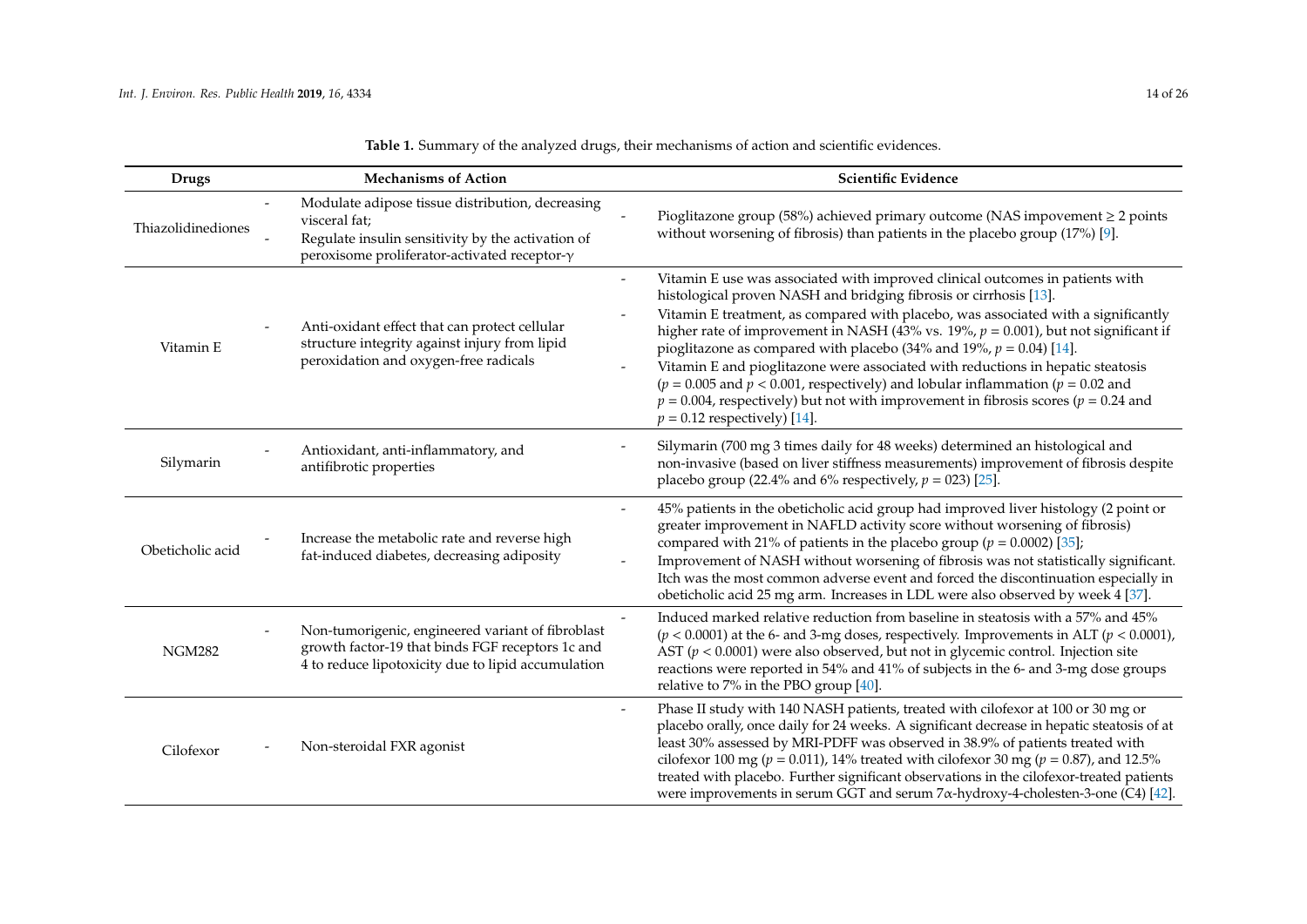| <b>Drugs</b> | <b>Mechanisms of Action</b>                                                                                | Scientific Evidence                                                                                                                                                                                                                                                                                                                                                                                                                                                                                                                                                                                                                                                                                                                                                                                                                                                                                                                                                                                                                                                                                                                                                                                             |
|--------------|------------------------------------------------------------------------------------------------------------|-----------------------------------------------------------------------------------------------------------------------------------------------------------------------------------------------------------------------------------------------------------------------------------------------------------------------------------------------------------------------------------------------------------------------------------------------------------------------------------------------------------------------------------------------------------------------------------------------------------------------------------------------------------------------------------------------------------------------------------------------------------------------------------------------------------------------------------------------------------------------------------------------------------------------------------------------------------------------------------------------------------------------------------------------------------------------------------------------------------------------------------------------------------------------------------------------------------------|
| Tropifexor   | Non-steroidal FXR agonist                                                                                  | At 12 weeks, a significant decrease in hepatic steatosis of at least 5% assessed by<br>MRI-PDFF was observed in 33.3% of patients treated with Tropifexor 90 µg,<br>27.8% treated with Tropifexor 60 µg, and 14.6% treated with PBO. Furthermore,<br>a dose-response decrease in GGT levels was observed as well as increases in FGF19.<br>Adverse events, especially pruritus and increase in LDLc and HDLc, were reported in<br>90 μg Tropifexor arm $[45]$ .                                                                                                                                                                                                                                                                                                                                                                                                                                                                                                                                                                                                                                                                                                                                                 |
| Elafibranor  | Playing a key role in glucose, lipid metabolisms<br>and inflammation;<br>Improvement of insulin resistance | With the intention to treat analysis, 92 patients received placebo and 93 and 89<br>$\overline{\phantom{a}}$<br>patients received Elafibranor 80 and 120 mg, respectively. Outcome: a score of 0 of at<br>least 1 between steatosis, ballooning and inflammation (reversal of NASH) without<br>worsening of fibrosis (progression of patients with fibrosis stage $\leq$ 2 to F3-F4 or from<br>F3 to F4). no differences were observed between patients treated with Elafibranor and<br>placebo (OR 1.53, 95% CI 0.70–3.34, $p = 0.280$ ); conversely, using the modified<br>definition, the response rate was significantly higher in those who received<br>Elafibranor 120 mg in comparison with placebo (OR 2.31, 95% CI 1.02-5.24, $p = 0.045$ ),<br>with a lower placebo effect [67];<br>Post-hoc analysis restricted to 234 patients with NAS score $\geq$ 4 at baseline showed<br>that treatment with Elafibranor 120 mg ( $n = 75$ ) was significantly associated with<br>higher response rate in comparison with placebo ( $n = 76$ ), using both definitions of<br>response, although it should be considered that no stratification according this<br>covariate was performed at randomization [67]. |
| Lanifibranor | Playing a key role in glucose, lipid metabolisms<br>and inflammation;<br>Improvement of insulin resistance | Demonstrated antifibrotic efficacy in the CCl4-induced liver fibrosis model in terms<br>of prevention or reversion of fibrosis [68].                                                                                                                                                                                                                                                                                                                                                                                                                                                                                                                                                                                                                                                                                                                                                                                                                                                                                                                                                                                                                                                                            |
| GS-0976      | Inhibitor of de novo lipogenesis                                                                           | A group of 93 patients with NASH (diagnosed with magnetic resonance elastography<br>$\overline{\phantom{a}}$<br>or with histology) were assigned to GS-0976 (46 patients to 20 mg dosage and 47 to<br>5 mg), while 26 patients received placebo for 12 weeks. In comparison with placebo,<br>GS-0976 20 mg was significantly associated with a relative reduction of at least 30%<br>from baseline in magnetic resonance imaging-estimated MRI-PDFF (48% vs. 15%,<br>$p = 0.004$ ), as well as median relative decreases in MRI-PDFF were more pronounced<br>for GS-0976 20 mg in comparison with placebo [72,73].                                                                                                                                                                                                                                                                                                                                                                                                                                                                                                                                                                                              |

| Table 1. Cont. |  |
|----------------|--|
|----------------|--|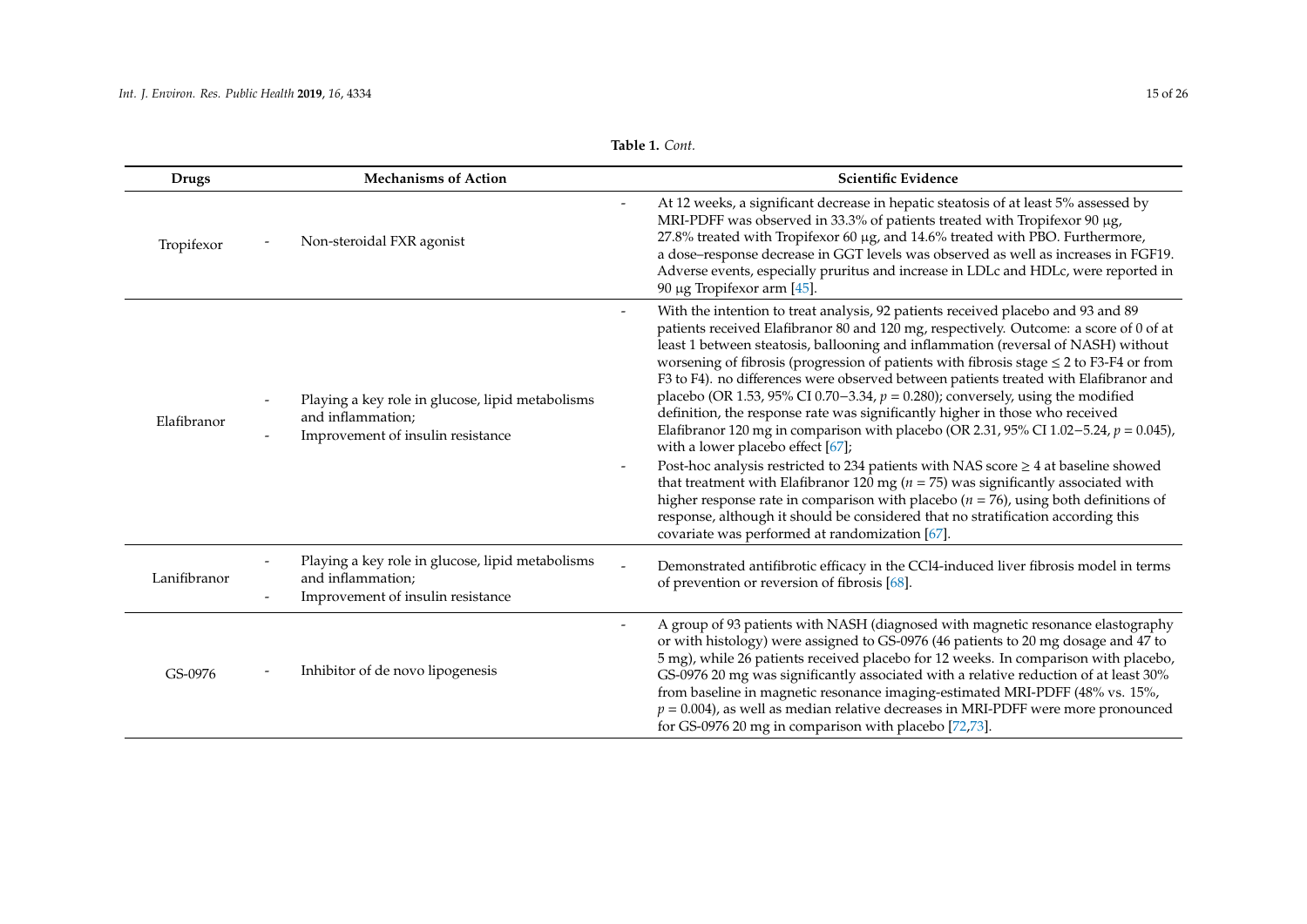| Table 1. Cont. |  |
|----------------|--|
|----------------|--|

| <b>Drugs</b> | <b>Mechanisms of Action</b>                                                                                               | Scientific Evidence                                                                                                                                                                                                                                                                                                                                                                                                                                                                                                                                                                                                                                                                                                                                                                                         |
|--------------|---------------------------------------------------------------------------------------------------------------------------|-------------------------------------------------------------------------------------------------------------------------------------------------------------------------------------------------------------------------------------------------------------------------------------------------------------------------------------------------------------------------------------------------------------------------------------------------------------------------------------------------------------------------------------------------------------------------------------------------------------------------------------------------------------------------------------------------------------------------------------------------------------------------------------------------------------|
| Aramchol     | Inhibitor of de novo lipogenesis;<br>Inhibition of steatoyl-coenzime A desaturase                                         | A group of 247 patients with histologically proven NASH, NAS $\geq$ 4 without cirrhosis<br>and type 2 diabetes/prediabetes were randomized to receive Aramchol 400 mg<br>( $n = 101$ ), Aramchol 600 mg ( $n = 98$ ) and placebo ( $n = 48$ ). Primary endpoint was the<br>decrease from baseline in steatosis assessed by MRS; secondary endpoints were<br>fibrosis score improvement without worsening of NASH and NASH resolution<br>without worsening of fibrosis. Treatment with Aramchol 600 mg was associated with<br>reduction of at least 5% in liver fat from baseline in 47% of patients (versus 24% in<br>placebo, $p = 0.0279$ , OR 2.77 (95% CI 1.12–6.89) and with NASH resolution alone in<br>19% of patients (versus 7.5% in placebo, $p = 0.046$ ) [77].                                  |
| Resmetirom   | Highly selective THR $\beta$ agonist that showed<br>positive effects on reduction of LDL cholesterol<br>and triglycerides | Dosage of 80 mg once daily was assigned to 78 patients and 38 patients received placebo<br>for 36 weeks. Primary endpoint at 12 weeks (relative reduction in MRI-PDFF) was met<br>(-36% in treated arm versus -9% in placebo arm). Conversely, histological endpoint at<br>36 weeks (2-points NAS reduction with $\geq$ 1-point decrease in ballooning or<br>inflammation) was not met (51% in treated arm vs. 32% in placebo arm, $p = 0.09$ ).<br>However, limiting the analysis to patients treated with Resmetirom who obtained<br>a reduction of at least 30% in MRI-PDFF, response rate was significantly higher (65%,<br>$p = 0.006$ ) in comparison with placebo, suggesting a relationship between early<br>reduction in liver fat at 12 weeks and NASH histological improvement at 36 weeks [85]. |
| VK-2809      | THR $\beta$ agonist                                                                                                       | A 12-week phase II RCT, in whom 16 patients received VK-2809 10 mg once a day,<br>16 patients received 10 mg every other day and 15 patients were assigned to placebo.<br>Daily dose administration was associated with a median reduction of 60% ( $\bar{p}$ < 0.01)<br>at 12 weeks of liver fat content in comparison with placebo, although an increase in<br>ALT levels was observed, especially during early treatment. However, after 12 weeks<br>of treatment, ALT levels were similar between VK-2809 and placebo [86].                                                                                                                                                                                                                                                                             |
| Liraglutide  | Long-acting GLP-1 analogue                                                                                                | It was associated with a significant improvement in liver enzymes and with a good<br>$\overline{\phantom{a}}$<br>safety profile in an individual patient data meta-analysis of six randomized<br>controlled trials, concerning more than 4000 diabetic patients [91];<br>A treatment of 48 weeks of subcutaneous liraglutide (1.8 mg/day) were compared<br>with placebo and primary endpoint was NASH resolution without impairment of<br>fibrosis. Thirty-nine percent of patients treated with liraglutide compared to 9%<br>placebo group patient ( $p = 0.019$ ) met the primary endpoint, whereas no significant<br>differences were observed in progression of fibrosis between two groups [92].                                                                                                      |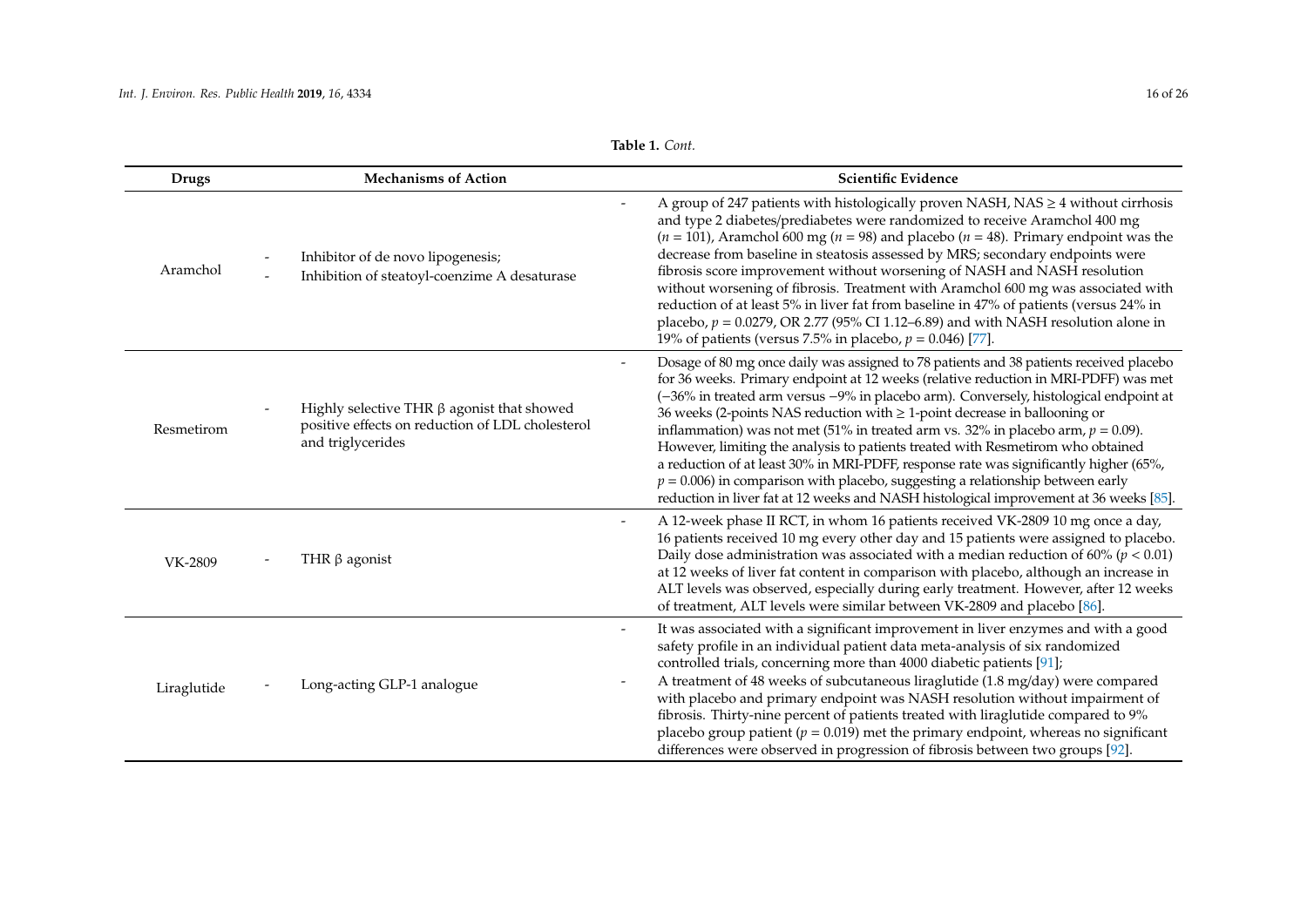| <b>Drugs</b> | <b>Mechanisms of Action</b>                                           | Scientific Evidence                                                                                                                                                                                                                                                                                                                                                                                                                                                                                                                                                                                                                                                                                                                                                                                                             |
|--------------|-----------------------------------------------------------------------|---------------------------------------------------------------------------------------------------------------------------------------------------------------------------------------------------------------------------------------------------------------------------------------------------------------------------------------------------------------------------------------------------------------------------------------------------------------------------------------------------------------------------------------------------------------------------------------------------------------------------------------------------------------------------------------------------------------------------------------------------------------------------------------------------------------------------------|
| Ipraglifozin | SGLT-2 inhibitor                                                      | The arm treated with ipraglifozin experienced a significant improvement in visceral<br>fat and body weight [98].                                                                                                                                                                                                                                                                                                                                                                                                                                                                                                                                                                                                                                                                                                                |
| Pegbelfermin | Pegylated recombinant analogue of FGF21                               | Although no histological outcome was assessed, pegbelfermin showed to be safe and<br>well tolerate and an absolute decrease of 6.8% in MRI-PDFF from baseline was<br>observed in the arm treated with 10 mg once a day, that was significantly higher if<br>compared to placebo ( $-1.3\%$ . $p = 0004$ ), regardless of the presence of type 2 diabetes.<br>Although mean reduction in liver stiffness (assessed with MR elastography) was<br>higher in patients who received placebo, the prevalence of patients who obtained<br>a reduction of at least 15% in liver stiffness was significantly higher in patients treated<br>with pegbelfermin 10 mg in comparison with placebo (36% vs. 7%, respectively) [112].                                                                                                          |
| Emricasan    | Oral irreversible pan-caspase inhibitor                               | Treatment with emricasan resulted associated with a significant reduction of ALT and<br>cytokeratin-18 levels, a well-known marker of apoptosis, although no histological<br>outcomes were assessed [116].<br>No significant change in HVPG after emricasan treatment, although a significant<br>HVPG decrease was observed only in patients with severe portal hypertension [117].                                                                                                                                                                                                                                                                                                                                                                                                                                             |
| Cenicriviroc | Oral dual antagonist of C-C motif chemokine<br>receptor types 2 and 5 | Dosage of 150 mg per os once daily. After 1 year the primary endpoint of NAS<br>improvement in the intent-to-treat population was achieved in a similar proportion of<br>subjects on CVC ( $N = 145$ ) and placebo ( $N = 144$ ; 16% vs. 19% respectively; odds ratio<br>(OR), 0.82 (95% confidence interval, 0.44–1.52); $p = 0.52$ ). Resolution of steatohepatitis<br>and no worsening of fibrosis, a key secondary outcome, was also observed in similar<br>rates in the 2 groups (8% vs. 6%, respectively; OR, 1.40 (95% CI, 0.54–3.63); $p = 0.49$ ).<br>The improvement in fibrosis by $\geq 1$ stage and no worsening of steatohepatitis, another<br>key secondary outcome, was observed in more patients on CVC if compared to<br>placebo (20% vs. 10%, respectively; OR 2.20 (95% CI, 1.11-4.35); $p = 0.02$ ) [130]. |

## **Table 1.** *Cont.*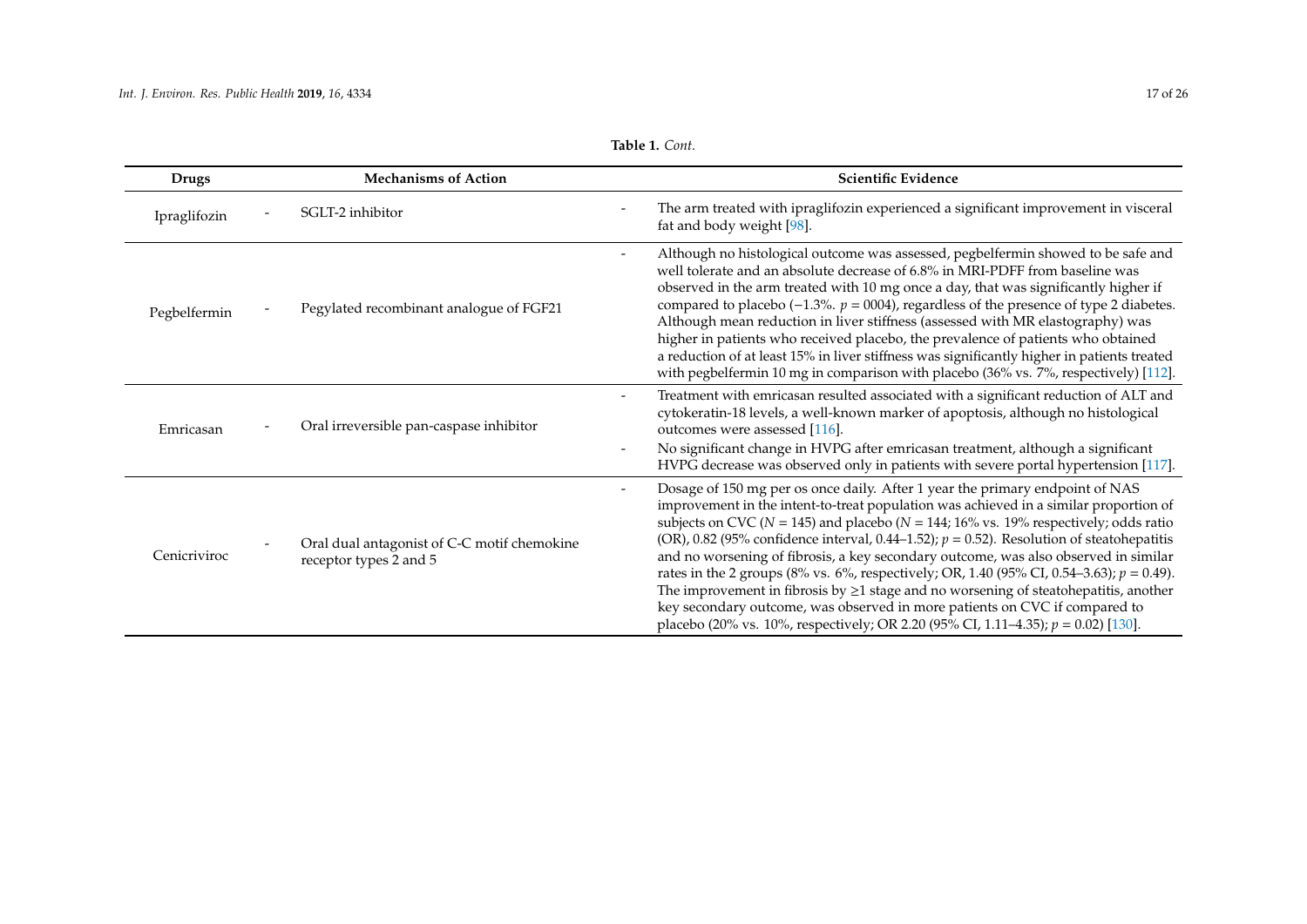| Drugs         | <b>Mechanisms of Action</b>                                                                                                            | Scientific Evidence                                                                                                                                                                                                                                                                                                                                                                                                                                                                                                                                                                                                                            |
|---------------|----------------------------------------------------------------------------------------------------------------------------------------|------------------------------------------------------------------------------------------------------------------------------------------------------------------------------------------------------------------------------------------------------------------------------------------------------------------------------------------------------------------------------------------------------------------------------------------------------------------------------------------------------------------------------------------------------------------------------------------------------------------------------------------------|
| Selonsertinib | Selective apoptosis signal-regulating kinase<br>l inhibitor                                                                            | NASH patients, with presence of stage F2-F3 fibrosis and NAS $\geq$ 5. 72 patients were<br>randomly assigned in a 2:2:1:1:1 ratio to receive 24 weeks of treatment with 6 mg or 18<br>mg of selonsertib alone, 6 mg or 18 mg of selonsertib with 125 mg of simtuzumab,<br>or 125 mg of simtuzumab alone. Because of the lack of effect of simtuzumab on<br>histology or selonsertib pharmacokinetics, selonsertib groups with and without<br>simtuzumab were pooled. Selonsertib is better than placebo in achieving the primary<br>efficacy endpoint of fibrosis improvement of one stage or greater after 24 weeks of<br>treatment $[136]$ . |
| Simtuzumab    | Humanized monoclonal antibody with an<br>immunoglobulin IgG4 isotype, which is directed<br>against human lysyl oxidase-like molecule 2 | Peclinical analysis from a murine model of advanced fibrosis suggested that<br>simtuzumab shows an additive effect when combined with an ASK1 inhibitor [138].                                                                                                                                                                                                                                                                                                                                                                                                                                                                                 |

<span id="page-17-0"></span>NAS: NAFLD activity score; NASH: non-alcoholic steatohepatitis; NAFLD: non-alcoholic fatty liver disease; LDL: low density lipoproteins; ALT: alanine aminotransferase; AST: aspartate aminotransferase; PBO: placebo; FXR: farnesoid X receptor; MRI-PDFF: Magnetic Resonance Imaging Proton Density Fat Fraction; GGT: gamma glutamyl transpeptidase; FGF: fibroblast growth factor; HDL: high density lipoproteins; THR: thyroid hormone receptor; GLP: glucagon like peptide; SGLT: sodium-glucose transporter.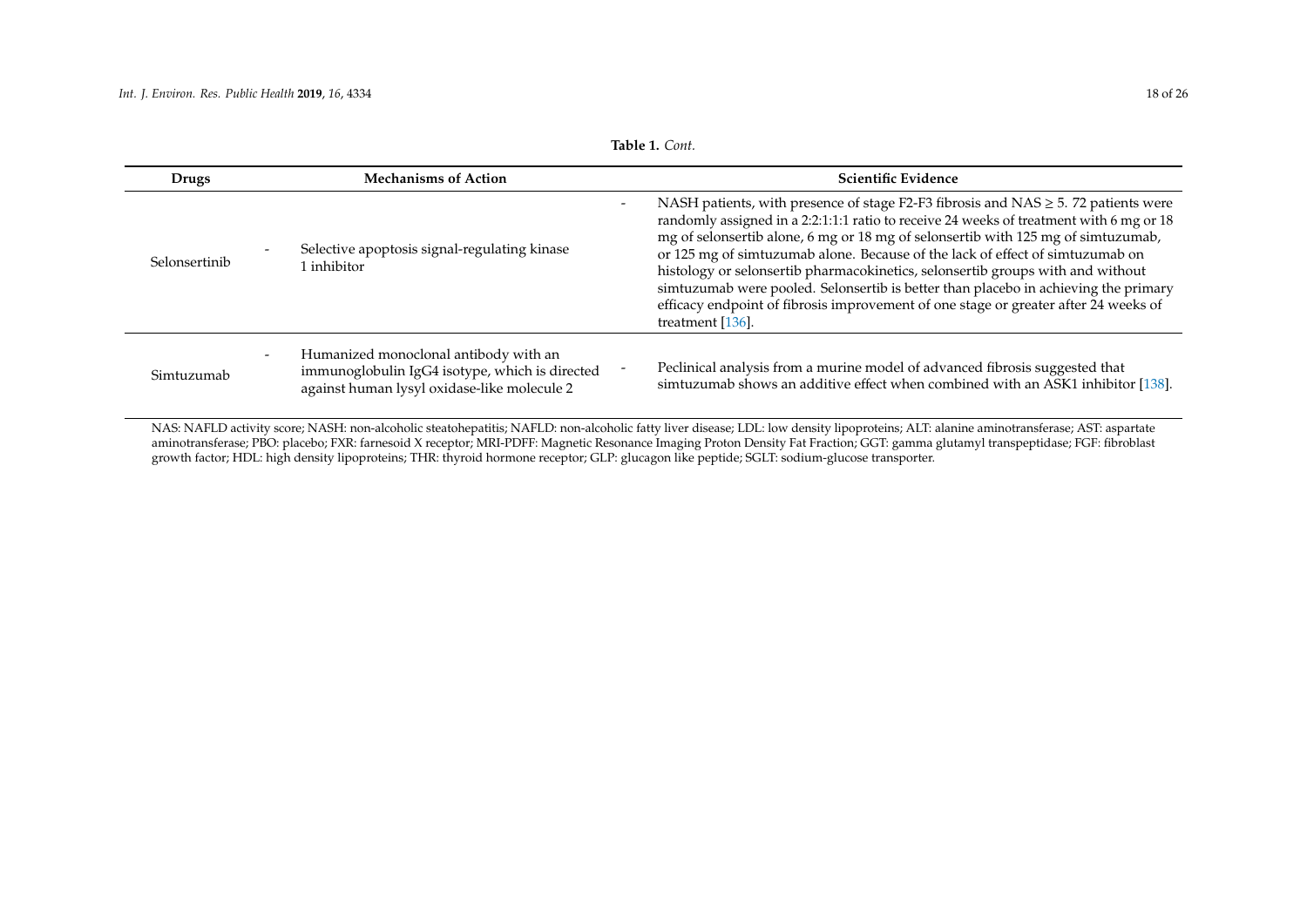**Author Contributions:** G.P., C.C., F.S., and M.D.: Wrote the paper, drafted the figures, and designed the tables; A.F. and S.P.: designed and approved the final version of the paper.

**Funding:** This research received no external funding.

**Conflicts of Interest:** All authors declare no conflict of interest.

## **References**

- <span id="page-18-0"></span>1. Younossi, Z.; Anstee, Q.M.; Marietti, M.; Hardy, T.; Henry, L.; Eslam, M.; George, J.; Bugianesi, E. Global burden of NAFLD and NASH: Trends, predictions, risk factors and prevention. *Nat. Rev. Gastroenterol. Hepatol.* **2018**, *15*, 11–20. [\[CrossRef\]](http://dx.doi.org/10.1038/nrgastro.2017.109) [\[PubMed\]](http://www.ncbi.nlm.nih.gov/pubmed/28930295)
- <span id="page-18-15"></span><span id="page-18-1"></span>2. Younossi, Z.M.; Koenig, A.B.; Abdelatif, D.; Fazel, Y.; Henry, L.; Wymer, M. Global epidemiology of nonalcoholic fatty liver disease-Meta-analytic assessment of prevalence, incidence, and outcomes. *Hepatology* **2016**, *64*, 73–84. [\[CrossRef\]](http://dx.doi.org/10.1002/hep.28431) [\[PubMed\]](http://www.ncbi.nlm.nih.gov/pubmed/26707365)
- <span id="page-18-2"></span>3. Cohen, J.C.; Boerwinkle, E.; Mosley, T.H., Jr.; Hobbs, H.H. Sequence variations in PCSK9, low LDL, and protection against coronary heart disease. *N. Engl. J. Med.* **2006**, *354*, 1264–1272. [\[CrossRef\]](http://dx.doi.org/10.1056/NEJMoa054013) [\[PubMed\]](http://www.ncbi.nlm.nih.gov/pubmed/16554528)
- <span id="page-18-3"></span>4. Sinn, D.H.; Kang, D.; Chang, Y.; Ryu, S.; Gu, S.; Kim, H.; Seong, D.; Cho, S.J.; Yi, B.K.; Park, H.D.; et al. Non-alcoholic fatty liver disease and progression of coronary artery calcium score: A retrospective cohort study. *Gut* **2017**, *66*, 323–329. [\[CrossRef\]](http://dx.doi.org/10.1136/gutjnl-2016-311854)
- <span id="page-18-4"></span>5. Vilar-Gomez, E.; Martinez-Perez, Y.; Calzadilla-Bertot, L.; Torres-Gonzalez, A.; Gra-Oramas, B.; Gonzalez-Fabian, L.; Friedman, S.L.; Diago, M.; Romero-Gomez, M. Weight Loss Through Lifestyle Modification Significantly Reduces Features of Nonalcoholic Steatohepatitis. *Gastroenterology* **2015**, *149*, 367–378.e5. [\[CrossRef\]](http://dx.doi.org/10.1053/j.gastro.2015.04.005)
- <span id="page-18-16"></span><span id="page-18-5"></span>6. Marchesini, G.; Brizi, M.; Morselli-Labate, A.M.; Bianchi, G.; Bugianesi, E.; McCullough, A.J.; Forlani, G.; Melchionda, N. Association of nonalcoholic fatty liver disease with insulin resistance. *Am. J. Med.* **1999**, *107*, 450–455. [\[CrossRef\]](http://dx.doi.org/10.1016/S0002-9343(99)00271-5)
- <span id="page-18-17"></span><span id="page-18-6"></span>7. Bugianesi, E.; Gastaldelli, A.; Vanni, E.; Gambino, R.; Cassader, M.; Baldi, S.; Ponti, V.; Pagano, G.; Ferrannini, E.; Rizzetto, M. Insulin resistance in non-diabetic patients with non-alcoholic fatty liver disease: Sites and mechanisms. *Diabetologia* **2005**, *48*, 634–642. [\[CrossRef\]](http://dx.doi.org/10.1007/s00125-005-1682-x)
- <span id="page-18-7"></span>8. Tacelli, M.; Celsa, C.; Magro, B.; Giannetti, A.; Pennisi, G.; Spatola, F.; Petta, S. Antidiabetic Drugs in NAFLD: The Accomplishment of Two Goals at Once? *Pharmaceuticals* **2018**, *11*, 121. [\[CrossRef\]](http://dx.doi.org/10.3390/ph11040121)
- <span id="page-18-8"></span>9. Cusi, K.; Orsak, B.; Bril, F.; Lomonaco, R.; Hecht, J.; Ortiz-Lopez, C.; Tio, F.; Hardies, J.; Darland, C.; Musi, N.; et al. Long-Term Pioglitazone Treatment for Patients With Nonalcoholic Steatohepatitis and Prediabetes or Type 2 Diabetes Mellitus: A Randomized Trial. *Ann. Intern. Med.* **2016**, *165*, 305–315. [\[CrossRef\]](http://dx.doi.org/10.7326/M15-1774)
- <span id="page-18-9"></span>10. Hardwick, R.N.; Fisher, C.D.; Canet, M.J.; Lake, A.D.; Cherrington, N.J. Diversity in antioxidant response enzymes in progressive stages of human nonalcoholic fatty liver disease. *Drug Metab. Dispos.* **2010**, *38*, 2293–2301. [\[CrossRef\]](http://dx.doi.org/10.1124/dmd.110.035006)
- <span id="page-18-10"></span>11. Erhardt, A.; Stahl, W.; Sies, H.; Lirussi, F.; Donner, A.; Haussinger, D. Plasma levels of vitamin E and carotenoids are decreased in patients with Nonalcoholic Steatohepatitis (NASH). *Eur. J. Med. Res.* **2011**, *16*, 76–78. [\[CrossRef\]](http://dx.doi.org/10.1186/2047-783X-16-2-76) [\[PubMed\]](http://www.ncbi.nlm.nih.gov/pubmed/21463986)
- <span id="page-18-11"></span>12. Daniel, K.; Tekeste, T.; Ditah, I.C. Low Vitamin E Levels in NAFLD Patients are Associated with Increased All-Cause Mortality: A 23-Year Prospective Population-Based Study. *Gastroenterology* **2017**, *152*, S1201. [\[CrossRef\]](http://dx.doi.org/10.1016/S0016-5085(17)34000-3)
- <span id="page-18-12"></span>13. Vilar-Gomez, E.; Vuppalanchi, R.; Gawrieh, S.; Ghabril, M.; Saxena, R.; Cummings, O.W.; Chalasani, N. Vitamin E Improves Transplant-Free Survival and Hepatic Decompensation Among Patients with Nonalcoholic Steatohepatitis and Advanced Fibrosis. *Hepatology* **2018**. [\[CrossRef\]](http://dx.doi.org/10.1002/hep.30368) [\[PubMed\]](http://www.ncbi.nlm.nih.gov/pubmed/30506586)
- <span id="page-18-13"></span>14. Sanyal, A.J.; Chalasani, N.; Kowdley, K.V.; McCullough, A.; Diehl, A.M.; Bass, N.M.; Neuschwander-Tetri, B.A.; Lavine, J.E.; Tonascia, J.; Unalp, A.; et al. Pioglitazone, vitamin E, or placebo for nonalcoholic steatohepatitis. *N. Engl. J. Med.* **2010**, *362*, 1675–1685. [\[CrossRef\]](http://dx.doi.org/10.1056/NEJMoa0907929) [\[PubMed\]](http://www.ncbi.nlm.nih.gov/pubmed/20427778)
- <span id="page-18-14"></span>15. Miller, E.R., 3rd; Pastor-Barriuso, R.; Dalal, D.; Riemersma, R.A.; Appel, L.J.; Guallar, E. Meta-analysis: High-dosage vitamin E supplementation may increase all-cause mortality. *Ann. Intern. Med.* **2005**, *142*, 37–46. [\[CrossRef\]](http://dx.doi.org/10.7326/0003-4819-142-1-200501040-00110)
- 16. Schurks, M.; Glynn, R.J.; Rist, P.M.; Tzourio, C.; Kurth, T. Effects of vitamin E on stroke subtypes: Meta-analysis of randomised controlled trials. *BMJ* **2010**, *341*, c5702. [\[CrossRef\]](http://dx.doi.org/10.1136/bmj.c5702)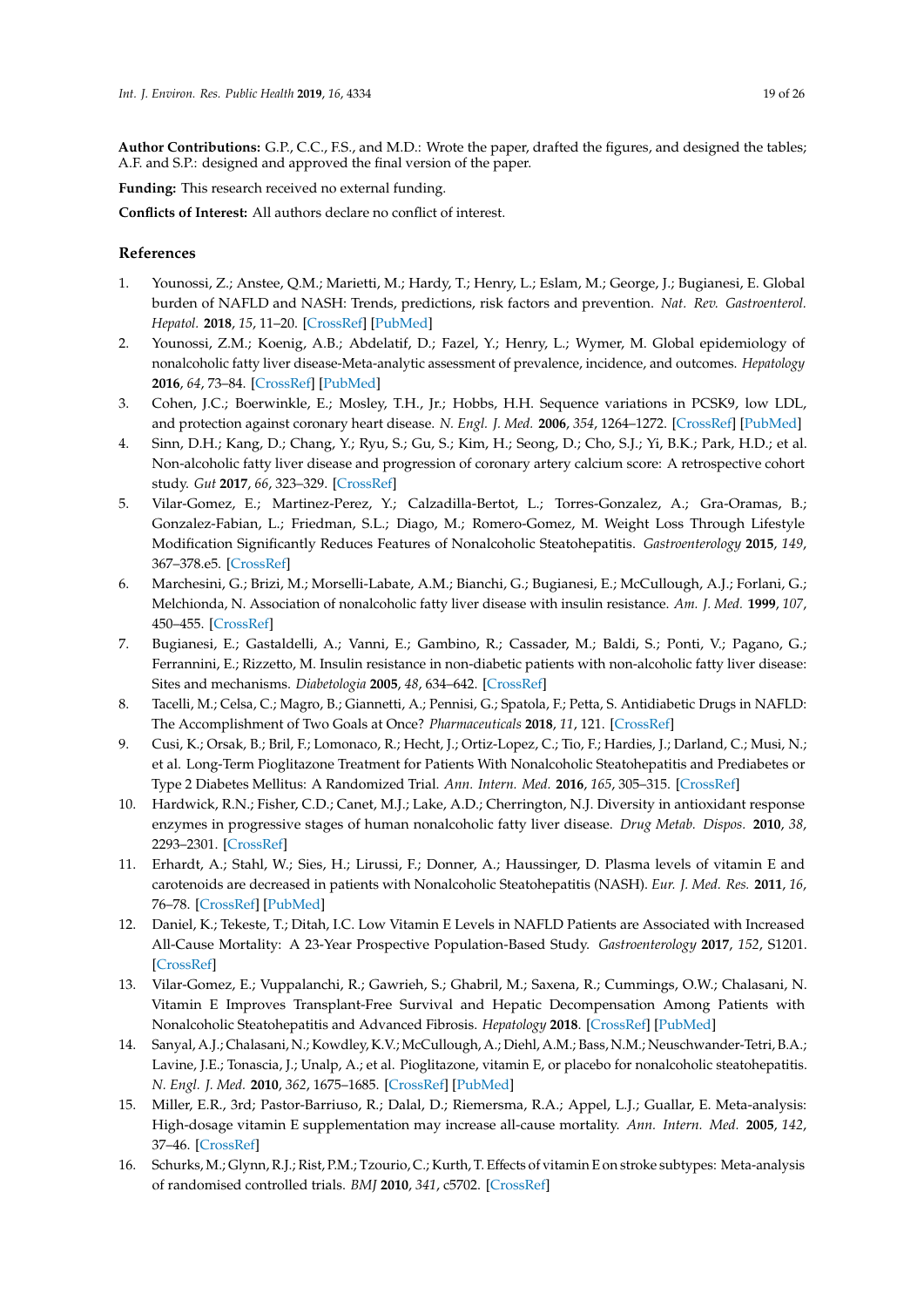- <span id="page-19-18"></span><span id="page-19-0"></span>17. Klein, E.A.; Thompson, I.M., Jr.; Tangen, C.M.; Crowley, J.J.; Lucia, M.S.; Goodman, P.J.; Minasian, L.M.; Ford, L.G.; Parnes, H.L.; Gaziano, J.M.; et al. Vitamin E and the risk of prostate cancer: The Selenium and Vitamin E Cancer Prevention Trial (SELECT). *JAMA* **2011**, *306*, 1549–1556. [\[CrossRef\]](http://dx.doi.org/10.1001/jama.2011.1437)
- <span id="page-19-1"></span>18. Flora, K.; Hahn, M.; Rosen, H.; Benner, K. Milk thistle (Silybum marianum) for the therapy of liver disease. *Am. J. Gastroenterol.* **1998**, *93*, 139–143. [\[CrossRef\]](http://dx.doi.org/10.1111/j.1572-0241.1998.00139.x)
- <span id="page-19-2"></span>19. Loguercio, C.; Festi, D. Silybin and the liver: From basic research to clinical practice. *World J. Gastroenterol.* **2011**, *17*, 2288–2301. [\[CrossRef\]](http://dx.doi.org/10.3748/wjg.v17.i18.2288)
- 20. Bosisio, E.; Benelli, C.; Pirola, O. Effect of the flavanolignans of Silybum marianum L. on lipid peroxidation in rat liver microsomes and freshly isolated hepatocytes. *Pharmacol. Res.* **1992**, *25*, 147–154. [\[CrossRef\]](http://dx.doi.org/10.1016/1043-6618(92)91383-R)
- 21. Schumann, J.; Prockl, J.; Kiemer, A.K.; Vollmar, A.M.; Bang, R.; Tiegs, G. Silibinin protects mice from T cell-dependent liver injury. *J. Hepatol.* **2003**, *39*, 333–340. [\[CrossRef\]](http://dx.doi.org/10.1016/S0168-8278(03)00239-3)
- <span id="page-19-3"></span>22. Trappoliere, M.; Caligiuri, A.; Schmid, M.; Bertolani, C.; Failli, P.; Vizzutti, F.; Novo, E.; di Manzano, C.; Marra, F.; Loguercio, C.; et al. Silybin, a component of sylimarin, exerts anti-inflammatory and anti-fibrogenic effects on human hepatic stellate cells. *J. Hepatol.* **2009**, *50*, 1102–1111. [\[CrossRef\]](http://dx.doi.org/10.1016/j.jhep.2009.02.023) [\[PubMed\]](http://www.ncbi.nlm.nih.gov/pubmed/19398228)
- <span id="page-19-4"></span>23. Zhang, Y.; Hai, J.; Cao, M.; Zhang, Y.; Pei, S.; Wang, J.; Zhang, Q. Silibinin ameliorates steatosis and insulin resistance during non-alcoholic fatty liver disease development partly through targeting IRS-1/PI3K/Akt pathway. *Int. Immunopharmacol.* **2013**, *17*, 714–720. [\[CrossRef\]](http://dx.doi.org/10.1016/j.intimp.2013.08.019) [\[PubMed\]](http://www.ncbi.nlm.nih.gov/pubmed/24036369)
- <span id="page-19-5"></span>24. Salomone, F.; Barbagallo, I.; Godos, J.; Lembo, V.; Currenti, W.; Cina, D.; Avola, R.; D'Orazio, N.; Morisco, F.; Galvano, F.; et al. Silibinin Restores NAD(+) Levels and Induces the SIRT1/AMPK Pathway in Non-Alcoholic Fatty Liver. *Nutrients* **2017**, *9*, 1086. [\[CrossRef\]](http://dx.doi.org/10.3390/nu9101086) [\[PubMed\]](http://www.ncbi.nlm.nih.gov/pubmed/28973994)
- <span id="page-19-6"></span>25. Wah Kheong, C.; Nik Mustapha, N.R.; Mahadeva, S. A Randomized Trial of Silymarin for the Treatment of Nonalcoholic Steatohepatitis. *Clin. Gastroenterol. Hepatol.* **2017**, *15*, 1940–1949.e8. [\[CrossRef\]](http://dx.doi.org/10.1016/j.cgh.2017.04.016) [\[PubMed\]](http://www.ncbi.nlm.nih.gov/pubmed/28419855)
- <span id="page-19-7"></span>26. Filozof, C.; Chow, S.C.; Dimick-Santos, L.; Chen, Y.F.; Williams, R.N.; Goldstein, B.J.; Sanyal, A. Clinical endpoints and adaptive clinical trials in precirrhotic nonalcoholic steatohepatitis: Facilitating development approaches for an emerging epidemic. *Hepatol. Commun.* **2017**, *1*, 577–585. [\[CrossRef\]](http://dx.doi.org/10.1002/hep4.1079)
- <span id="page-19-19"></span><span id="page-19-8"></span>27. Forman, B.M.; Goode, E.; Chen, J.; Oro, A.E.; Bradley, D.J.; Perlmann, T.; Noonan, D.J.; Burka, L.T.; McMorris, T.; Lamph, W.W.; et al. Identification of a nuclear receptor that is activated by farnesol metabolites. *Cell* **1995**, *81*, 687–693. [\[CrossRef\]](http://dx.doi.org/10.1016/0092-8674(95)90530-8)
- <span id="page-19-9"></span>28. Makishima, M.; Okamoto, A.Y.; Repa, J.J.; Tu, H.; Learned, R.M.; Luk, A.; Hull, M.V.; Lustig, K.D.; Mangelsdorf, D.J.; Shan, B. Identification of a nuclear receptor for bile acids. *Science* **1999**, *284*, 1362–1365. [\[CrossRef\]](http://dx.doi.org/10.1126/science.284.5418.1362)
- <span id="page-19-10"></span>29. Evans, R.M.; Mangelsdorf, D.J. Nuclear Receptors, RXR, and the Big Bang. *Cell* **2014**, *157*, 255–266. [\[CrossRef\]](http://dx.doi.org/10.1016/j.cell.2014.03.012)
- <span id="page-19-11"></span>30. de Aguiar Vallim, T.Q.; Tarling, E.J.; Edwards, P.A. Pleiotropic roles of bile acids in metabolism. *Cell Metab.* **2013**, *17*, 657–669. [\[CrossRef\]](http://dx.doi.org/10.1016/j.cmet.2013.03.013)
- <span id="page-19-12"></span>31. Li, Y.; Jadhav, K.; Zhang, Y. Bile acid receptors in non-alcoholic fatty liver disease. *Biochem. Pharmacol.* **2013**, *86*, 1517–1524. [\[CrossRef\]](http://dx.doi.org/10.1016/j.bcp.2013.08.015) [\[PubMed\]](http://www.ncbi.nlm.nih.gov/pubmed/23988487)
- <span id="page-19-13"></span>32. Fu, L.; John, L.M.; Adams, S.H.; Yu, X.X.; Tomlinson, E.; Renz, M.; Williams, P.M.; Soriano, R.; Corpuz, R.; Moffat, B.; et al. Fibroblast growth factor 19 increases metabolic rate and reverses dietary and leptin-deficient diabetes. *Endocrinology* **2004**, *145*, 2594–2603. [\[CrossRef\]](http://dx.doi.org/10.1210/en.2003-1671) [\[PubMed\]](http://www.ncbi.nlm.nih.gov/pubmed/14976145)
- <span id="page-19-14"></span>33. Xie, C.; Jiang, C.; Shi, J.; Gao, X.; Sun, D.; Sun, L.; Wang, T.; Takahashi, S.; Anitha, M.; Krausz, K.W.; et al. An Intestinal Farnesoid X Receptor-Ceramide Signaling Axis Modulates Hepatic Gluconeogenesis in Mice. *Diabetes* **2017**, *66*, 613–626. [\[CrossRef\]](http://dx.doi.org/10.2337/db16-0663) [\[PubMed\]](http://www.ncbi.nlm.nih.gov/pubmed/28223344)
- <span id="page-19-15"></span>34. Pellicciari, R.; Fiorucci, S.; Camaioni, E.; Clerici, C.; Costantino, G.; Maloney, P.R.; Morelli, A.; Parks, D.J.; Willson, T.M. 6alpha-ethyl-chenodeoxycholic acid (6-ECDCA), a potent and selective FXR agonist endowed with anticholestatic activity. *J. Med. Chem.* **2002**, *45*, 3569–3572. [\[CrossRef\]](http://dx.doi.org/10.1021/jm025529g) [\[PubMed\]](http://www.ncbi.nlm.nih.gov/pubmed/12166927)
- <span id="page-19-16"></span>35. Kelly, S.; Flint, R. Response from Kelly and Flint. *N. Z. Med. J.* **2015**, *128*, 80–81. [\[PubMed\]](http://www.ncbi.nlm.nih.gov/pubmed/26003963)
- <span id="page-19-17"></span>36. Neuschwander-Tetri, B.A.; Loomba, R.; Sanyal, A.J.; Lavine, J.E.; Van Natta, M.L.; Abdelmalek, M.F.; Chalasani, N.; Dasarathy, S.; Diehl, A.M.; Hameed, B.; et al. Farnesoid X nuclear receptor ligand obeticholic acid for non-cirrhotic, non-alcoholic steatohepatitis (FLINT): A multicentre, randomised, placebo-controlled trial. *Lancet* **2015**, *385*, 956–965. [\[CrossRef\]](http://dx.doi.org/10.1016/S0140-6736(14)61933-4)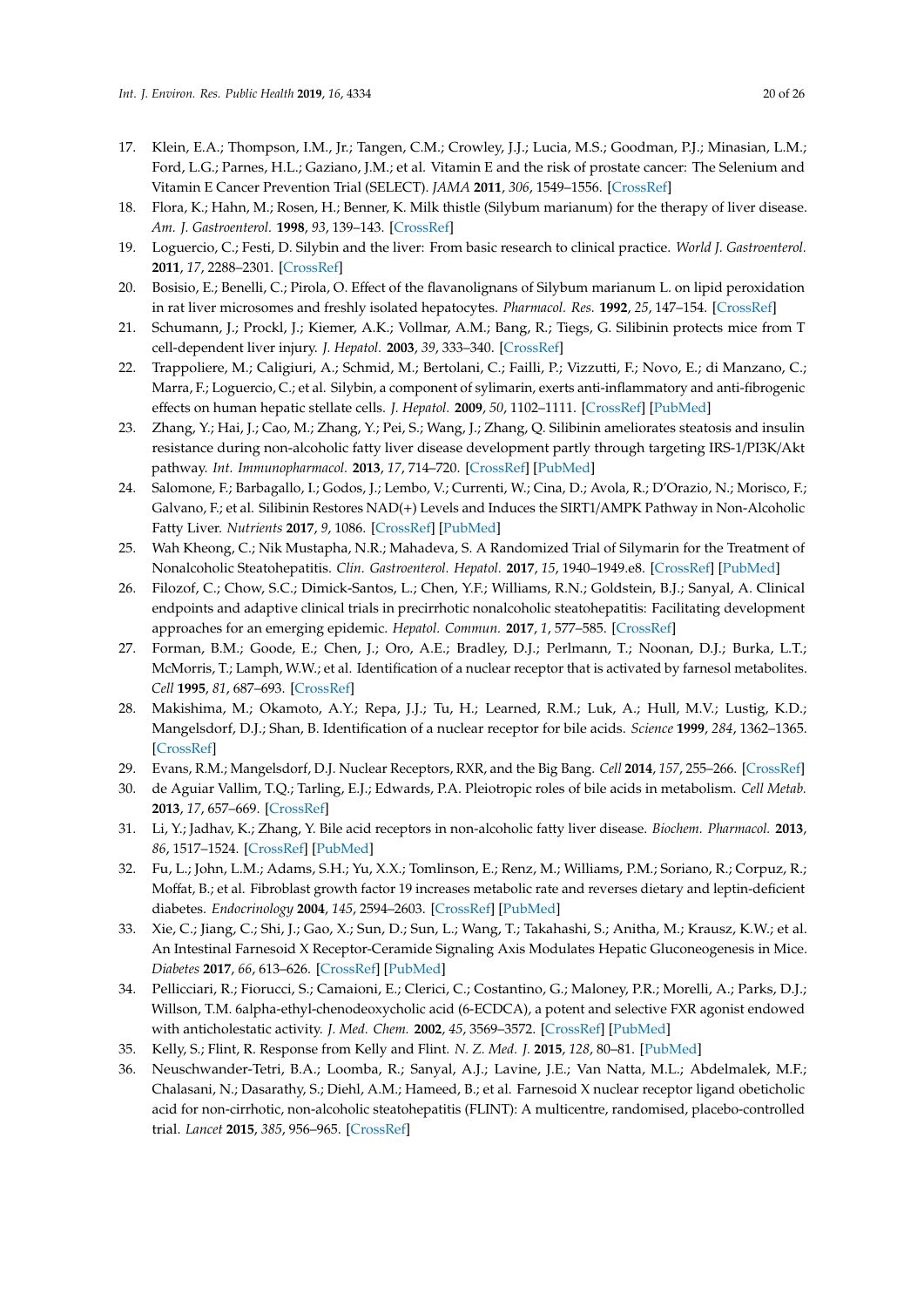- <span id="page-20-19"></span><span id="page-20-18"></span><span id="page-20-17"></span><span id="page-20-0"></span>37. Ratziu, V.; Sanyal, A.J.; Loomba, R.; Rinella, M.; Harrison, S.; Anstee, Q.M.; Goodman, Z.; Bedossa, P.; MacConell, L.; Shringarpure, R.; et al. REGENERATE: Design of a pivotal, randomised, phase 3 study evaluating the safety and efficacy of obeticholic acid in patients with fibrosis due to nonalcoholic steatohepatitis. *Contemp. Clin. Trials* **2019**, *84*, 105803. [\[CrossRef\]](http://dx.doi.org/10.1016/j.cct.2019.06.017)
- <span id="page-20-20"></span><span id="page-20-1"></span>38. Kliewer, S.A.; Mangelsdorf, D.J. Bile Acids as Hormones: The FXR-FGF15/19 Pathway. *Dig. Dis.* **2015**, *33*, 327–331. [\[CrossRef\]](http://dx.doi.org/10.1159/000371670)
- <span id="page-20-2"></span>39. Zhou, M.; Wang, X.; Phung, V.; Lindhout, D.A.; Mondal, K.; Hsu, J.Y.; Yang, H.; Humphrey, M.; Ding, X.; Arora, T.; et al. Separating Tumorigenicity from Bile Acid Regulatory Activity for Endocrine Hormone FGF19. *Cancer Res.* **2014**, *74*, 3306–3316. [\[CrossRef\]](http://dx.doi.org/10.1158/0008-5472.CAN-14-0208)
- <span id="page-20-3"></span>40. Harrison, S.A.; Rinella, M.E.; Abdelmalek, M.F.; Trotter, J.F.; Paredes, A.H.; Arnold, H.L.; Kugelmas, M.; Bashir, M.R.; Jaros, M.J.; Ling, L.; et al. NGM282 for treatment of non-alcoholic steatohepatitis: A multicentre, randomised, double-blind, placebo-controlled, phase 2 trial. *Lancet* **2018**, *391*, 1174–1185. [\[CrossRef\]](http://dx.doi.org/10.1016/S0140-6736(18)30474-4)
- <span id="page-20-4"></span>41. Harrison, S.A.; Rossi, S.J.; Paredes, A.H.; Trotter, J.F.; Bashir, M.R.; Guy, C.D.; Banerjee, R.; Jaros, M.J.; Owers, S.; Baxter, B.A.; et al. NGM282 Improves Liver Fibrosis and Histology in 12 Weeks in Patients with Nonalcoholic Steatohepatitis. *Hepatology* **2019**. [\[CrossRef\]](http://dx.doi.org/10.1002/hep.30590) [\[PubMed\]](http://www.ncbi.nlm.nih.gov/pubmed/30805949)
- <span id="page-20-5"></span>42. Harrison, S. The nonsteroidal FXR agonist GS-9674 leads to significant reductions in hepatic steatosis, serum bile acids, and liver biochemistry in a phase 2, randomized, placebo-controlled trial of patients with NASH. *Hepatology* **2018**, *68*, 1460A–1461A.
- <span id="page-20-6"></span>43. Margolis, R.N.; Evans, R.M.; O'Malley, B.W.; Consortium, N.A. The Nuclear Receptor Signaling Atlas: Development of a functional atlas of nuclear receptors. *Mol. Endocrinol.* **2005**, *19*, 2433–2436. [\[CrossRef\]](http://dx.doi.org/10.1210/me.2004-0461) [\[PubMed\]](http://www.ncbi.nlm.nih.gov/pubmed/16051673)
- <span id="page-20-7"></span>44. Lawitz, E. Proof of concept study of an apoptosis-signal regulating kinase (ASK-1) inhibitor (selonsertib)n in comnbination with an acetyl-Coa carboxylase inhibitor (GS-0976) or a farnesoid X receptor (FXR) agonist (GS-9674) in NASH. *Gastroenterology* **2018**, *154*, 2. [\[CrossRef\]](http://dx.doi.org/10.1016/S0016-5085(18)33863-0)
- <span id="page-20-8"></span>45. Sanyal, A. Tropifexor (TXR), an FXR Agonist for the Treatment of NASH–Interim Results from First Two Parts of Phase 2b Study FLIGHT-FXR. 2018. Available online: http://www.natap.org/2018/AASLD/[AASLD\\_168.htm](http://www.natap.org/2018/AASLD/AASLD_168.htm) (accessed on 6 November 2019).
- <span id="page-20-9"></span>46. Stringer, Safety, Tolerability, and Efficacy of a Combination Treatment of Tropifexor (LJN452) and Cenicriviroc (CVC) in Adult Patients with Nonalcoholic Steatohepatitis (NASH) and Liver Fibrosis. (TANDEM) In Clinicaltrials.Gov, Ed. 2019. Available online: https://[clinicaltrials.gov](https://clinicaltrials.gov/ct2/show/NCT03517540)/ct2/show/NCT03517540 (accessed on 6 November 2019).
- <span id="page-20-10"></span>47. Kliewer, S.A.; Forman, B.M.; Blumberg, B.; Ong, E.S.; Borgmeyer, U.; Mangelsdorf, D.J.; Umesono, K.; Evans, R.M. Differential expression and activation of a family of murine peroxisome proliferator-activated receptors. *Proc. Natl. Acad. Sci. USA* **1994**, *91*, 7355–7359. [\[CrossRef\]](http://dx.doi.org/10.1073/pnas.91.15.7355)
- <span id="page-20-11"></span>48. Kersten, S.; Desvergne, B.; Wahli, W. Roles of PPARs in health and disease. *Nature* **2000**, *405*, 421–424. [\[CrossRef\]](http://dx.doi.org/10.1038/35013000)
- <span id="page-20-12"></span>49. Carulli, L.; Maurantonio, M.; Hebbard, L.; Baldelli, E.; Loria, P.; George, J. Classical and innovative insulin sensitizing drugs for the prevention and treatment of NAFLD. *Curr. Pharm. Des.* **2013**, *19*, 5280–5296. [\[CrossRef\]](http://dx.doi.org/10.2174/1381612811319290009)
- <span id="page-20-13"></span>50. Browning, J.D.; Horton, J.D. Molecular mediators of hepatic steatosis and liver injury. *J. Clin. Investig.* **2004**, *114*, 147–152. [\[CrossRef\]](http://dx.doi.org/10.1172/JCI200422422)
- 51. Pfutzner, A.; Hohberg, C.; Lubben, G.; Pahler, S.; Pfutzner, A.H.; Kann, P.; Forst, T. Pioneer study: PPARgamma activation results in overall improvement of clinical and metabolic markers associated with insulin resistance independent of long-term glucose control. *Horm. Metab. Res.* **2005**, *37*, 510–515. [\[CrossRef\]](http://dx.doi.org/10.1055/s-2005-870320)
- <span id="page-20-14"></span>52. Semple, R.K.; Chatterjee, V.K.; O'Rahilly, S. PPAR gamma and human metabolic disease. *J. Clin. Investig.* **2006**, *116*, 581–589. [\[CrossRef\]](http://dx.doi.org/10.1172/JCI28003)
- <span id="page-20-15"></span>53. Hashimoto, T.; Cook, W.S.; Qi, C.; Yeldandi, A.V.; Reddy, J.K.; Rao, M.S. Defect in peroxisome proliferator-activated receptor alpha-inducible fatty acid oxidation determines the severity of hepatic steatosis in response to fasting. *J. Biol. Chem.* **2000**, *275*, 28918–28928. [\[CrossRef\]](http://dx.doi.org/10.1074/jbc.M910350199) [\[PubMed\]](http://www.ncbi.nlm.nih.gov/pubmed/10844002)
- <span id="page-20-16"></span>54. Pawlak, M.; Lefebvre, P.; Staels, B. Molecular mechanism of PPARalpha action and its impact on lipid metabolism, inflammation and fibrosis in non-alcoholic fatty liver disease. *J. Hepatol.* **2015**, *62*, 720–733. [\[CrossRef\]](http://dx.doi.org/10.1016/j.jhep.2014.10.039) [\[PubMed\]](http://www.ncbi.nlm.nih.gov/pubmed/25450203)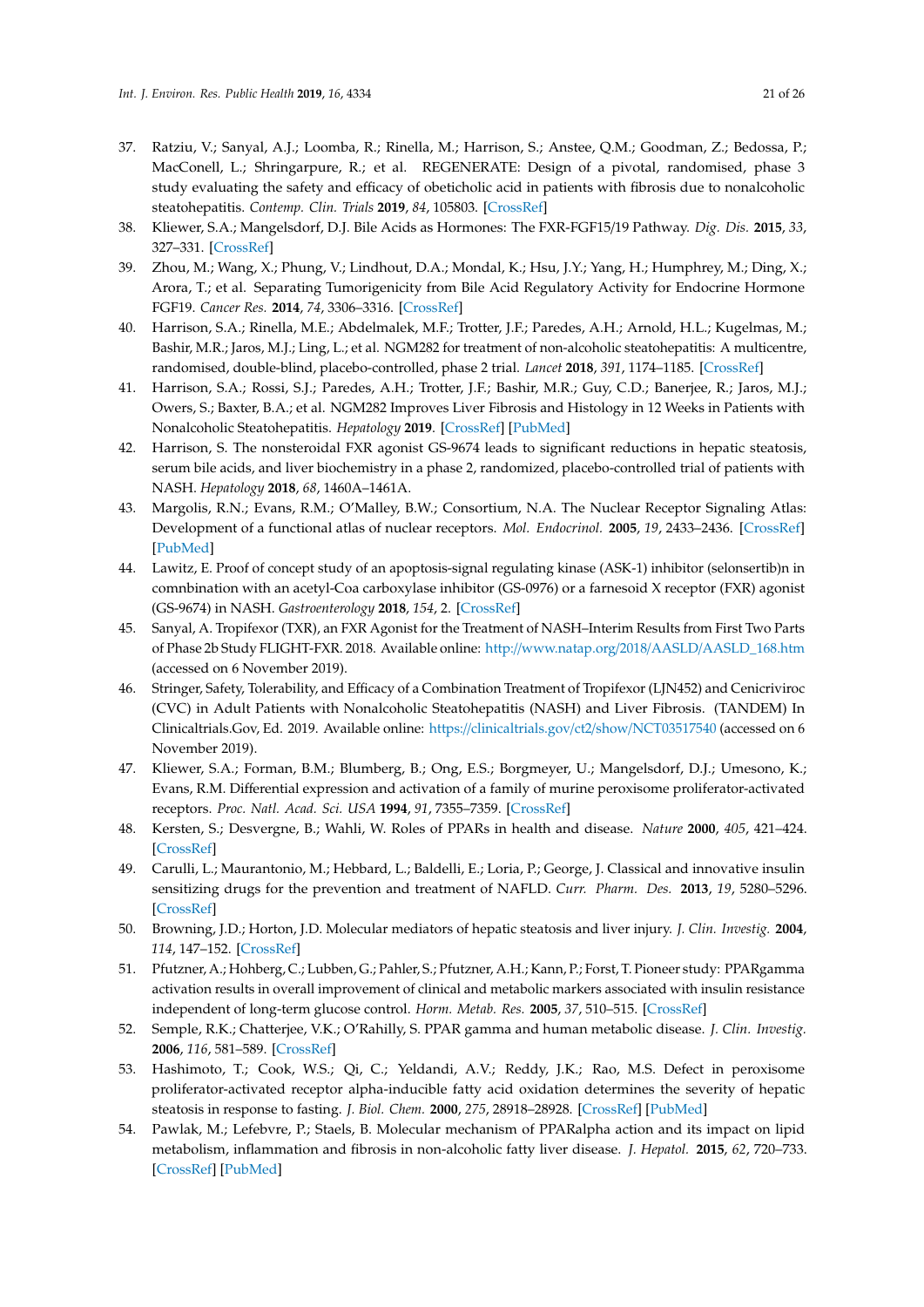- <span id="page-21-0"></span>55. Gervois, P.; Kleemann, R.; Pilon, A.; Percevault, F.; Koenig, W.; Staels, B.; Kooistra, T. Global suppression of IL-6-induced acute phase response gene expression after chronic in vivo treatment with the peroxisome proliferator-activated receptor-alpha activator fenofibrate. *J. Biol. Chem.* **2004**, *279*, 16154–16160. [\[CrossRef\]](http://dx.doi.org/10.1074/jbc.M400346200) [\[PubMed\]](http://www.ncbi.nlm.nih.gov/pubmed/14764586)
- <span id="page-21-1"></span>56. Fernandez-Miranda, C.; Perez-Carreras, M.; Colina, F.; Lopez-Alonso, G.; Vargas, C.; Solis-Herruzo, J.A. A pilot trial of fenofibrate for the treatment of non-alcoholic fatty liver disease. *Dig. Liver Dis.* **2008**, *40*, 200–205. [\[CrossRef\]](http://dx.doi.org/10.1016/j.dld.2007.10.002) [\[PubMed\]](http://www.ncbi.nlm.nih.gov/pubmed/18261709)
- 57. Basaranoglu, M.; Acbay, O.; Sonsuz, A. A controlled trial of gemfibrozil in the treatment of patients with nonalcoholic steatohepatitis. *J. Hepatol.* **1999**, *31*, 384. [\[CrossRef\]](http://dx.doi.org/10.1016/S0168-8278(99)80243-8)
- <span id="page-21-2"></span>58. Laurin, J.; Lindor, K.D.; Crippin, J.S.; Gossard, A.; Gores, G.J.; Ludwig, J.; Rakela, J.; McGill, D.B. Ursodeoxycholic acid or clofibrate in the treatment of non-alcohol-induced steatohepatitis: A pilot study. *Hepatology* **1996**, *23*, 1464–1467. [\[CrossRef\]](http://dx.doi.org/10.1002/hep.510230624)
- <span id="page-21-3"></span>59. Palmer, C.N.; Hsu, M.H.; Griffin, K.J.; Raucy, J.L.; Johnson, E.F. Peroxisome proliferator activated receptor-alpha expression in human liver. *Mol. Pharmacol.* **1998**, *53*, 14–22. [\[CrossRef\]](http://dx.doi.org/10.1124/mol.53.1.14)
- <span id="page-21-4"></span>60. Bojic, L.A.; Huff, M.W. Peroxisome proliferator-activated receptor delta: A multifaceted metabolic player. *Curr. Opin. Lipidol.* **2013**, *24*, 171–177. [\[CrossRef\]](http://dx.doi.org/10.1097/MOL.0b013e32835cc949)
- <span id="page-21-5"></span>61. Odegaard, J.I.; Ricardo-Gonzalez, R.R.; Red Eagle, A.; Vats, D.; Morel, C.R.; Goforth, M.H.; Subramanian, V.; Mukundan, L.; Ferrante, A.W.; Chawla, A. Alternative M2 activation of Kupffer cells by PPARdelta ameliorates obesity-induced insulin resistance. *Cell Metab.* **2008**, *7*, 496–507. [\[CrossRef\]](http://dx.doi.org/10.1016/j.cmet.2008.04.003)
- <span id="page-21-15"></span><span id="page-21-6"></span>62. Riserus, U.; Sprecher, D.; Johnson, T.; Olson, E.; Hirschberg, S.; Liu, A.; Fang, Z.; Hegde, P.; Richards, D.; Sarov-Blat, L.; et al. Activation of peroxisome proliferator-activated receptor (PPAR)delta promotes reversal of multiple metabolic abnormalities, reduces oxidative stress, and increases fatty acid oxidation in moderately obese men. *Diabetes* **2008**, *57*, 332–339. [\[CrossRef\]](http://dx.doi.org/10.2337/db07-1318)
- <span id="page-21-7"></span>63. Staels, B.; Rubenstrunk, A.; Noel, B.; Rigou, G.; Delataille, P.; Millatt, L.J.; Baron, M.; Lucas, A.; Tailleux, A.; Hum, D.W.; et al. Hepatoprotective effects of the dual peroxisome proliferator-activated receptor alpha/delta agonist, GFT505, in rodent models of nonalcoholic fatty liver disease/nonalcoholic steatohepatitis. *Hepatology* **2013**, *58*, 1941–1952. [\[CrossRef\]](http://dx.doi.org/10.1002/hep.26461) [\[PubMed\]](http://www.ncbi.nlm.nih.gov/pubmed/23703580)
- <span id="page-21-8"></span>64. Cariou, B.; Hanf, R.; Lambert-Porcheron, S.; Zair, Y.; Sauvinet, V.; Noel, B.; Flet, L.; Vidal, H.; Staels, B.; Laville, M. Dual peroxisome proliferator-activated receptor alpha/delta agonist GFT505 improves hepatic and peripheral insulin sensitivity in abdominally obese subjects. *Diabetes Care* **2013**, *36*, 2923–2930. [\[CrossRef\]](http://dx.doi.org/10.2337/dc12-2012) [\[PubMed\]](http://www.ncbi.nlm.nih.gov/pubmed/23715754)
- <span id="page-21-9"></span>65. Cariou, B.; Zair, Y.; Staels, B.; Bruckert, E. Effects of the new dual PPAR alpha/delta agonist GFT505 on lipid and glucose homeostasis in abdominally obese patients with combined dyslipidemia or impaired glucose metabolism. *Diabetes Care* **2011**, *34*, 2008–2014. [\[CrossRef\]](http://dx.doi.org/10.2337/dc11-0093) [\[PubMed\]](http://www.ncbi.nlm.nih.gov/pubmed/21816979)
- <span id="page-21-10"></span>66. Ratziu, V.; Harrison, S.A.; Francque, S.; Bedossa, P.; Lehert, P.; Serfaty, L.; Romero-Gomez, M.; Boursier, J.; Abdelmalek, M.; Caldwell, S.; et al. Elafibranor, an Agonist of the Peroxisome Proliferator-Activated Receptor-alpha and -delta, Induces Resolution of Nonalcoholic Steatohepatitis without Fibrosis Worsening. *Gastroenterology* **2016**, *150*, 1147–1159.e5. [\[CrossRef\]](http://dx.doi.org/10.1053/j.gastro.2016.01.038)
- <span id="page-21-11"></span>67. Kleiner, D.E.; Bedossa, P. Liver histology and clinical trials for nonalcoholic steatohepatitis-perspectives from 2 pathologists. *Gastroenterology* **2015**, *149*, 1305–1308. [\[CrossRef\]](http://dx.doi.org/10.1053/j.gastro.2015.09.015)
- <span id="page-21-12"></span>68. Goedeke, L.; Bates, J.; Vatner, D.F.; Perry, R.J.; Wang, T.; Ramirez, R.; Li, L.; Ellis, M.W.; Zhang, D.; Wong, K.E.; et al. Acetyl-CoA Carboxylase Inhibition Reverses NAFLD and Hepatic Insulin Resistance but Promotes Hypertriglyceridemia in Rodents. *Hepatology* **2018**, *68*, 2197–2211. [\[CrossRef\]](http://dx.doi.org/10.1002/hep.30097)
- <span id="page-21-13"></span>69. Lally, J.S.V.; Ghoshal, S.; DePeralta, D.K.; Moaven, O.; Wei, L.; Masia, R.; Erstad, D.J.; Fujiwara, N.; Leong, V.; Houde, V.P.; et al. Inhibition of Acetyl-CoA Carboxylase by Phosphorylation or the Inhibitor ND-654 Suppresses Lipogenesis and Hepatocellular Carcinoma. *Cell Metab.* **2019**, *29*, 174–182.e5. [\[CrossRef\]](http://dx.doi.org/10.1016/j.cmet.2018.08.020)
- <span id="page-21-14"></span>70. Stiede, K.; Miao, W.; Blanchette, H.S.; Beysen, C.; Harriman, G.; Harwood, H.J., Jr.; Kelley, H.; Kapeller, R.; Schmalbach, T.; Westlin, W.F. Acetyl-coenzyme A carboxylase inhibition reduces de novo lipogenesis in overweight male subjects: A randomized, double-blind, crossover study. *Hepatology* **2017**, *66*, 324–334. [\[CrossRef\]](http://dx.doi.org/10.1002/hep.29246)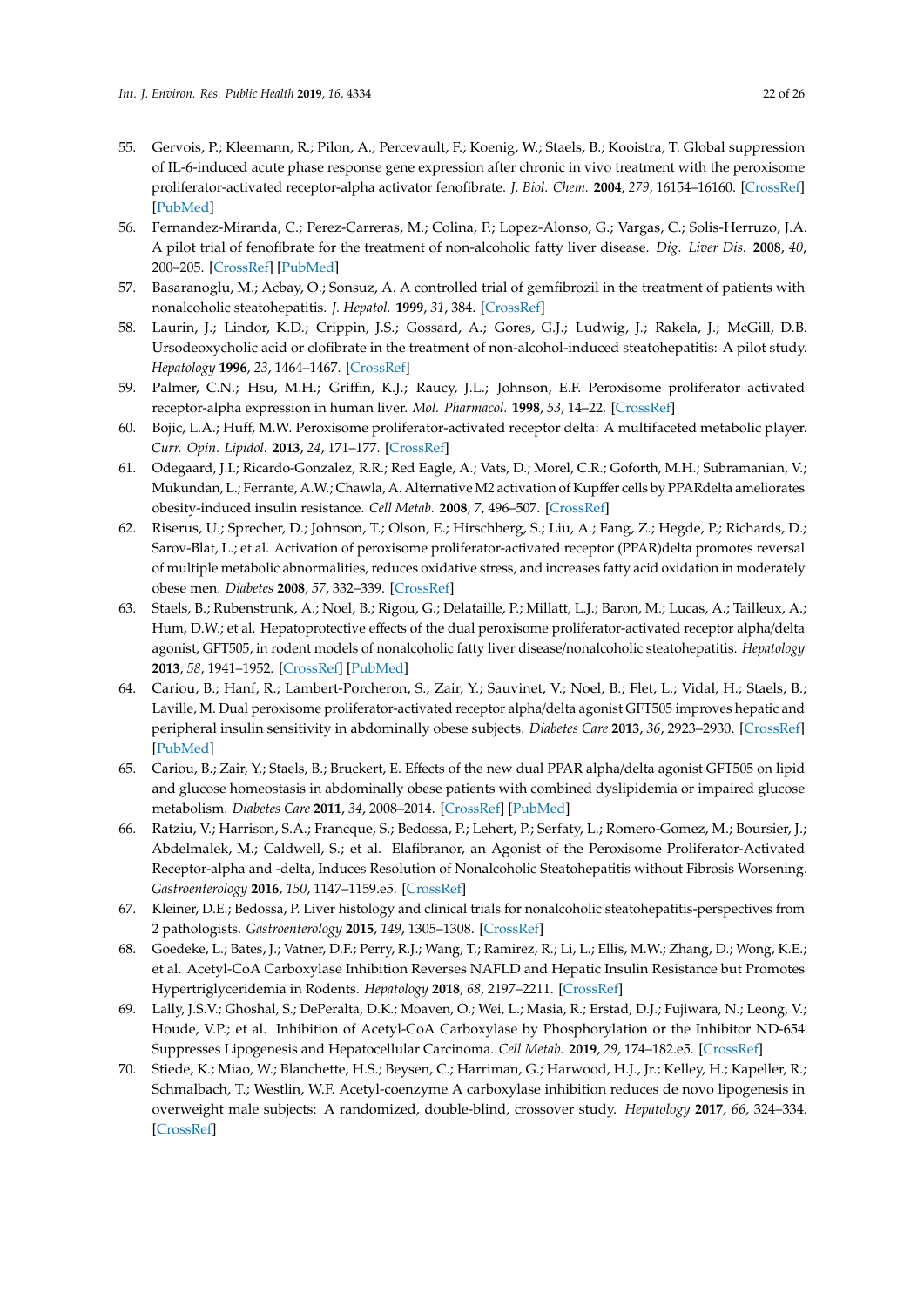- <span id="page-22-17"></span><span id="page-22-16"></span><span id="page-22-15"></span><span id="page-22-0"></span>71. Lawitz, E.J.; Coste, A.; Poordad, F.; Alkhouri, N.; Loo, N.; McColgan, B.J.; Tarrant, J.M.; Nguyen, T.; Han, L.; Chung, C.; et al. Acetyl-CoA Carboxylase Inhibitor GS-0976 for 12 Weeks Reduces Hepatic De Novo Lipogenesis and Steatosis in Patients With Nonalcoholic Steatohepatitis. *Clin. Gastroenterol. Hepatol.* **2018**, *16*, 1983–1991.e3. [\[CrossRef\]](http://dx.doi.org/10.1016/j.cgh.2018.04.042)
- <span id="page-22-1"></span>72. Loomba, R.; Kayali, Z.; Noureddin, M.; Ruane, P.; Lawitz, E.J.; Bennett, M.; Wang, L.; Harting, E.; Tarrant, J.M.; McColgan, B.J.; et al. GS-0976 Reduces Hepatic Steatosis and Fibrosis Markers in Patients with Nonalcoholic Fatty Liver Disease. *Gastroenterology* **2018**, *155*, 1463–1473.e6. [\[CrossRef\]](http://dx.doi.org/10.1053/j.gastro.2018.07.027)
- <span id="page-22-2"></span>73. Hotamisligil, G.S. Endoplasmic reticulum stress and the inflammatory basis of metabolic disease. *Cell* **2010**, *140*, 900–917. [\[CrossRef\]](http://dx.doi.org/10.1016/j.cell.2010.02.034) [\[PubMed\]](http://www.ncbi.nlm.nih.gov/pubmed/20303879)
- <span id="page-22-3"></span>74. Leikin-Frenkel, A. Treatment of preestablished diet-induced fatty liver by oral fatty acid-bile acid conjugates in rodents. *Gastroenterology* **2008**, *20*, 1205–1213. [\[CrossRef\]](http://dx.doi.org/10.1097/MEG.0b013e3282fc9743) [\[PubMed\]](http://www.ncbi.nlm.nih.gov/pubmed/18989145)
- <span id="page-22-4"></span>75. Allen, B. *Aramchol Downregulates SCD1 and Induces PPAR*γ *in Hepatic Stellate Cells to Attenuate Cellular Activation and Fibrogenesis*; AASLD: Boston, MA, USA, 2018.
- <span id="page-22-5"></span>76. Safadi, R.; Konikoff, F.M.; Mahamid, M.; Zelber-Sagi, S.; Halpern, M.; Gilat, T.; Oren, R.; Group, F. The fatty acid-bile acid conjugate Aramchol reduces liver fat content in patients with nonalcoholic fatty liver disease. *Clin. Gastroenterol. Hepatol.* **2014**, *12*, 2085–2091.e1. [\[CrossRef\]](http://dx.doi.org/10.1016/j.cgh.2014.04.038) [\[PubMed\]](http://www.ncbi.nlm.nih.gov/pubmed/24815326)
- <span id="page-22-18"></span><span id="page-22-6"></span>77. Ratziu, V. *One-Year Results of the Global Phase 2b Randomized Placebo-Controlled ARREST Trial of Aramchol, a Stearoyl CoA Desaturasemodulator in NASH Patients*; AASLD: Boston, MA, USA, 2018.
- <span id="page-22-7"></span>78. Michalaki, M.A.; Vagenakis, A.G.; Leonardou, A.S.; Argentou, M.N.; Habeos, I.G.; Makri, M.G.; Psyrogiannis, A.I.; Kalfarentzos, F.E.; Kyriazopoulou, V.E. Thyroid function in humans with morbid obesity. *Thyroid* **2006**, *16*, 73–78. [\[CrossRef\]](http://dx.doi.org/10.1089/thy.2006.16.73) [\[PubMed\]](http://www.ncbi.nlm.nih.gov/pubmed/16487017)
- <span id="page-22-19"></span><span id="page-22-8"></span>79. Dimitriadis, G.; Mitrou, P.; Lambadiari, V.; Boutati, E.; Maratou, E.; Panagiotakos, D.B.; Koukkou, E.; Tzanela, M.; Thalassinos, N.; Raptis, S.A. Insulin action in adipose tissue and muscle in hypothyroidism. *J. Clin. Endocrinol. Metab.* **2006**, *91*, 4930–4937. [\[CrossRef\]](http://dx.doi.org/10.1210/jc.2006-0478) [\[PubMed\]](http://www.ncbi.nlm.nih.gov/pubmed/17003097)
- 80. O'Brien, T.; Dinneen, S.F.; O'Brien, P.C.; Palumbo, P.J. Hyperlipidemia in patients with primary and secondary hypothyroidism. *Mayo Clin. Proc.* **1993**, *68*, 860–866. [\[CrossRef\]](http://dx.doi.org/10.1016/S0025-6196(12)60694-6)
- 81. Rodondi, N.; den Elzen, W.P.; Bauer, D.C.; Cappola, A.R.; Razvi, S.; Walsh, J.P.; Asvold, B.O.; Iervasi, G.; Imaizumi, M.; Collet, T.H.; et al. Subclinical hypothyroidism and the risk of coronary heart disease and mortality. *JAMA* **2010**, *304*, 1365–1374. [\[CrossRef\]](http://dx.doi.org/10.1001/jama.2010.1361)
- 82. Eshraghian, A.; Hamidian Jahromi, A. Non-alcoholic fatty liver disease and thyroid dysfunction: A systematic review. *World J. Gastroenterol.* **2014**, *20*, 8102–8109. [\[CrossRef\]](http://dx.doi.org/10.3748/wjg.v20.i25.8102)
- 83. Pagadala, M.R.; Zein, C.O.; Dasarathy, S.; Yerian, L.M.; Lopez, R.; McCullough, A.J. Prevalence of hypothyroidism in nonalcoholic fatty liver disease. *Dig. Dis. Sci.* **2012**, *57*, 528–534. [\[CrossRef\]](http://dx.doi.org/10.1007/s10620-011-2006-2)
- <span id="page-22-9"></span>84. Kim, D.; Kim, W.; Joo, S.K.; Bae, J.M.; Kim, J.H.; Ahmed, A. Subclinical Hypothyroidism and Low-Normal Thyroid Function Are Associated With Nonalcoholic Steatohepatitis and Fibrosis. *Clin. Gastroenterol. Hepatol.* **2018**, *16*, 123–131.e1. [\[CrossRef\]](http://dx.doi.org/10.1016/j.cgh.2017.08.014)
- <span id="page-22-10"></span>85. Harrison, S. MGL-3196, a selective thyroid hormone receptor-beta agonist significantly decreases hepatic fat in NASH patients at 12 weeks, the primary endpoint in a 36 week serial liver biopsy study. *Hepatology* **2018**, *68*, 38. [\[CrossRef\]](http://dx.doi.org/10.1016/S0168-8278(18)30292-7)
- <span id="page-22-11"></span>86. Loomba, R. VK2809, a novel liver-directed thyroid receptor beta agonist, significantly reduces liver fat in patients with non-alcoholic fatty liver disease: A phase 2 randomized, placebo-controlled trial. *Hepatology* **2018**, *68*, e150–e151. [\[CrossRef\]](http://dx.doi.org/10.1016/S0618-8278(19)30266-X)
- <span id="page-22-12"></span>87. Ballestri, S.; Zona, S.; Targher, G.; Romagnoli, D.; Baldelli, E.; Nascimbeni, F.; Roverato, A.; Guaraldi, G.; Lonardo, A. Nonalcoholic fatty liver disease is associated with an almost twofold increased risk of incident type 2 diabetes and metabolic syndrome. Evidence from a systematic review and meta-analysis. *J. Gastroenterol. Hepatol.* **2016**, *31*, 936–944. [\[CrossRef\]](http://dx.doi.org/10.1111/jgh.13264) [\[PubMed\]](http://www.ncbi.nlm.nih.gov/pubmed/26667191)
- <span id="page-22-13"></span>88. Pais, R.; Charlotte, F.; Fedchuk, L.; Bedossa, P.; Lebray, P.; Poynard, T.; Ratziu, V.; Group, L.S. A systematic review of follow-up biopsies reveals disease progression in patients with non-alcoholic fatty liver. *J. Hepatol.* **2013**, *59*, 550–556. [\[CrossRef\]](http://dx.doi.org/10.1016/j.jhep.2013.04.027) [\[PubMed\]](http://www.ncbi.nlm.nih.gov/pubmed/23665288)
- <span id="page-22-14"></span>89. Younossi, Z.M.; Golabi, P.; de Avila, L.; Paik, J.M.; Srishord, M.; Fukui, N.; Qiu, Y.; Burns, L.; Afendy, A.; Nader, F. The global epidemiology of NAFLD and NASH in patients with type 2 diabetes: A systematic reviewand meta-analysis. *J. Hepatol.* **2019**, *71*, 793–801. [\[CrossRef\]](http://dx.doi.org/10.1016/j.jhep.2019.06.021) [\[PubMed\]](http://www.ncbi.nlm.nih.gov/pubmed/31279902)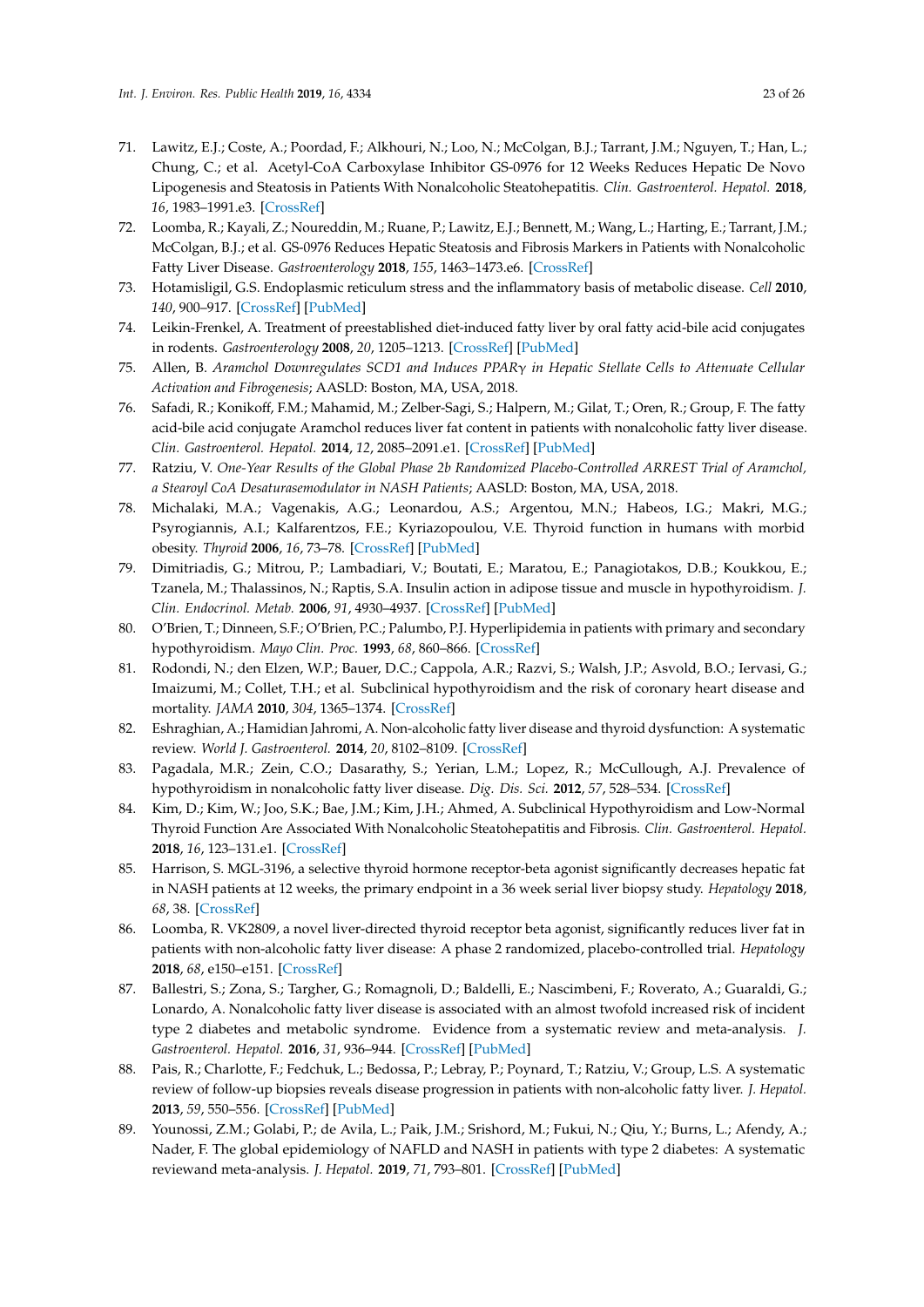- <span id="page-23-19"></span><span id="page-23-18"></span><span id="page-23-0"></span>90. Gastaldelli, A.; Marchesini, G. Time for Glucagon like peptide-1 receptor agonists treatment for patients with NAFLD? *J. Hepatol.* **2016**, *64*, 262–264. [\[CrossRef\]](http://dx.doi.org/10.1016/j.jhep.2015.11.031) [\[PubMed\]](http://www.ncbi.nlm.nih.gov/pubmed/26643784)
- <span id="page-23-1"></span>91. Gupta, N. Glucagon-like peptide-1 receptor is present on human hepatocytes and has a direct role in decreasing hepatic steatosis in vitro by modulating elements of the insulin signaling pathway. *Hepatology* **2010**, *51*, 1584–1592. [\[CrossRef\]](http://dx.doi.org/10.1002/hep.23569) [\[PubMed\]](http://www.ncbi.nlm.nih.gov/pubmed/20225248)
- <span id="page-23-20"></span><span id="page-23-2"></span>92. Armstrong, M.J.; Houlihan, D.D.; Rowe, I.A.; Clausen, W.H.; Elbrond, B.; Gough, S.C.; Tomlinson, J.W.; Newsome, P.N. Safety and efficacy of liraglutide in patients with type 2 diabetes and elevated liver enzymes: Individual patient data meta-analysis of the LEAD program. *Aliment. Pharmacol. Ther.* **2013**, *37*, 234–242. [\[CrossRef\]](http://dx.doi.org/10.1111/apt.12149) [\[PubMed\]](http://www.ncbi.nlm.nih.gov/pubmed/23163663)
- <span id="page-23-3"></span>93. Armstrong, M.J.; Gaunt, P.; Aithal, G.P.; Barton, D.; Hull, D.; Parker, R.; Hazlehurst, J.M.; Guo, K.; LEAN Trial Team; Abouda, G.; et al. Liraglutide safety and efficacy in patients with non-alcoholic steatohepatitis (LEAN): A multicentre, double-blind, randomised, placebo-controlled phase 2 study. *Lancet* **2016**, *387*, 679–690. [\[CrossRef\]](http://dx.doi.org/10.1016/S0140-6736(15)00803-X)
- <span id="page-23-4"></span>94. Armstrong, M.J.; Hull, D.; Guo, K.; Barton, D.; Hazlehurst, J.M.; Gathercole, L.L.; Nasiri, M.; Yu, J.; Gough, S.C.; Newsome, P.N.; et al. Glucagon-like peptide 1 decreases lipotoxicity in non-alcoholic steatohepatitis. *J. Hepatol.* **2016**, *64*, 399–408. [\[CrossRef\]](http://dx.doi.org/10.1016/j.jhep.2015.08.038)
- <span id="page-23-5"></span>95. Khoo, J.; Hsiang, J.; Taneja, R.; Law, N.M.; Ang, T.L. Comparative effects of liraglutide 3 mg vs structured lifestyle modification on body weight, liver fat and liver function in obese patients with non-alcoholic fatty liver disease: A pilot randomized trial. *Diabetes Obes. Metab.* **2017**, *19*, 1814–1817. [\[CrossRef\]](http://dx.doi.org/10.1111/dom.13007) [\[PubMed\]](http://www.ncbi.nlm.nih.gov/pubmed/28503750)
- <span id="page-23-6"></span>96. Hayashizaki-Someya, Y.; Kurosaki, E.; Takasu, T.; Mitori, H.; Yamazaki, S.; Koide, K.; Takakura, S. Ipragliflozin, an SGLT2 inhibitor, exhibits a prophylactic effect on hepatic steatosis and fibrosis induced by choline-deficient l-amino acid-defined diet in rats. *Eur. J. Pharmacol.* **2015**, *754*, 19–24. [\[CrossRef\]](http://dx.doi.org/10.1016/j.ejphar.2015.02.009) [\[PubMed\]](http://www.ncbi.nlm.nih.gov/pubmed/25701721)
- <span id="page-23-7"></span>97. Honda, Y.; Imajo, K.; Kato, T.; Kessoku, T.; Ogawa, Y.; Tomeno, W.; Kato, S.; Mawatari, H.; Fujita, K.; Yoneda, M.; et al. The Selective SGLT2 Inhibitor Ipragliflozin Has a Therapeutic Effect on Nonalcoholic Steatohepatitis in Mice. *PLoS ONE* **2016**, *11*, e0146337. [\[CrossRef\]](http://dx.doi.org/10.1371/journal.pone.0146337) [\[PubMed\]](http://www.ncbi.nlm.nih.gov/pubmed/26731267)
- <span id="page-23-8"></span>98. Obara, K.; Shirakami, Y.; Maruta, A.; Ideta, T.; Miyazaki, T.; Kochi, T.; Sakai, H.; Tanaka, T.; Seishima, M.; Shimizu, M. Preventive effects of the sodium glucose cotransporter 2 inhibitor tofogliflozin on diethylnitrosamine-induced liver tumorigenesis in obese and diabetic mice. *Oncotarget* **2017**, *8*, 58353–58363. [\[CrossRef\]](http://dx.doi.org/10.18632/oncotarget.16874)
- <span id="page-23-9"></span>99. Ito, D. Comparison of Ipragliflozin and Pioglitazone Effects on Nonalcoholic Fatty Liver Disease in Patients with Type 2 Diabetes: A Randomized, 24-Week, Open-Label, Active-Controlled Trial. *Diabetes Care* **2017**, *40*, 1364–1372. [\[CrossRef\]](http://dx.doi.org/10.2337/dc17-0518)
- <span id="page-23-10"></span>100. Kuchay, M.S.; Krishan, S.; Mishra, S.K.; Farooqui, K.J.; Singh, M.K.; Wasir, J.S.; Bansal, B.; Kaur, P.; Jevalikar, G.; Gill, H.K.; et al. Effect of Empagliflozin on Liver Fat in Patients With Type 2 Diabetes and Nonalcoholic Fatty Liver Disease: A Randomized Controlled Trial (E-LIFT Trial). *Diabetes Care* **2018**, *41*, 1801–1808. [\[CrossRef\]](http://dx.doi.org/10.2337/dc18-0165)
- <span id="page-23-11"></span>101. Vasilakou, D.; Karagiannis, T.; Athanasiadou, E.; Mainou, M.; Liakos, A.; Bekiari, E.; Sarigianni, M.; Matthews, D.R.; Tsapas, A. Sodium-glucose cotransporter 2 inhibitors for type 2 diabetes: A systematic review and meta-analysis. *Ann. Intern. Med.* **2013**, *159*, 262–274. [\[CrossRef\]](http://dx.doi.org/10.7326/0003-4819-159-4-201308200-00007)
- <span id="page-23-12"></span>102. Faillie, J.L. Pharmacological aspects of the safety of gliflozins. *Pharmacol. Res.* **2017**, *118*, 71–81. [\[CrossRef\]](http://dx.doi.org/10.1016/j.phrs.2016.07.001)
- <span id="page-23-13"></span>103. Inagaki, T.; Dutchak, P.; Zhao, G.; Ding, X.; Gautron, L.; Parameswara, V.; Li, Y.; Goetz, R.; Mohammadi, M.; Esser, V.; et al. Endocrine regulation of the fasting response by PPARalpha-mediated induction of fibroblast growth factor 21. *Cell Metab.* **2007**, *5*, 415–425. [\[CrossRef\]](http://dx.doi.org/10.1016/j.cmet.2007.05.003)
- <span id="page-23-14"></span>104. Nies, V.J.; Sancar, G.; Liu, W.; van Zutphen, T.; Struik, D.; Yu, R.T.; Atkins, A.R.; Evans, R.M.; Jonker, J.W.; Downes, M.R. Fibroblast Growth Factor Signaling in Metabolic Regulation. *Front. Endocrinol. (Lausanne)* **2015**, *6*, 193. [\[CrossRef\]](http://dx.doi.org/10.3389/fendo.2015.00193)
- <span id="page-23-15"></span>105. Mai, K.; Andres, J.; Biedasek, K.; Weicht, J.; Bobbert, T.; Sabath, M.; Meinus, S.; Reinecke, F.; Mohlig, M.; Weickert, M.O.; et al. Free fatty acids link metabolism and regulation of the insulin-sensitizing fibroblast growth factor-21. *Diabetes* **2009**, *58*, 1532–1538. [\[CrossRef\]](http://dx.doi.org/10.2337/db08-1775)
- <span id="page-23-16"></span>106. Hale, C.; Chen, M.M.; Stanislaus, S.; Chinookoswong, N.; Hager, T.; Wang, M.; Veniant, M.M.; Xu, J. Lack of overt FGF21 resistance in two mouse models of obesity and insulin resistance. *Endocrinology* **2012**, *153*, 69–80. [\[CrossRef\]](http://dx.doi.org/10.1210/en.2010-1262) [\[PubMed\]](http://www.ncbi.nlm.nih.gov/pubmed/22067317)
- <span id="page-23-17"></span>107. Coskun, T.; Bina, H.A.; Schneider, M.A.; Dunbar, J.D.; Hu, C.C.; Chen, Y.; Moller, D.E.; Kharitonenkov, A. Fibroblast growth factor 21 corrects obesity in mice. *Endocrinology* **2008**, *149*, 6018–6027. [\[CrossRef\]](http://dx.doi.org/10.1210/en.2008-0816) [\[PubMed\]](http://www.ncbi.nlm.nih.gov/pubmed/18687777)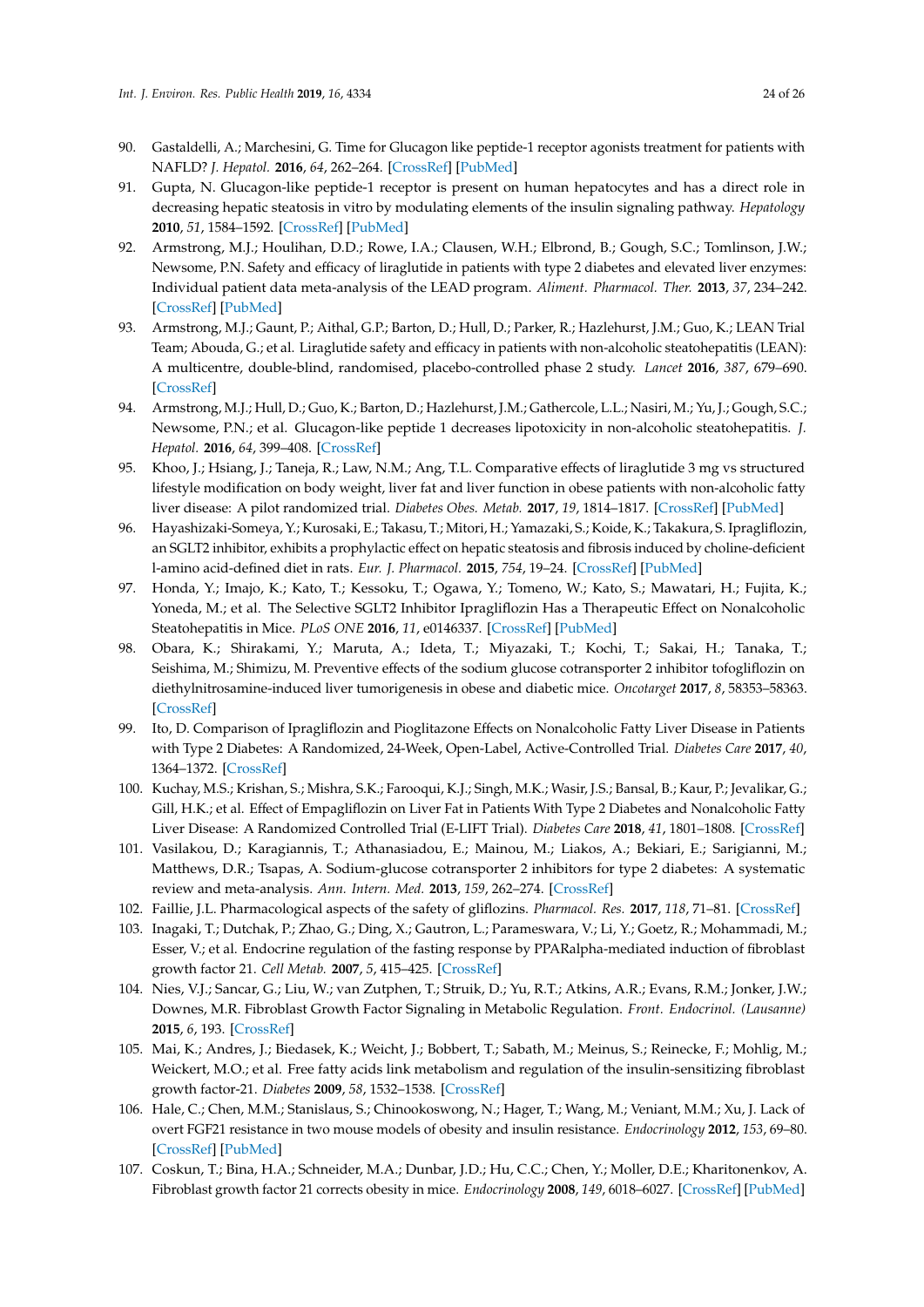- <span id="page-24-19"></span><span id="page-24-0"></span>108. Holland, W.L.; Adams, A.C.; Brozinick, J.T.; Bui, H.H.; Miyauchi, Y.; Kusminski, C.M.; Bauer, S.M.; Wade, M.; Singhal, E.; Cheng, C.C.; et al. An FGF21-adiponectin-ceramide axis controls energy expenditure and insulin action in mice. *Cell Metab.* **2013**, *17*, 790–797. [\[CrossRef\]](http://dx.doi.org/10.1016/j.cmet.2013.03.019) [\[PubMed\]](http://www.ncbi.nlm.nih.gov/pubmed/23663742)
- <span id="page-24-20"></span><span id="page-24-1"></span>109. Xu, J.; Lloyd, D.J.; Hale, C.; Stanislaus, S.; Chen, M.; Sivits, G.; Vonderfecht, S.; Hecht, R.; Li, Y.S.; Lindberg, R.A.; et al. Fibroblast growth factor 21 reverses hepatic steatosis, increases energy expenditure, and improves insulin sensitivity in diet-induced obese mice. *Diabetes* **2009**, *58*, 250–259. [\[CrossRef\]](http://dx.doi.org/10.2337/db08-0392) [\[PubMed\]](http://www.ncbi.nlm.nih.gov/pubmed/18840786)
- <span id="page-24-21"></span><span id="page-24-2"></span>110. Kharitonenkov, A.; Shiyanova, T.L.; Koester, A.; Ford, A.M.; Micanovic, R.; Galbreath, E.J.; Sandusky, G.E.; Hammond, L.J.; Moyers, J.S.; Owens, R.A.; et al. FGF-21 as a novel metabolic regulator. *J. Clin. Investig.* **2005**, *115*, 1627–1635. [\[CrossRef\]](http://dx.doi.org/10.1172/JCI23606)
- <span id="page-24-3"></span>111. Luo, Y. BMS-986036, a PEGylated fibroblast growth factor 21 analogue, reduces fibrosis and PRO-C3 in a mouse model of non-alcoholic steatohepatitis. *Hepatology* **2018**, *68*, S396–S397. [\[CrossRef\]](http://dx.doi.org/10.1016/S0168-8278(18)31028-6)
- <span id="page-24-4"></span>112. Charles, E.D. Pegbelfermin (BMS-986036), PEGylated FGF21, in patients with obesity and type 2 diabetes: Results from a randomized phase 2 study. *Obesity* **2019**, *27*, 41–49. [\[CrossRef\]](http://dx.doi.org/10.1002/oby.22344)
- <span id="page-24-5"></span>113. Sanyal, A.; Charles, E.D.; Neuschwander-Tetri, B.A.; Loomba, R.; Harrison, S.A.; Abdelmalek, M.F.; Lawitz, E.J.; Halegoua-DeMarzio, D.; Kundu, S.; Noviello, S.; et al. Pegbelfermin (BMS-986036), a PEGylated fibroblast growth factor 21 analogue, in patients with non-alcoholic steatohepatitis: A randomised, double-blind, placebo-controlled, phase 2a trial. *Lancet* **2019**, *392*, 2705–2717. [\[CrossRef\]](http://dx.doi.org/10.1016/S0140-6736(18)31785-9)
- <span id="page-24-6"></span>114. Syn, W.K.; Choi, S.S.; Diehl, A.M. Apoptosis and cytokines in non-alcoholic steatohepatitis. *Clin. Liver Dis.* **2009**, *13*, 565–580. [\[CrossRef\]](http://dx.doi.org/10.1016/j.cld.2009.07.003)
- <span id="page-24-7"></span>115. Shiffman, M.L.; Pockros, P.; McHutchison, J.G.; Schiff, E.R.; Morris, M.; Burgess, G. Clinical trial: The efficacy and safety of oral PF-03491390, a pancaspase inhibitor-a randomized placebo-controlled study in patients with chronic hepatitis C. *Aliment. Pharmacol. Ther.* **2010**, *31*, 969–978. [\[CrossRef\]](http://dx.doi.org/10.1111/j.1365-2036.2010.04264.x) [\[PubMed\]](http://www.ncbi.nlm.nih.gov/pubmed/20163376)
- <span id="page-24-8"></span>116. Barreyro, F.J.; Holod, S.; Finocchietto, P.V.; Camino, A.M.; Aquino, J.B.; Avagnina, A.; Carreras, M.C.; Poderoso, J.J.; Gores, G.J. The pan-caspase inhibitor Emricasan (IDN-6556) decreases liver injury and fibrosis in a murine model of non-alcoholic steatohepatitis. *Liver Int.* **2015**, *35*, 953–966. [\[CrossRef\]](http://dx.doi.org/10.1111/liv.12570) [\[PubMed\]](http://www.ncbi.nlm.nih.gov/pubmed/24750664)
- <span id="page-24-9"></span>117. Shiffman, M.; Freilich, B.; Vuppalanchi, R.; Watt, K.; Chan, J.L.; Spada, A.; Hagerty, D.T.; Schiff, E. Randomised clinical trial: Emricasan versus placebo significantly decreases ALT and caspase 3/7 activation in subjects with non-alcoholic fatty liver disease. *Aliment. Pharmacol. Ther.* **2019**, *49*, 64–73. [\[CrossRef\]](http://dx.doi.org/10.1111/apt.15030) [\[PubMed\]](http://www.ncbi.nlm.nih.gov/pubmed/30430605)
- <span id="page-24-10"></span>118. Garcia-Tsao, G.; Fuchs, M.; Shiffman, M.; Borg, B.B.; Pyrsopoulos, N.; Shetty, K.; Gallegos-Orozco, J.F.; Reddy, K.R.; Feyssa, E.; Chan, J.L.; et al. Emricasan (IDN-6556) Lowers Portal Pressure in Patients with Compensated Cirrhosis and Severe Portal Hypertension. *Hepatology* **2019**, *69*, 717–728. [\[CrossRef\]](http://dx.doi.org/10.1002/hep.30199) [\[PubMed\]](http://www.ncbi.nlm.nih.gov/pubmed/30063802)
- <span id="page-24-11"></span>119. Garcia-Tsao, G. LBO-01-Multicenter, double-blind, placebo-controlled, randomized trial of emricasan in subjects with NASH cirrhosis and severe portal hypertension. *Hepatology* **2019**, *70*, e127. [\[CrossRef\]](http://dx.doi.org/10.1016/S0618-8278(19)30225-7)
- <span id="page-24-12"></span>120. Ju, C.; Tacke, F. Hepatic macrophages in homeostasis and liver diseases: From pathogenesis to novel therapeutic strategies. *Cell. Mol. Immunol.* **2016**, *13*, 316–327. [\[CrossRef\]](http://dx.doi.org/10.1038/cmi.2015.104)
- <span id="page-24-13"></span>121. Raeman, R.; Anania, F.A. Therapy for steatohepatitis: Do macrophages hold the clue? *Hepatology* **2018**, *67*, 1204–1206. [\[CrossRef\]](http://dx.doi.org/10.1002/hep.29630)
- <span id="page-24-14"></span>122. Krenkel, O.; Puengel, T.; Govaere, O.; Abdallah, A.T.; Mossanen, J.C.; Kohlhepp, M.; Liepelt, A.; Lefebvre, E.; Luedde, T.; Hellerbrand, C.; et al. Therapeutic inhibition of inflammatory monocyte recruitment reduces steatohepatitis and liver fibrosis. *Hepatology* **2018**, *67*, 1270–1283. [\[CrossRef\]](http://dx.doi.org/10.1002/hep.29544)
- <span id="page-24-15"></span>123. Mossanen, J.C.; Krenkel, O.; Ergen, C.; Govaere, O.; Liepelt, A.; Puengel, T.; Heymann, F.; Kalthoff, S.; Lefebvre, E.; Eulberg, D.; et al. Chemokine (C-C motif) receptor 2-positive monocytes aggravate the early phase of acetaminophen-induced acute liver injury. *Hepatology* **2016**, *64*, 1667–1682. [\[CrossRef\]](http://dx.doi.org/10.1002/hep.28682)
- <span id="page-24-16"></span>124. Friedman, S.; Sanyal, A.; Goodman, Z.; Lefebvre, E.; Gottwald, M.; Fischer, L.; Ratziu, V. Efficacy and safety study of cenicriviroc for the treatment of non-alcoholic steatohepatitis in adult subjects with liver fibrosis: CENTAUR Phase 2b study design. *Contemp. Clin. Trials* **2016**, *47*, 356–365. [\[CrossRef\]](http://dx.doi.org/10.1016/j.cct.2016.02.012)
- <span id="page-24-17"></span>125. Lefebvre, E.; Moyle, G.; Reshef, R.; Richman, L.P.; Thompson, M.; Hong, F.; Chou, H.L.; Hashiguchi, T.; Plato, C.; Poulin, D.; et al. Antifibrotic Effects of the Dual CCR2/CCR5 Antagonist Cenicriviroc in Animal Models of Liver and Kidney Fibrosis. *PLoS ONE* **2016**, *11*, e0158156. [\[CrossRef\]](http://dx.doi.org/10.1371/journal.pone.0158156) [\[PubMed\]](http://www.ncbi.nlm.nih.gov/pubmed/27347680)
- <span id="page-24-18"></span>126. Puengel, T.; Krenkel, O.; Kohlhepp, M.; Lefebvre, E.; Luedde, T.; Trautwein, C.; Tacke, F. Differential impact of the dual CCR2/CCR5 inhibitor cenicriviroc on migration of monocyte and lymphocyte subsets in acute liver injury. *PLoS ONE* **2017**, *12*, e0184694. [\[CrossRef\]](http://dx.doi.org/10.1371/journal.pone.0184694) [\[PubMed\]](http://www.ncbi.nlm.nih.gov/pubmed/28910354)